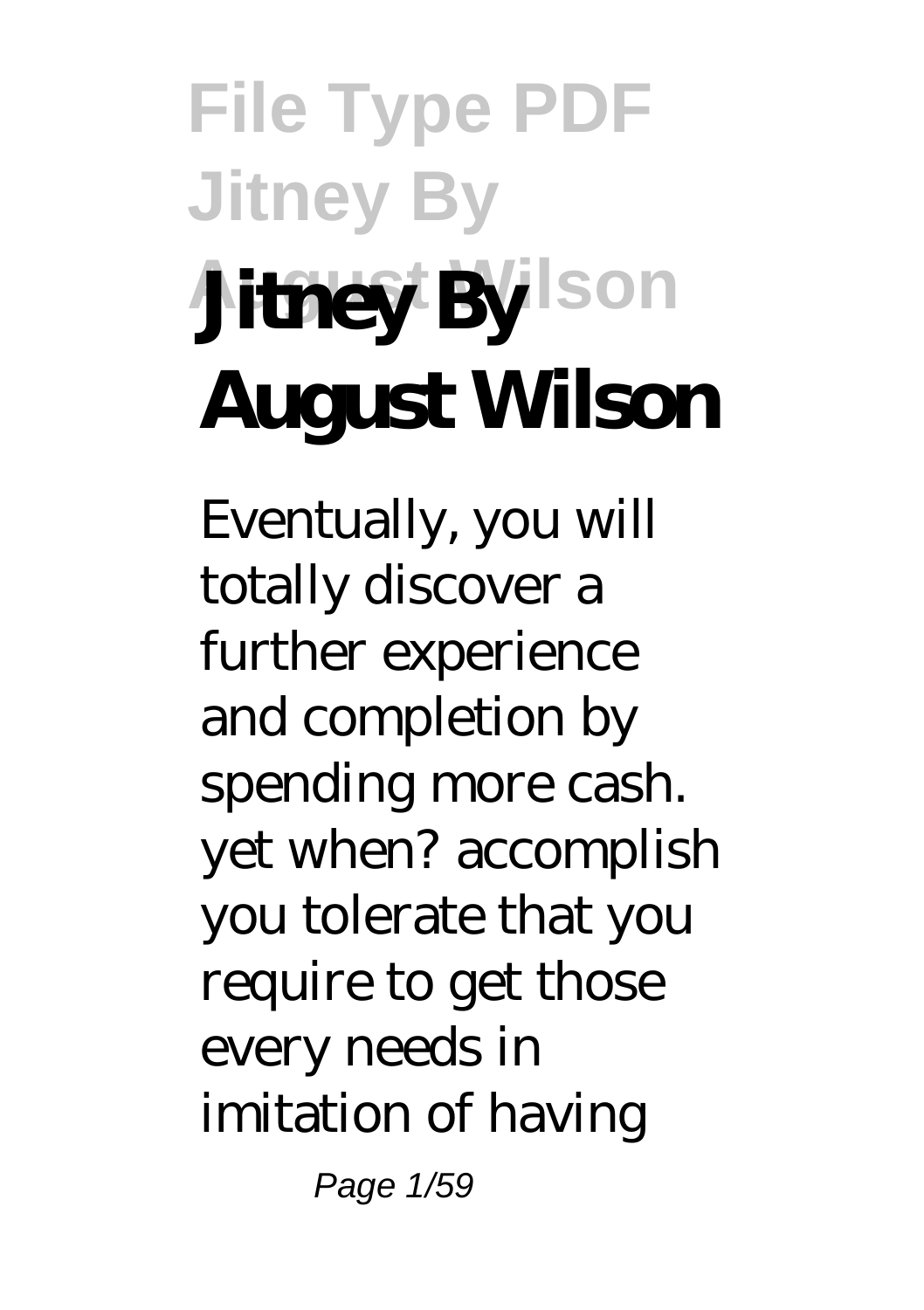significantly cash? Why don't you try to acquire something basic in the beginning? That's something that will guide you to comprehend even more roughly speaking the globe, experience, some places, similar to history, amusement, and a lot more? Page 2/59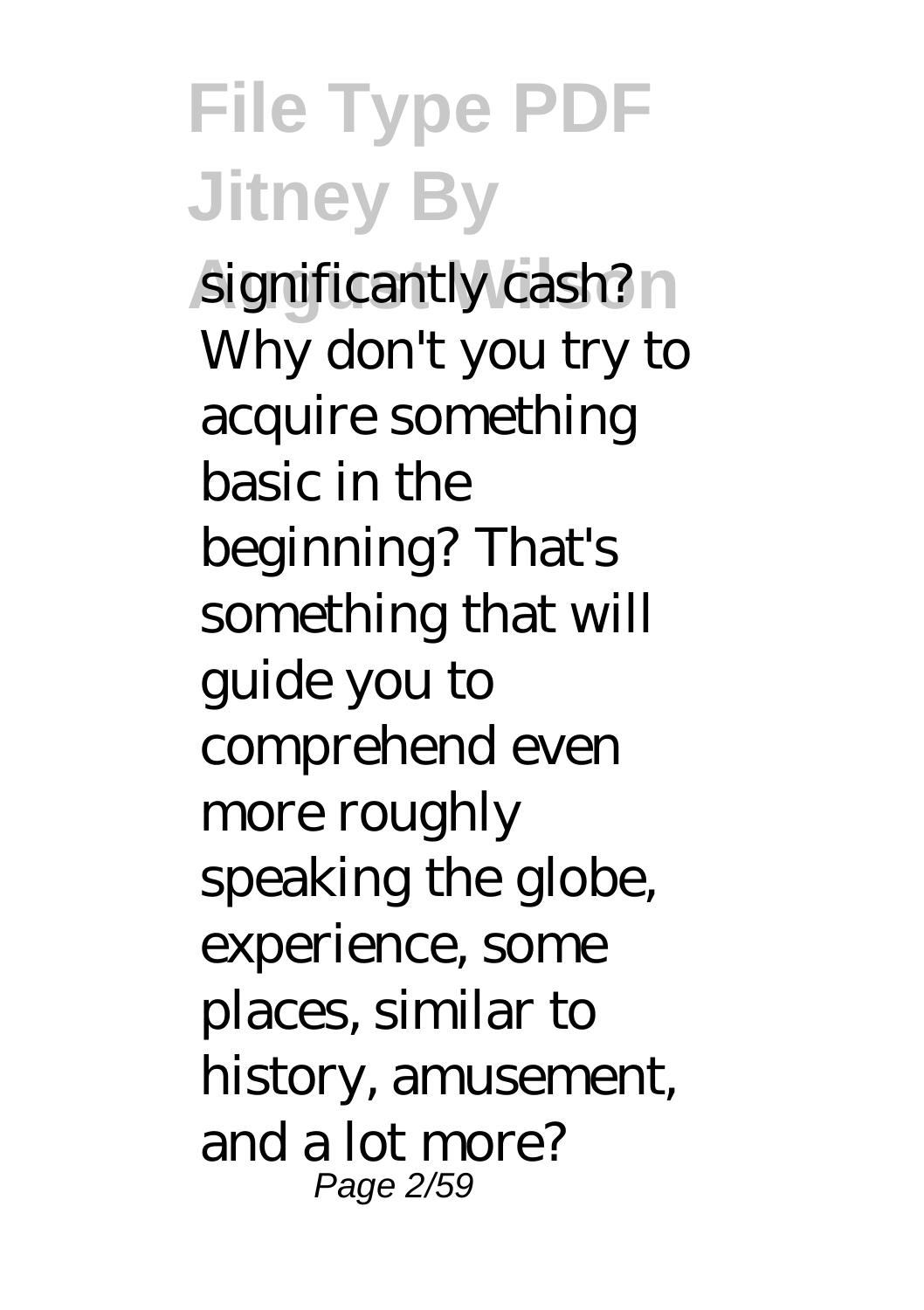#### **File Type PDF Jitney By August Wilson** It is your unconditionally own get older to piece of legislation reviewing habit. accompanied by guides you could enjoy now is **jitney by august wilson** below.

August Wilson's Jitney: \"Maybe I Did Do It All Wrong\" Jitney - Arena Players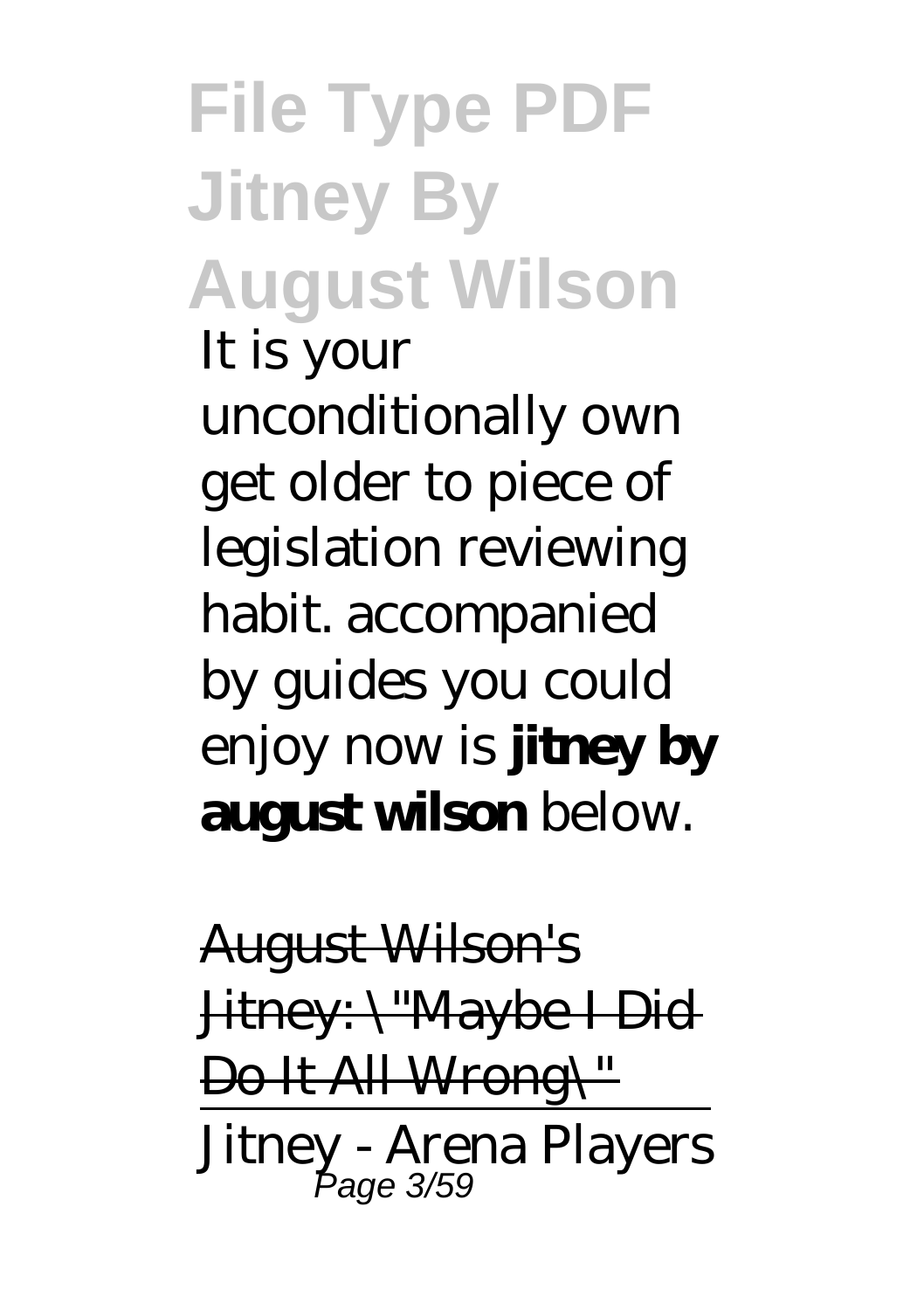**Inc.** - Baltimore, MD Going to See Jitney: An August Wilson Play **August Wilson's Jitney: \"All You Got Is Each Other\"** August Wilson's Jitney on Broadway - TV Spot August Wilson's Jitney: \"I Ain't Never Forgot That\" August Wilson's Jitney: Ruben Santiago-Page 4/59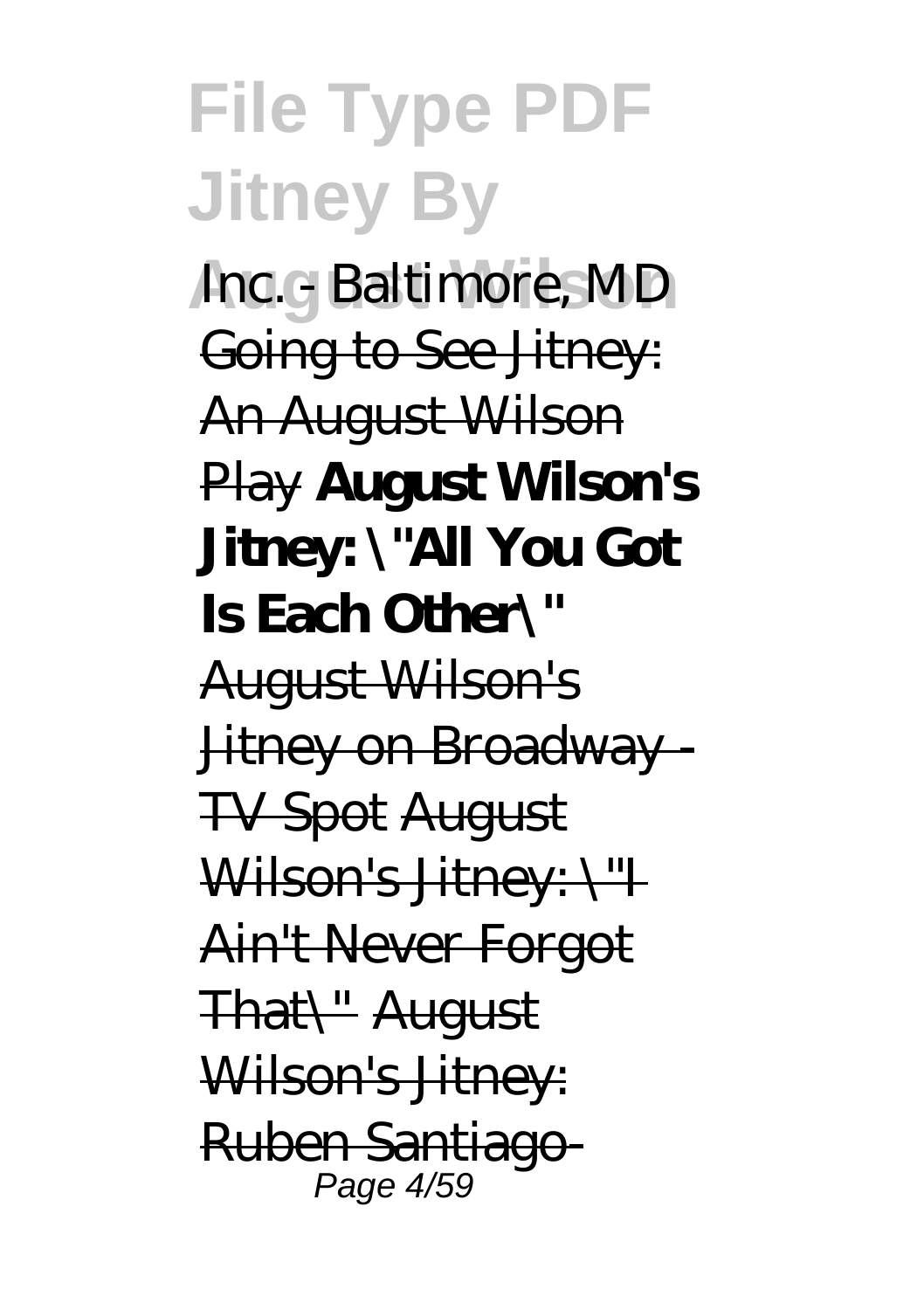**Hudson's Perspective** August Wilson's Jitney at The Old Globe*Stakiah Washington Rena Monologue Jitney August Wilson* August Wilson's Jitney Clip 1 Jitney x August Wilson Rena and Youngblood **August Wilson's 'JITNEY'** Ma Rainey's **Black Bottom (2020)**<br>Page 5/59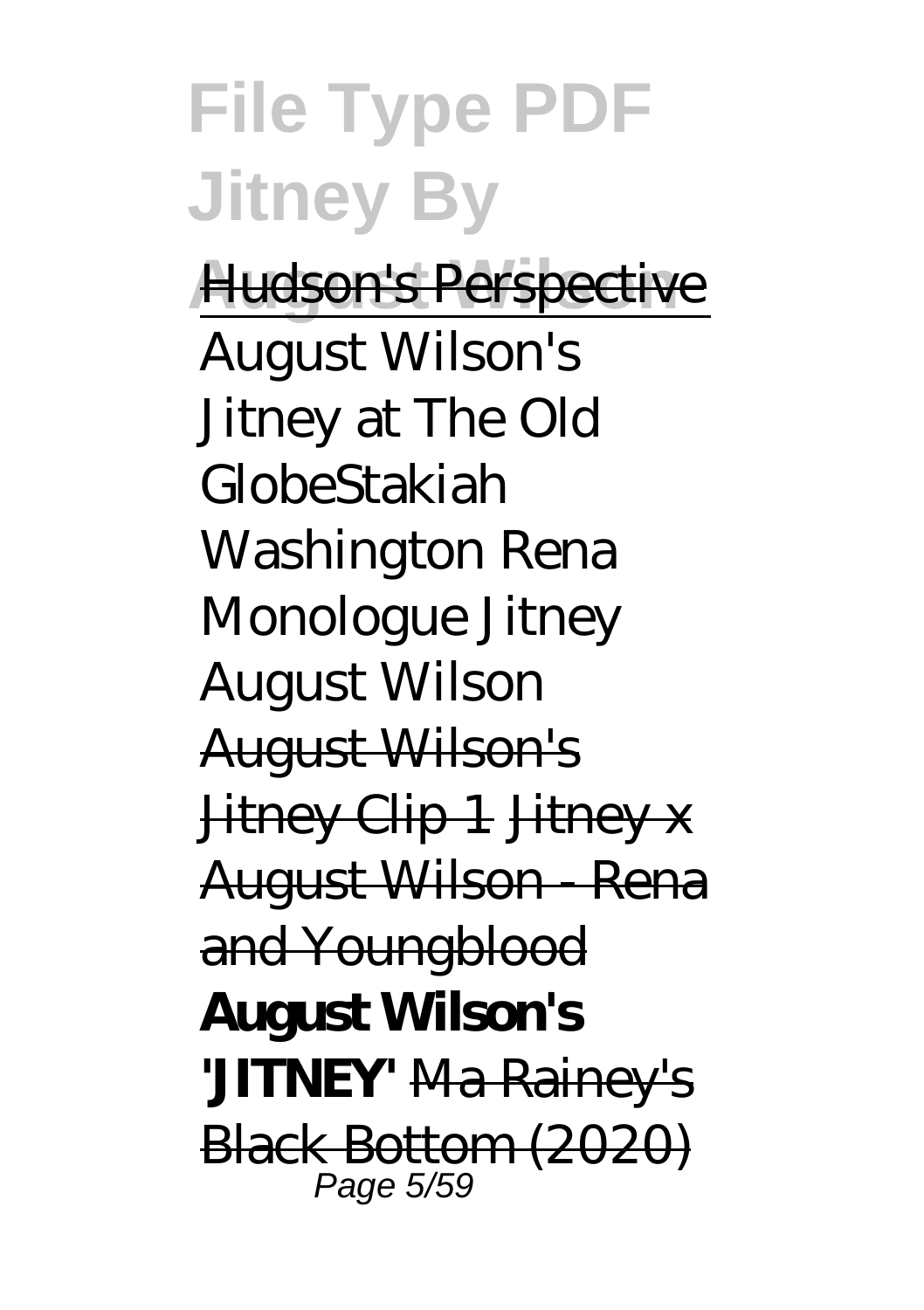**Full Movie, Drama, 1** Music // Viola Davis, Chadwick Boseman First Look at August Wilson's Seven Guitars **King Hedley II The Tony Awards** *Ma Rainey's Black Bottom. Scene from August Wilson's Play | American Masters on PBS* Charlie Parker on Cheers - March 7, 1947 *Aryana* Page 6/59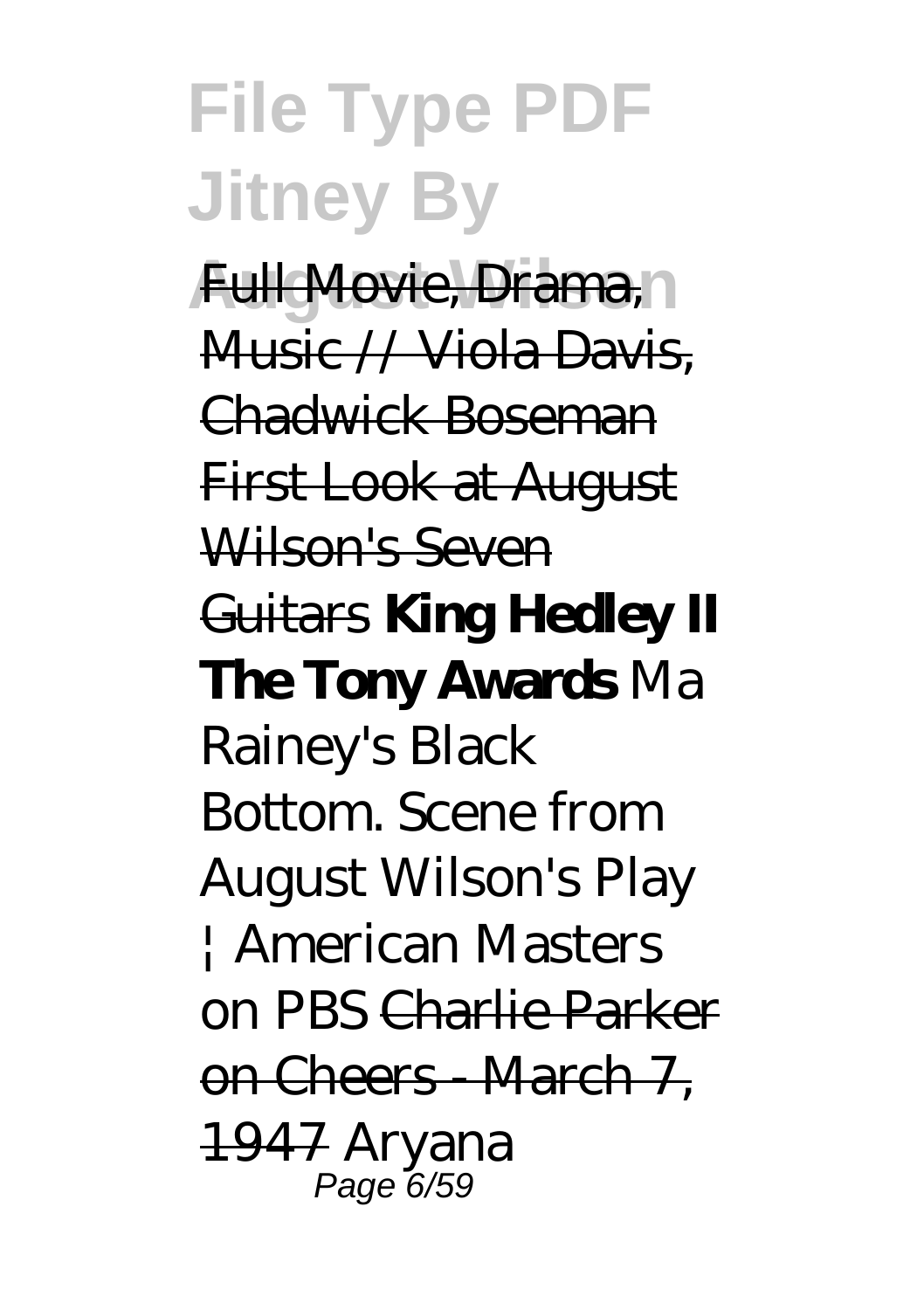**August Wilson** *Williams: First Placed Winner of the August Wilson Monologue Competition in Los Angeles 2017 George C. Wolfe: MA RAINEY'S BLACK BOTTOM* \"Ma Rainey's Black Bottom\" Director George Wolfe on Chadwick Boseman *August Wilson Play Reading* #Vlogmas | Page 7/59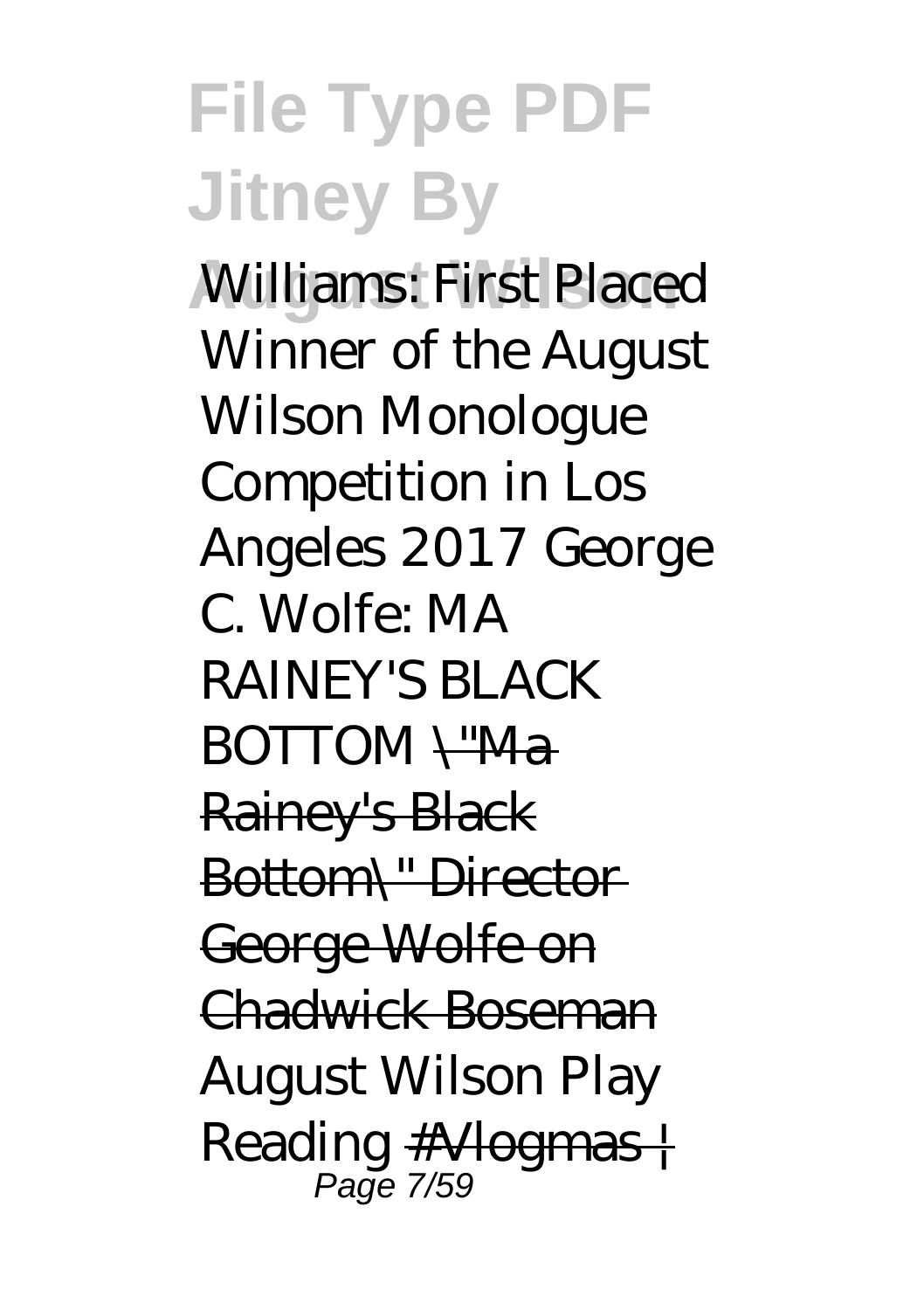**Touring York Ison** Bookshops and My Book Haul! Youngblood Monologue: Jitney by August Wilson August Wilson's \"Jitney\" on Broadway Meet the Cast of August Wilson's Jitney August Wilson's \"JITNEY\" — now playing through Page 8/59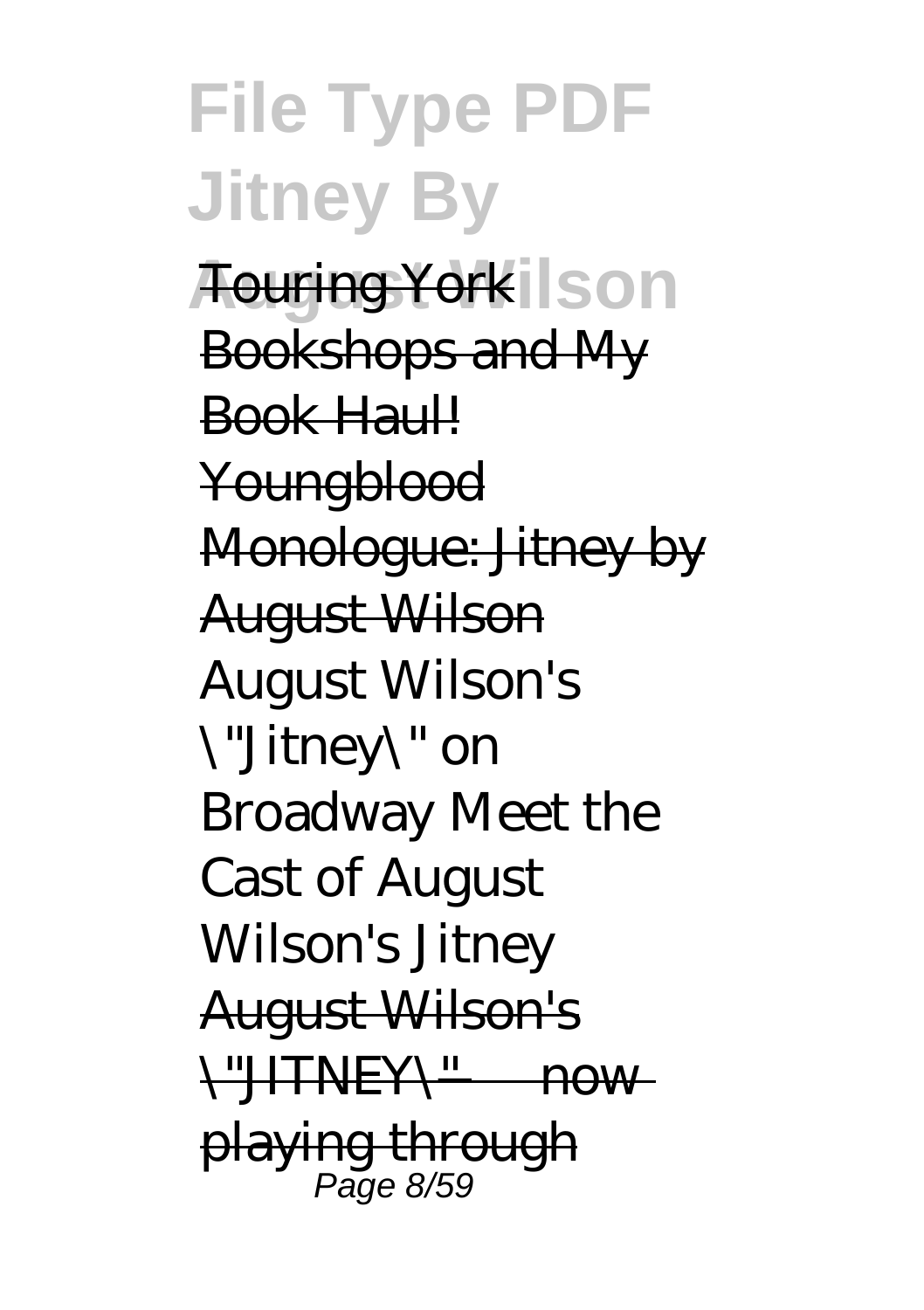**August Wilson** October 27 *Desmond J. Long -Monologue: Jitney By, August Wilson* **August Wilson's 'Jitney' Looks To The Everyday And Finds Something Profound** Go inside the rehearsal room for August Wilson's \"Jitney\" August Wilson's Jitney: \"You Taught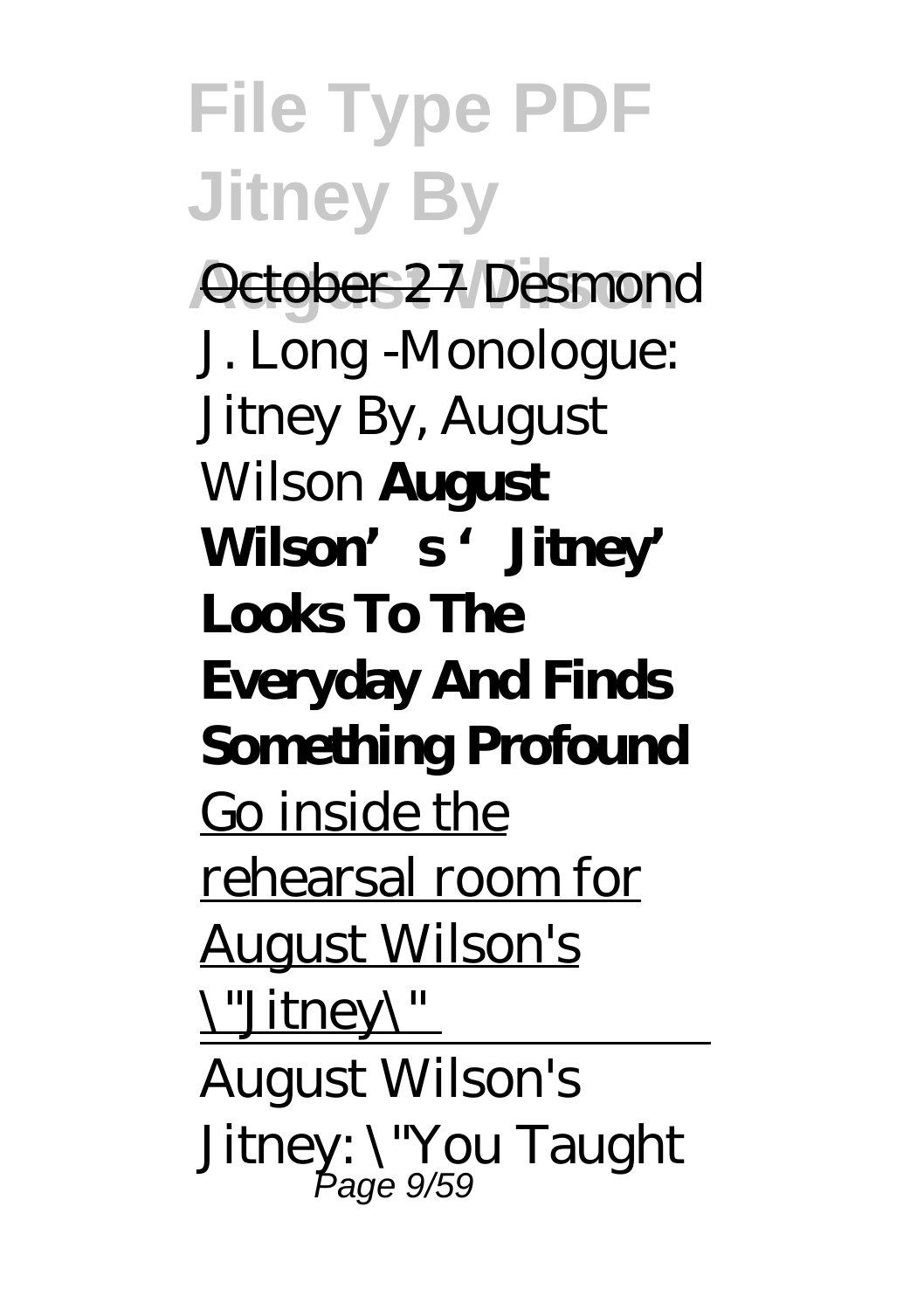**Me A Lot of Things\" Jitney By August Wilson** 

Jitney is a play by August Wilson. The eighth in his " Pittsburgh Cycle ", this play is set in a worn-down gypsy cab station in Pittsburgh, Pennsylvania, in early autumn 1977. The play premiered on Broadway in 2017. Page 10/59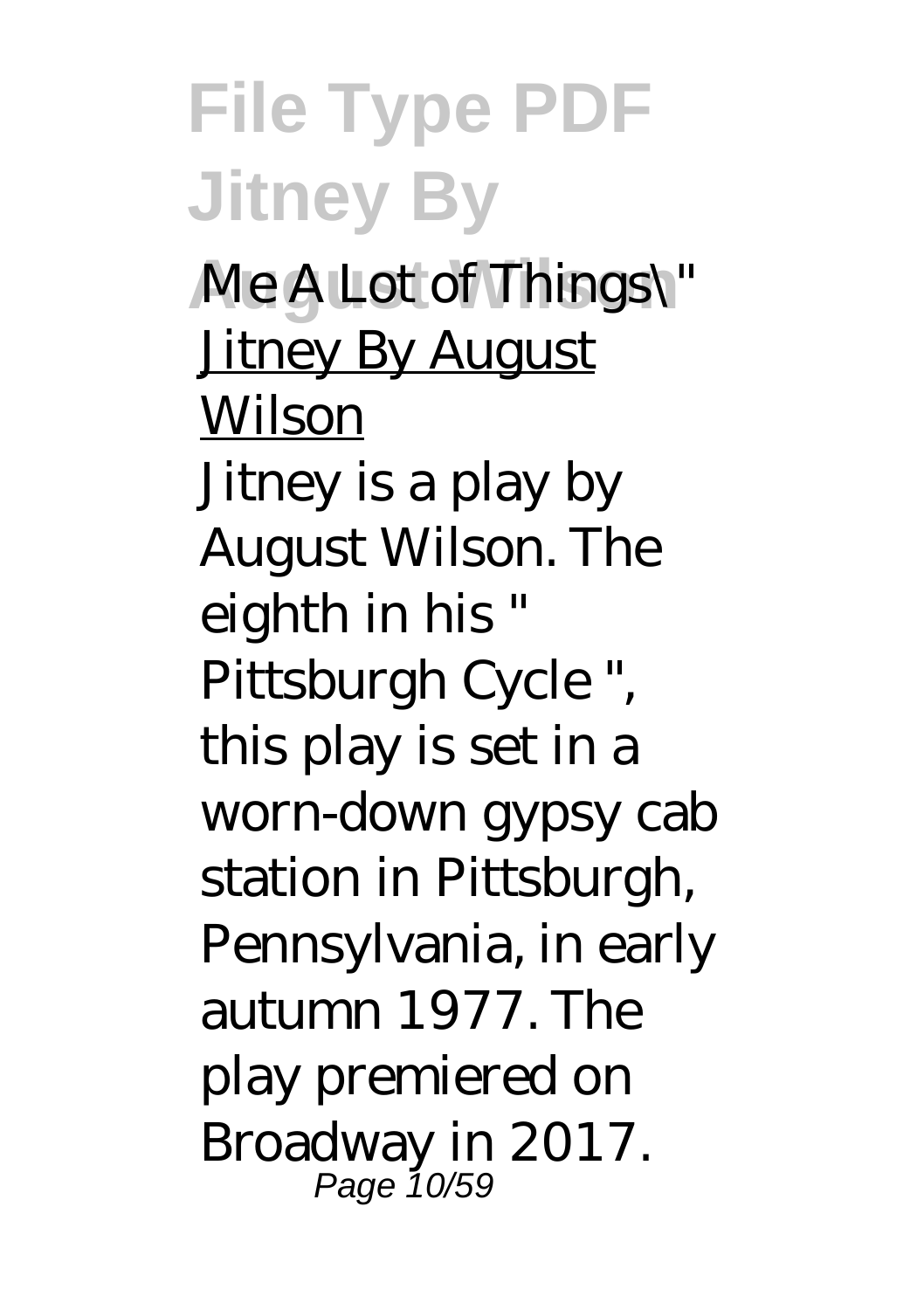**File Type PDF Jitney By August Wilson** Jitney (play) -Wikipedia Jitney, first composed in 1979, was the first of August Wilson's Century Cycle" to be written and the last to reach Broadway (in 2017). Although extensively revised in 1996, it still seems like an early play: sunnier, Page 11/59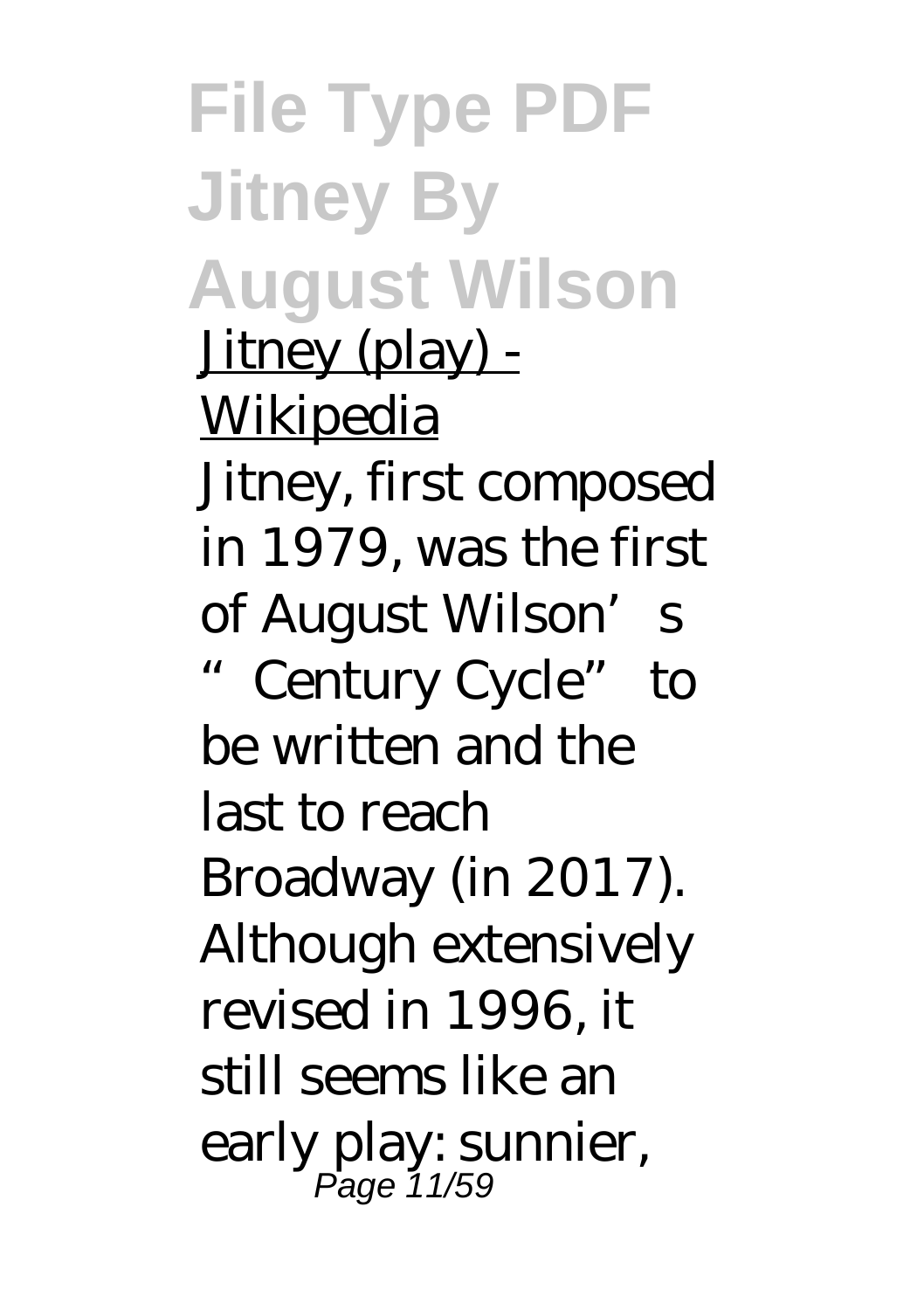**Auth a "slice-of-life"** realist feel, lacking the dark music and expressionistic touches that one comes to expect from August Wilson.

**Jitney by August** Wilson - Goodreads A major work by twotime Pulitzer Prizewinner August Wilson. A thoroughly Page 12/59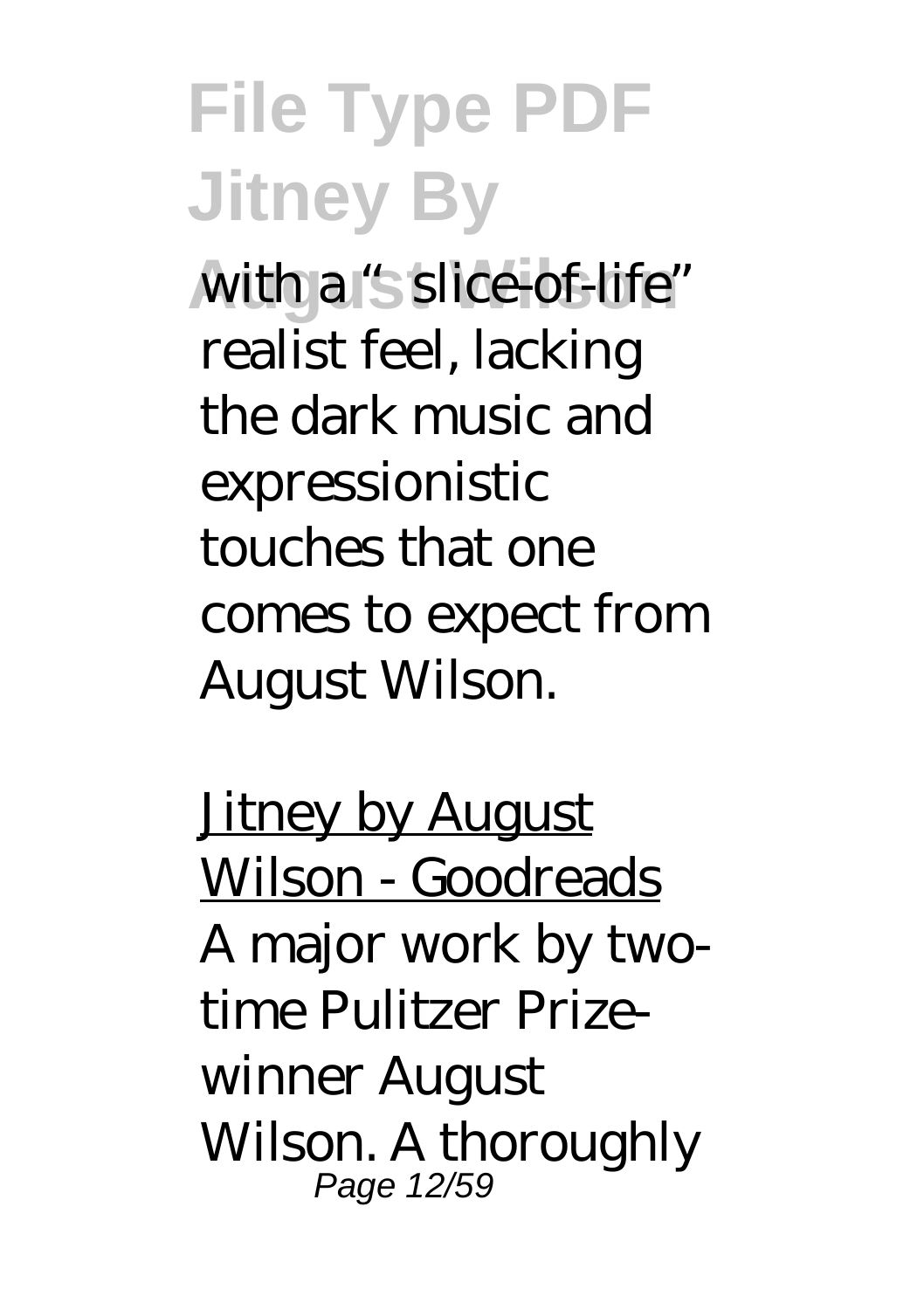revised version of a play August Wilson first wrote in 1979, Jitney was produced in New York for the first time in the spring of 2000, winning rave reviews and the accolade of the New York Drama Critics Circle Award as the best play of the year.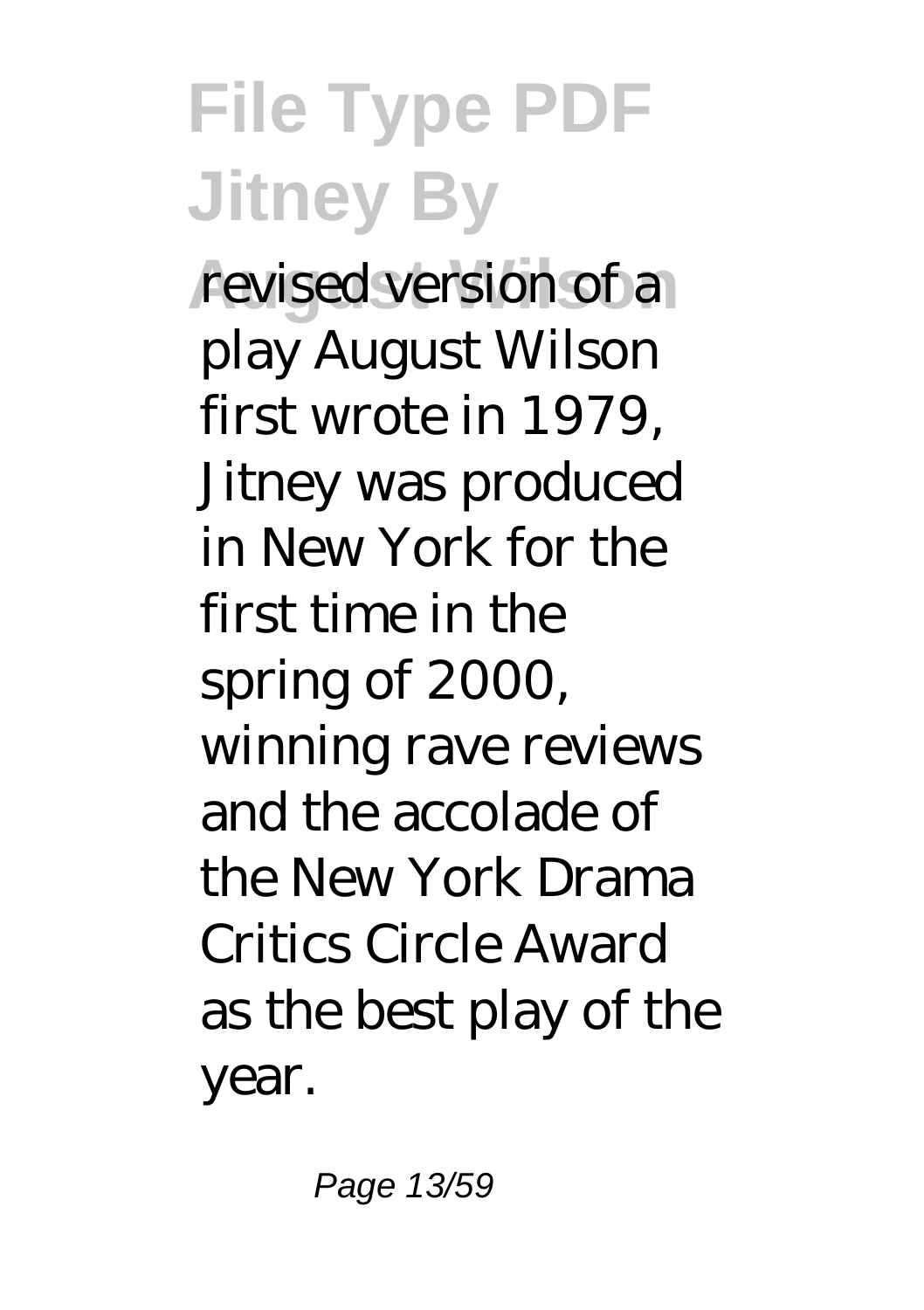*Jitney: Wilson, Son* August: 9781585673704: Amazon.com: Books The Old Globe Theatre is currently staging August Wilson's "Jitney," a play set in 1977 Pittsburgh. KPBS arts reporter Beth Accomando interviewed two of the actors, Keith Page 14/59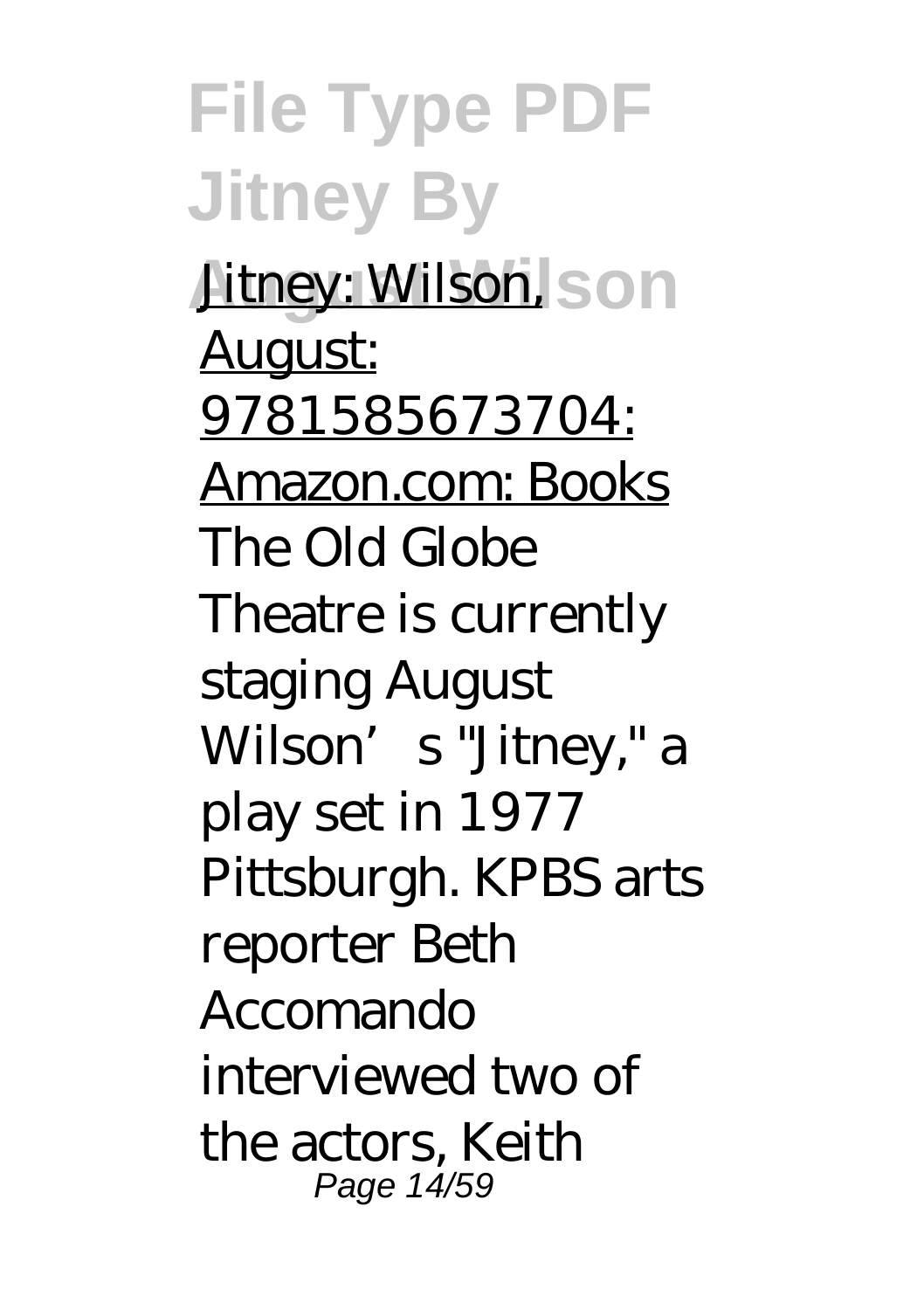**August Wilson** Randolph Smith and Steven...

August Wilson's 'Jitney' Depicts The Mundane And Finds ... Like the unlicensed cabs that ply the hills of Pittsburgh and give "Jitney" its title, August Wilson's 1982 play has logged a whole lot of miles. It was the first piece Page 15/59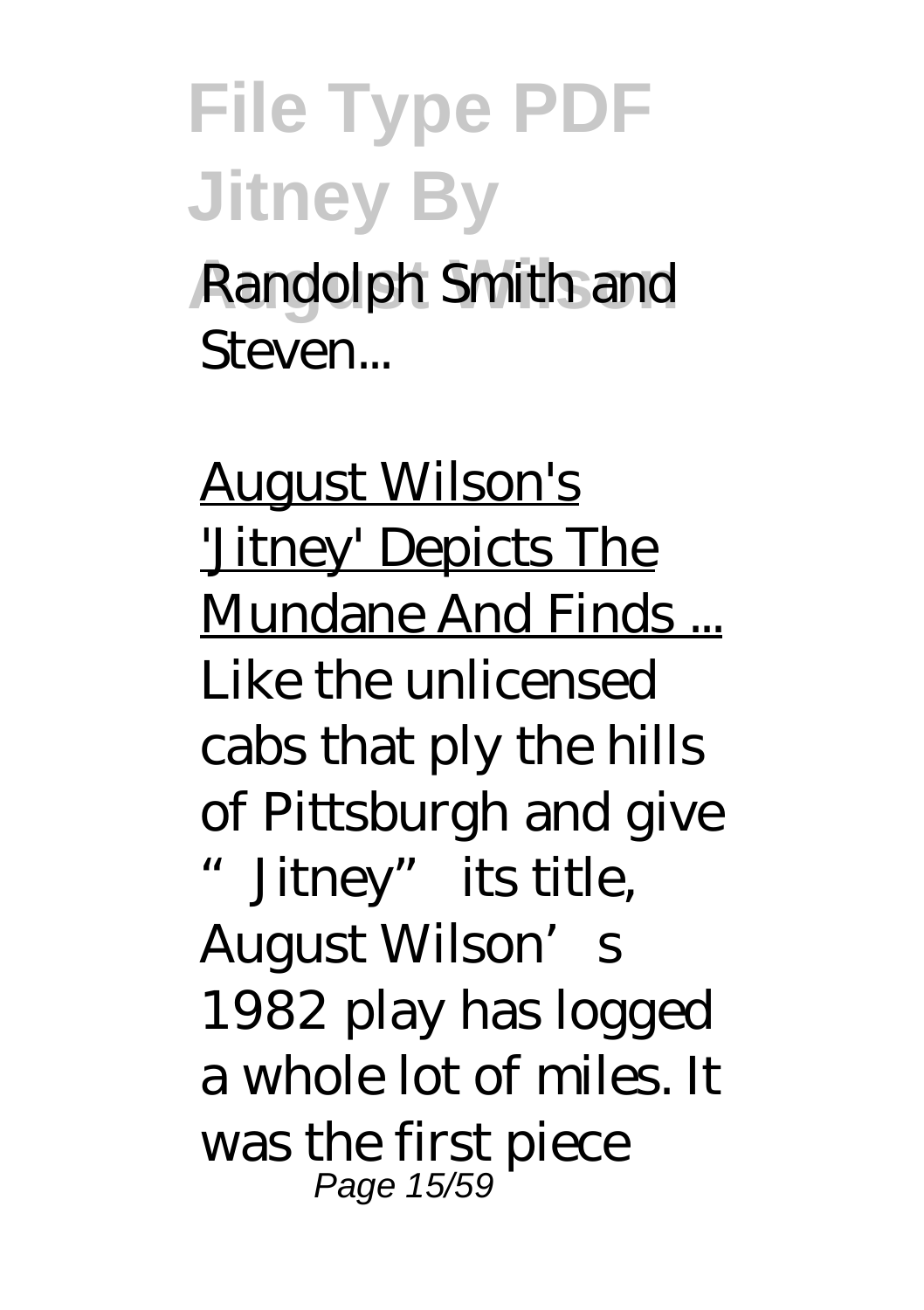#### **File Type PDF Jitney By August Created in the late, n** great...

'Jitney' brings the words of August Wilson back to the  $O(d)$ ... JITNEY 1. ACT ONE SCENE 1. (The time is early fall, 1977. The setting is a gypsy cab station in Pittsburgh, Pennsylvania. The paint is peeling off Page 16/59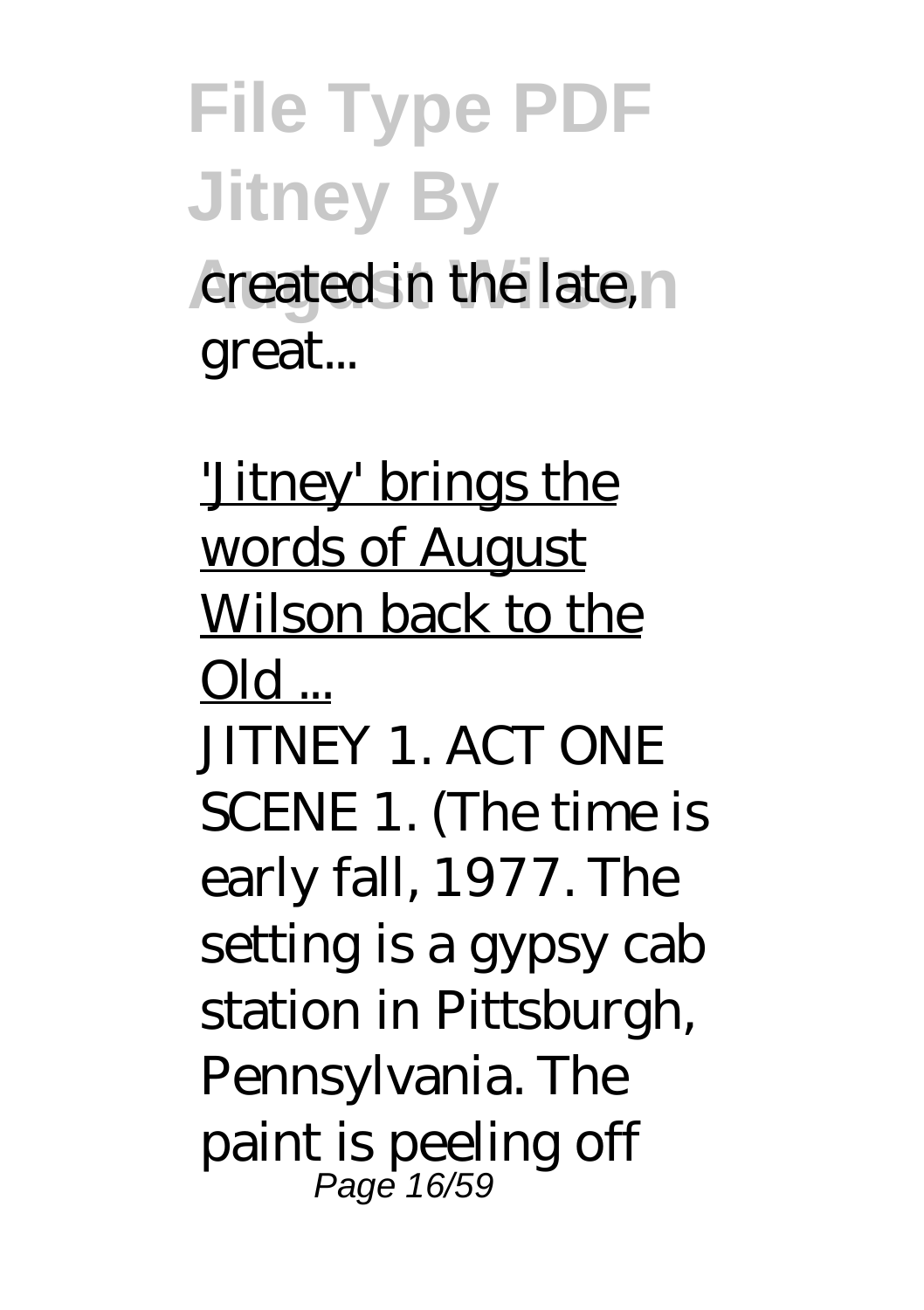the walls, and the n floor is covered with linoleum that is worn through in several areas. In the middle of the wall stage left sits an old-fashioned pot- bellied stove that dominates the room.

JITNEY 1 - August Wilson's American Century Cycle Jitney is the eighth Page 17/59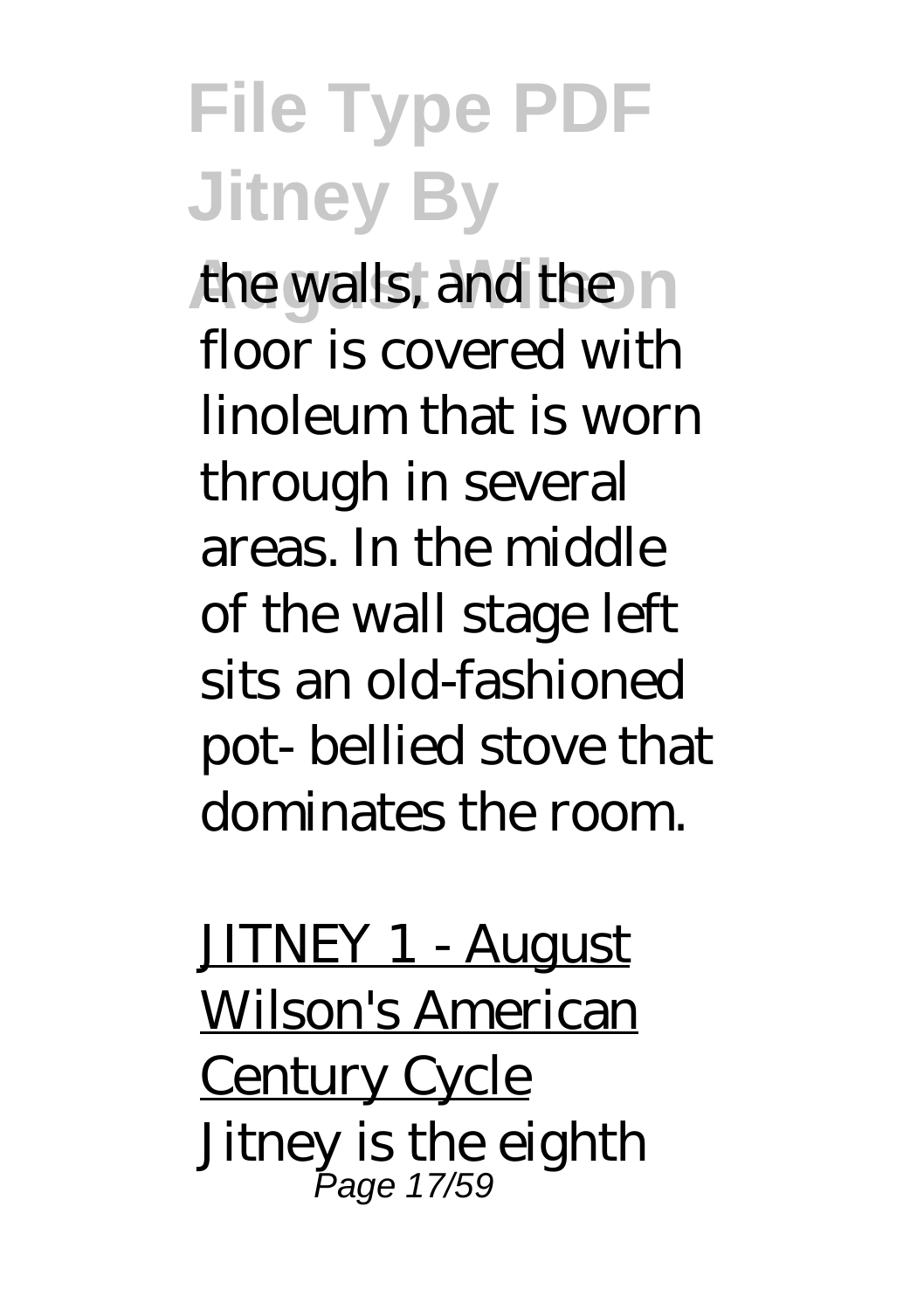**play in August Son** Wilson's Pittsburgh Cycle. It takes place in The Hill District of Pittsburgh in 1977, in a gypsy cab station, during Pittsburgh's period of so-called "urban renewal.".

As the city tries to shut down businesses -- including the cab station -- to make way for new building, we Page 18/59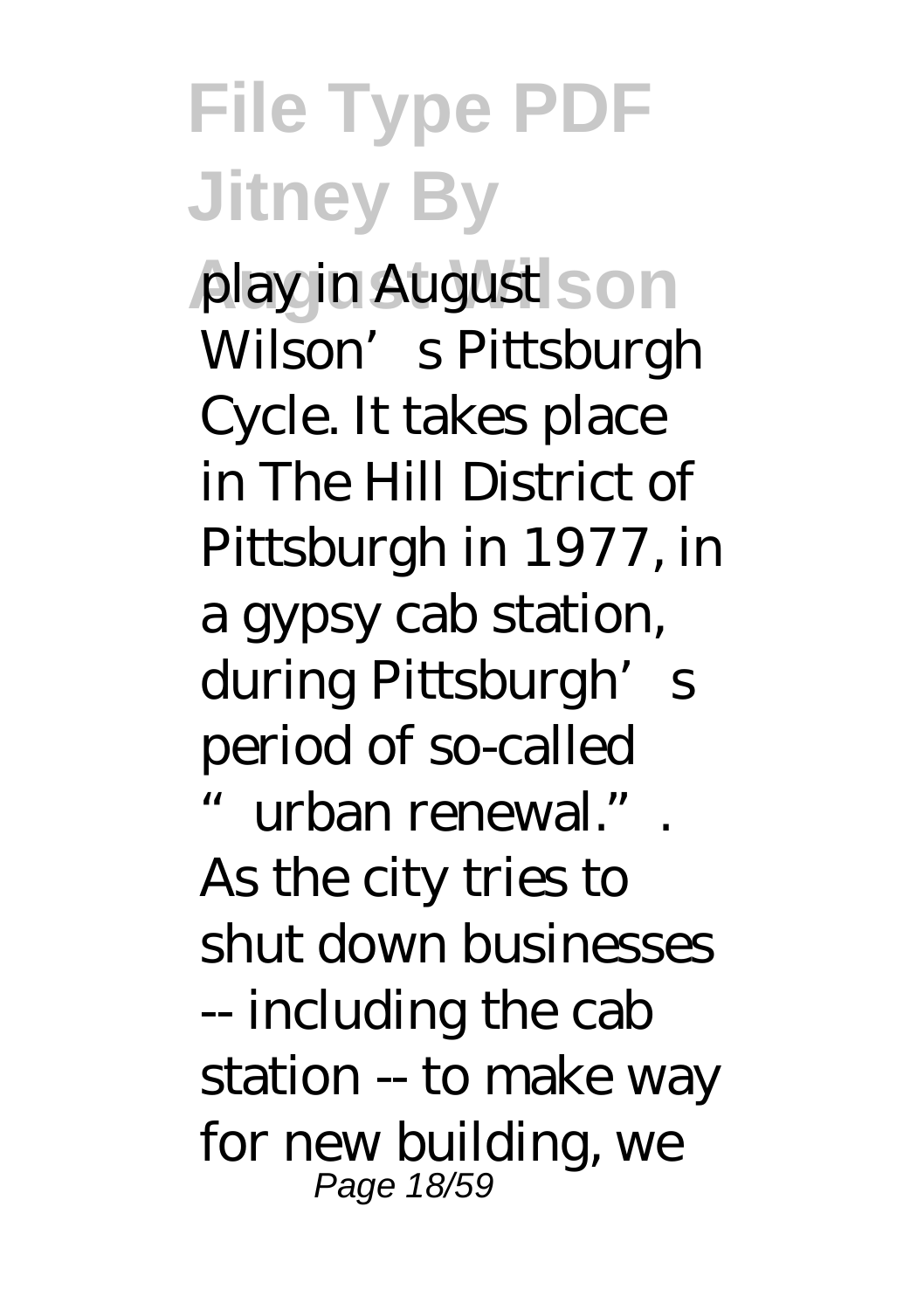meet five gypsy cab drivers struggling to survive.

Jitney (Play) Plot & Characters | **StageAgent** August Wilson's Jitney opens Arena Stage's season-long Festival celebrating the Pulitzer Prizewinning giant with Ruben Santiago-Page 19/59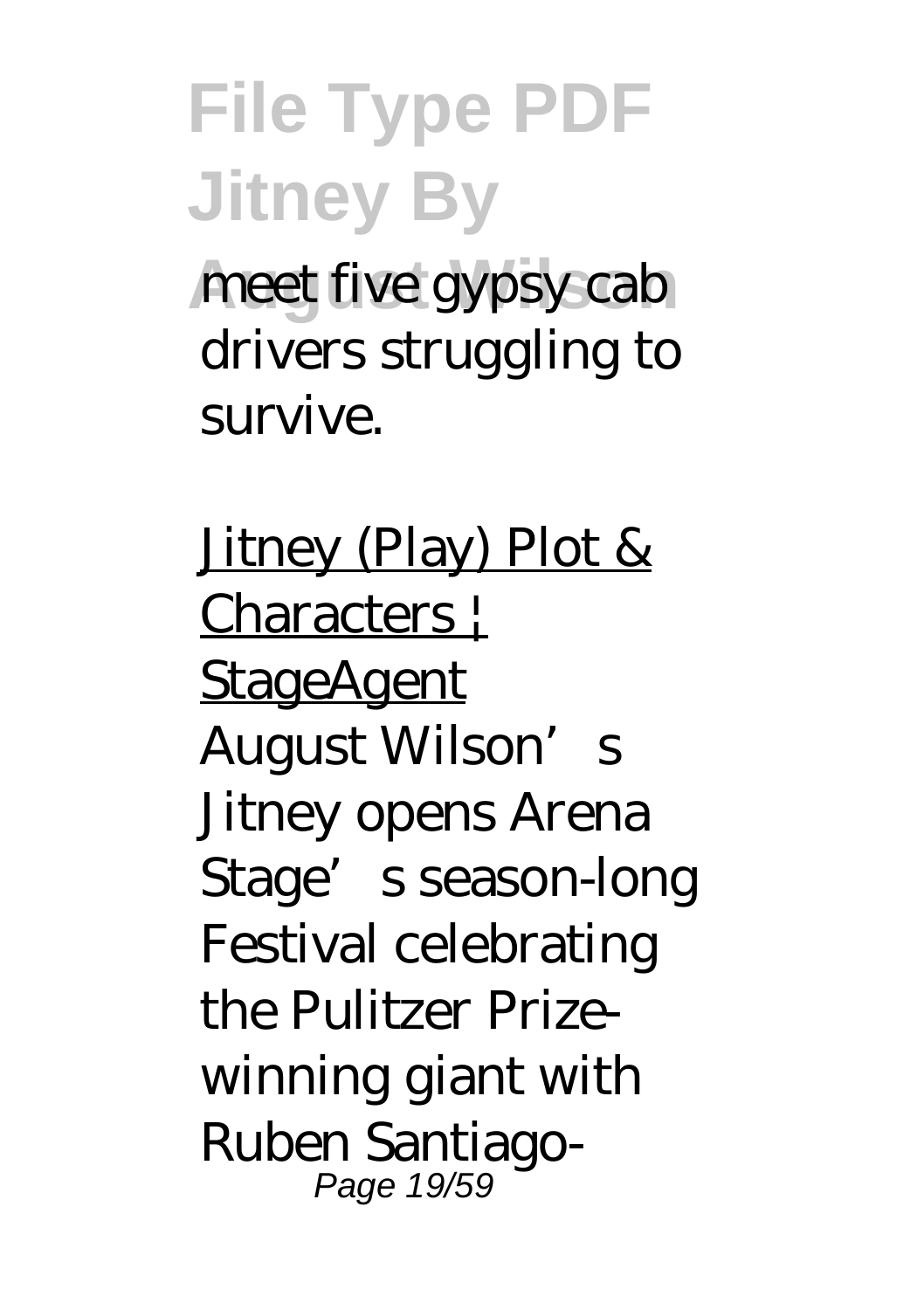**Hudson directing his** 2017 Broadway production recipient of the 2017 Tony Award for Best Revival of a Play. The dramatic story of a Pittsburgh jitney station, a symbol of stability, struggles against an oppressive lack of opportunity and unnerving neighborhood Page 20/59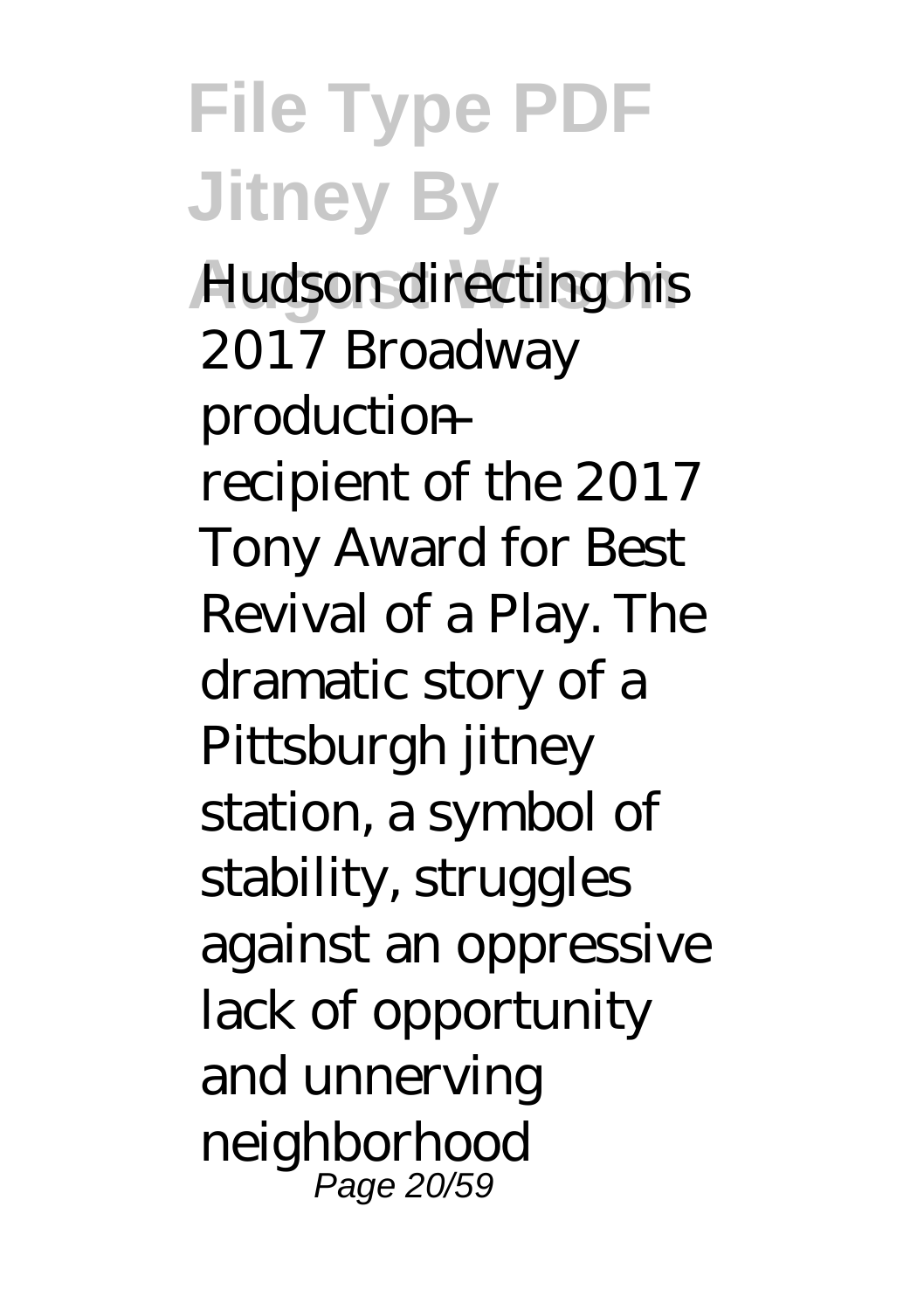gentrification that n threatens the way they live and work.

August Wilson's Jitney - Arena Stage August Wilson (Playwright) plays include Gem of the Ocean, Joe Turner's Come and Gone, Ma Rainey's Black Bottom, The Piano Lesson (Pulitzer Prize Page 21/59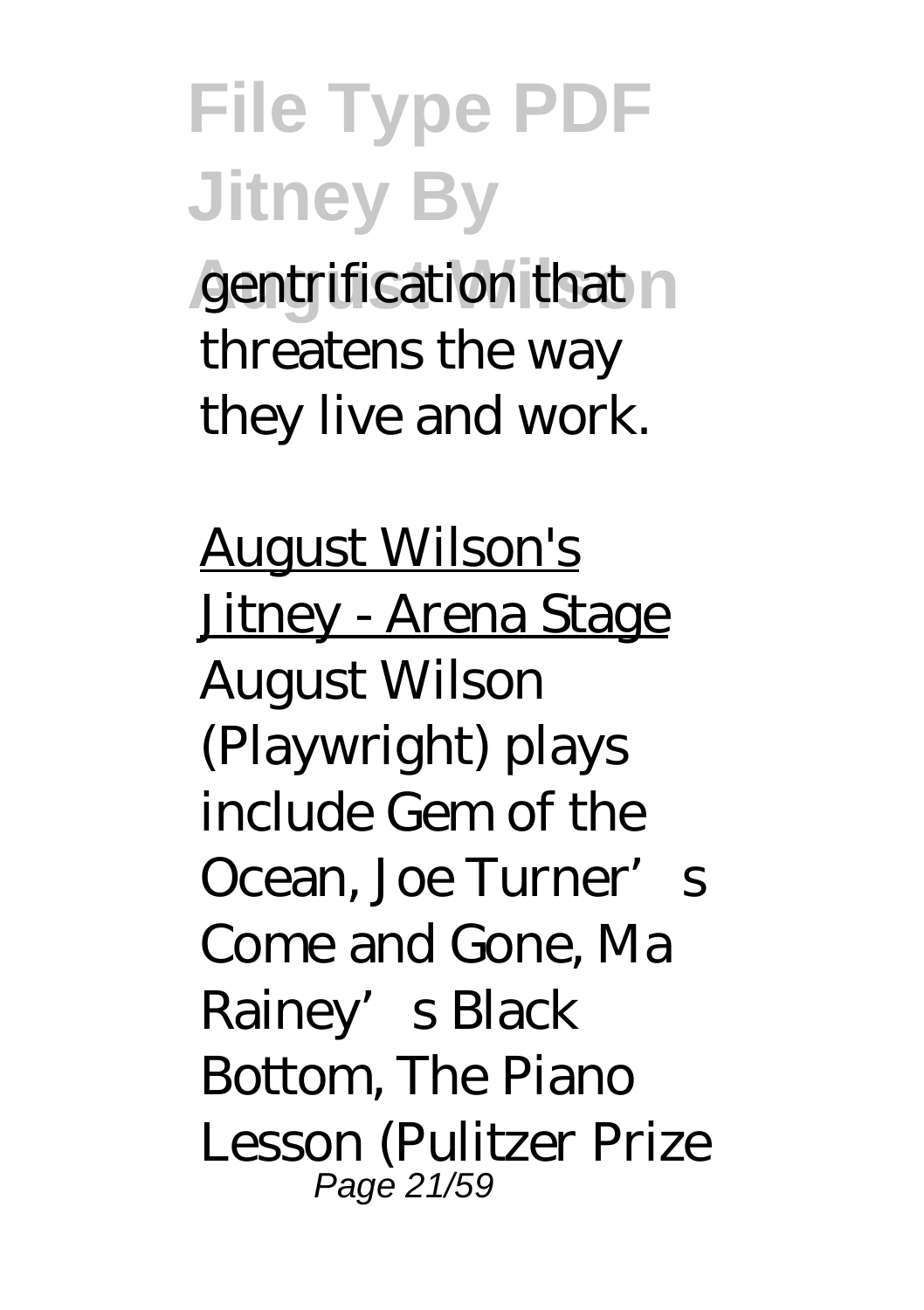winner), Seven son Guitars, Fences (Pulitzer Prize winner, Tony Award winner), Two Trains Running, Jitney (Olivier Award winner), King Hedley II and Radio Golf.

August Wilson's Jitney | The Old Globe Jitney was the first of what was to become Page 22/59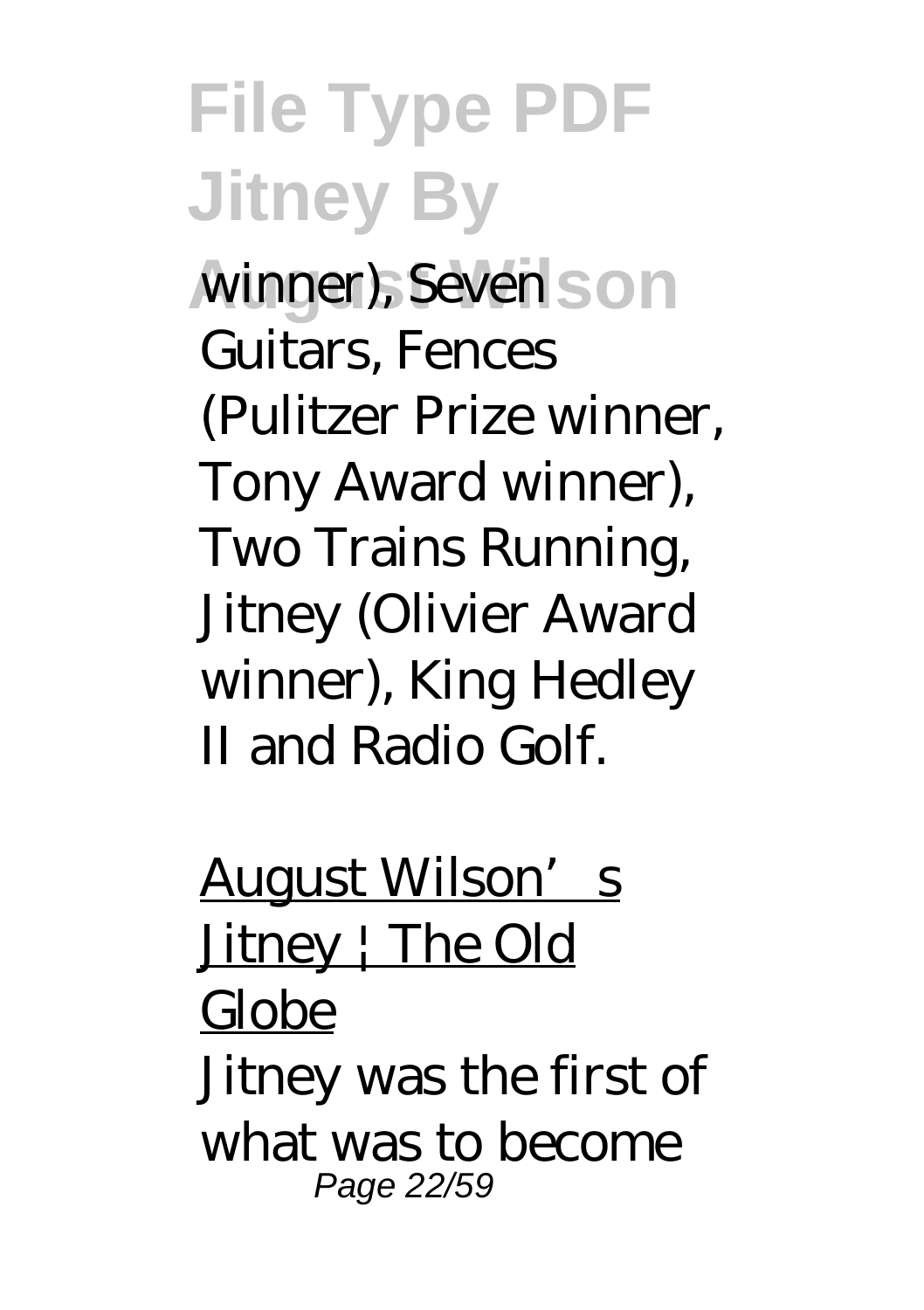**Wilson's s ten-play** cycle, and he revised it many years later, after he had written a number of the other plays.

Jitney Critical Essays eNotes.com Two-time Pulitzer Prize winner August Wilson's deeply funny play Jitney follows a group of Page 23/59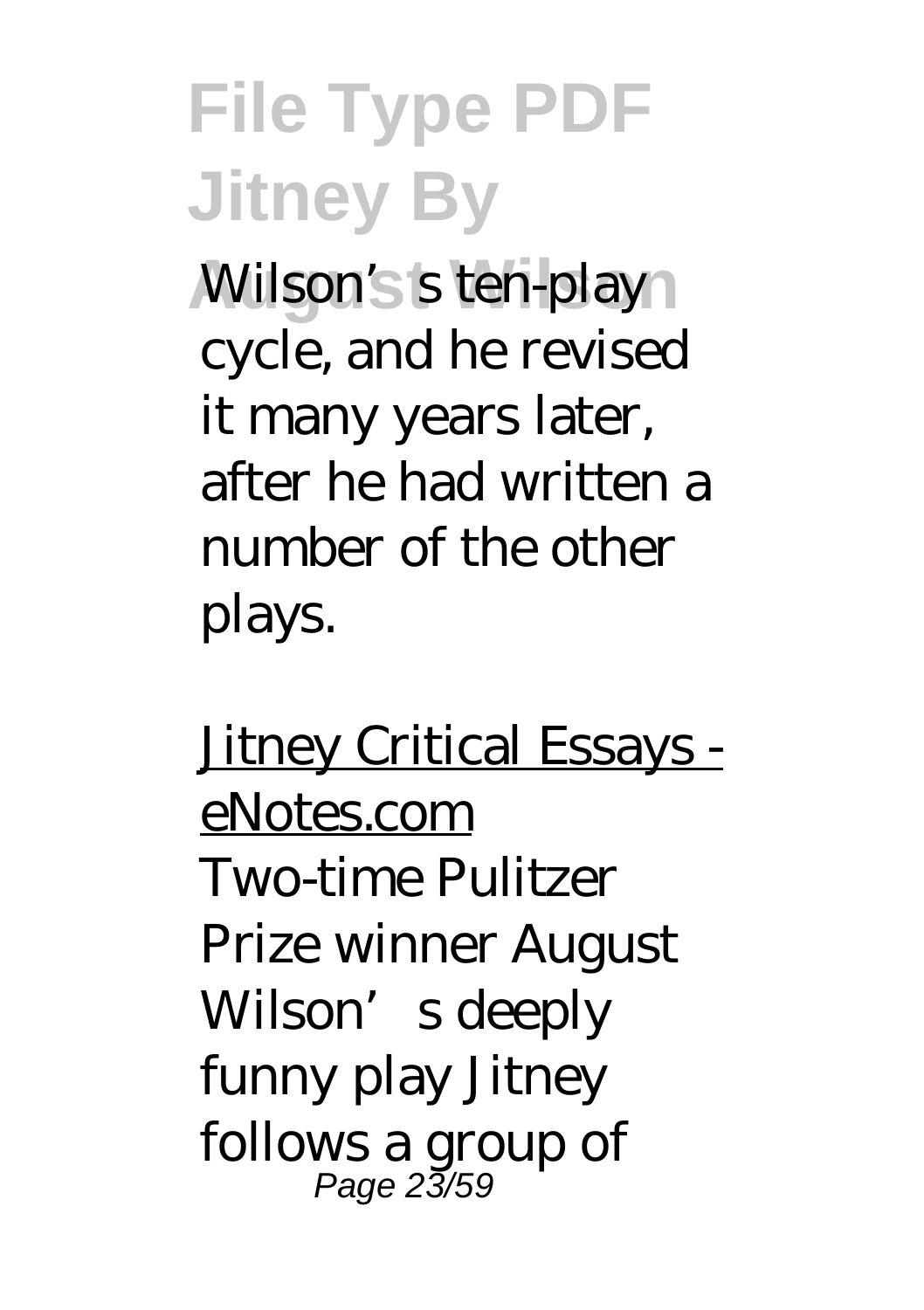men trying to eke out a living by driving unlicensed cabs in 1970s Pittsburgh. When the city threatens to board up the business, secrets are revealed, tempers flare, and the fragile ties that bind these lives together threaten to come undone.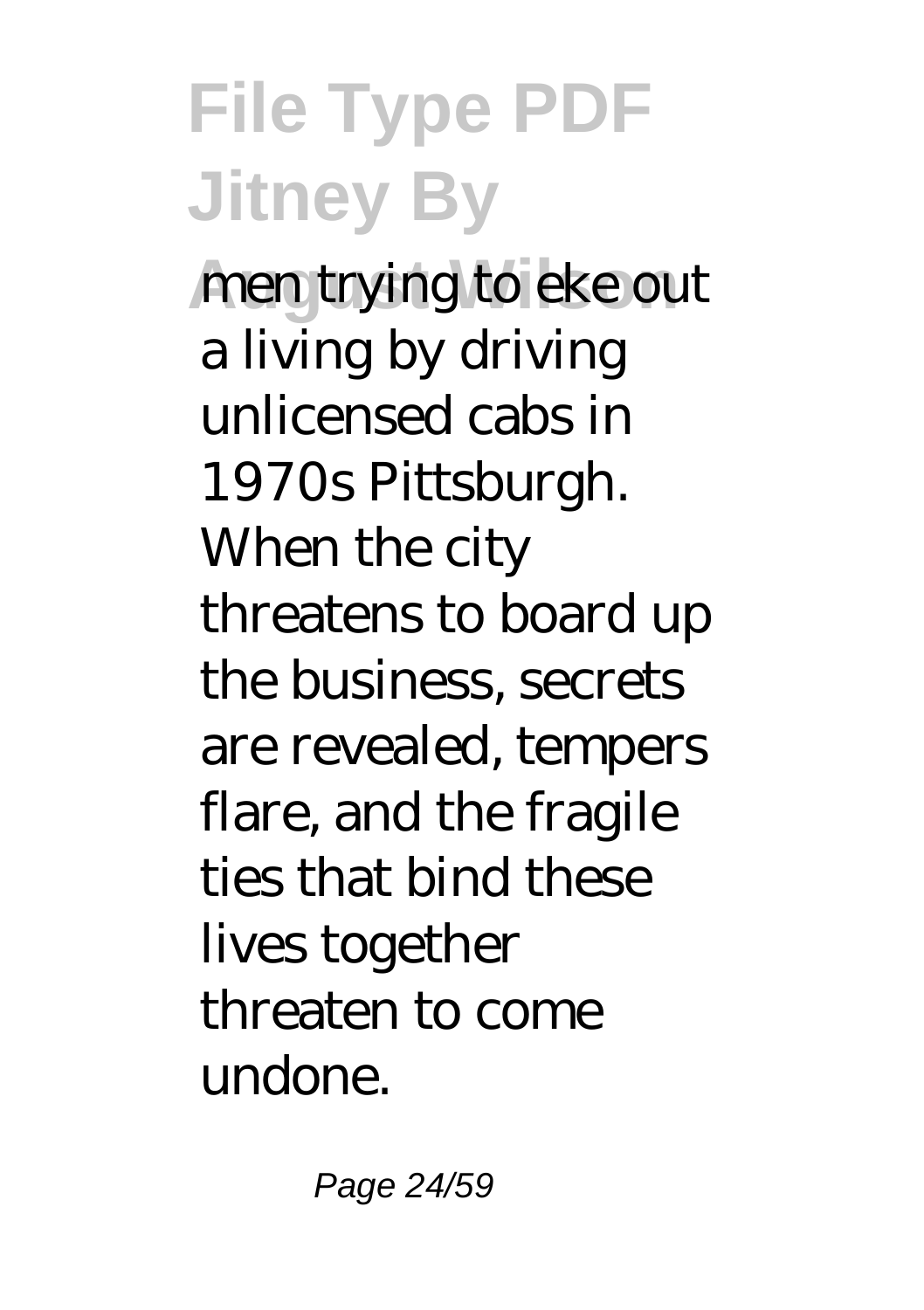**August Wilson's** on Jitney | Center Theatre Group This item: Jitney by August Wilson Paperback \$10.95. In Stock. Ships from and sold by Amazon.com. FREE Shipping on orders over \$25.00. Details. Radio Golf by August Wilson Paperback \$12.99. In Stock. Ships from and Page 25/59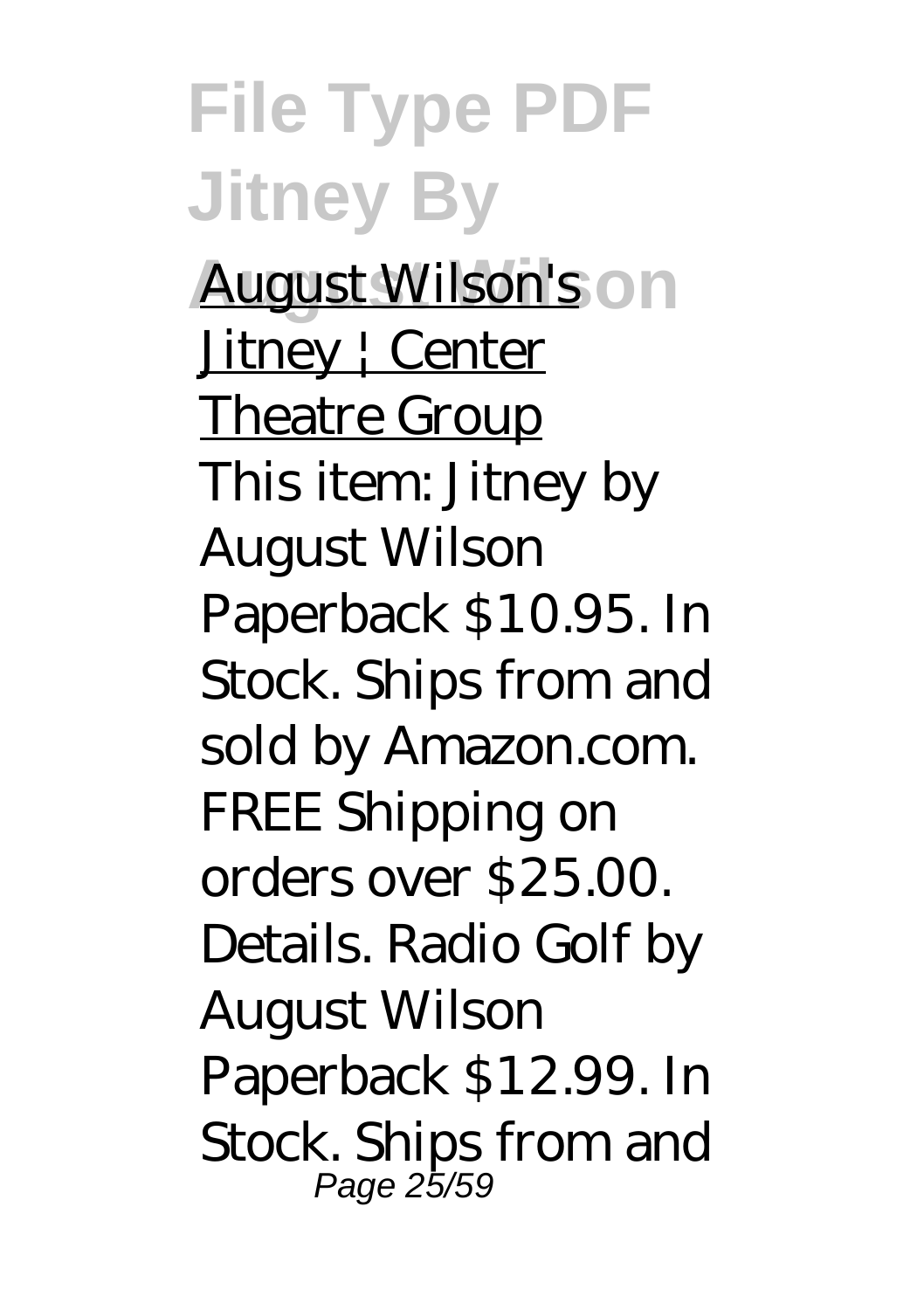sold by Amazon.com. FREE Shipping on orders over \$25.00. Details.

Jitney: Wilson, August: 9780573627958: Amazon.com: Books The last one to make it to Broadway was Wilson's first play, Jitney, which was directed by Santiago-Page 26/59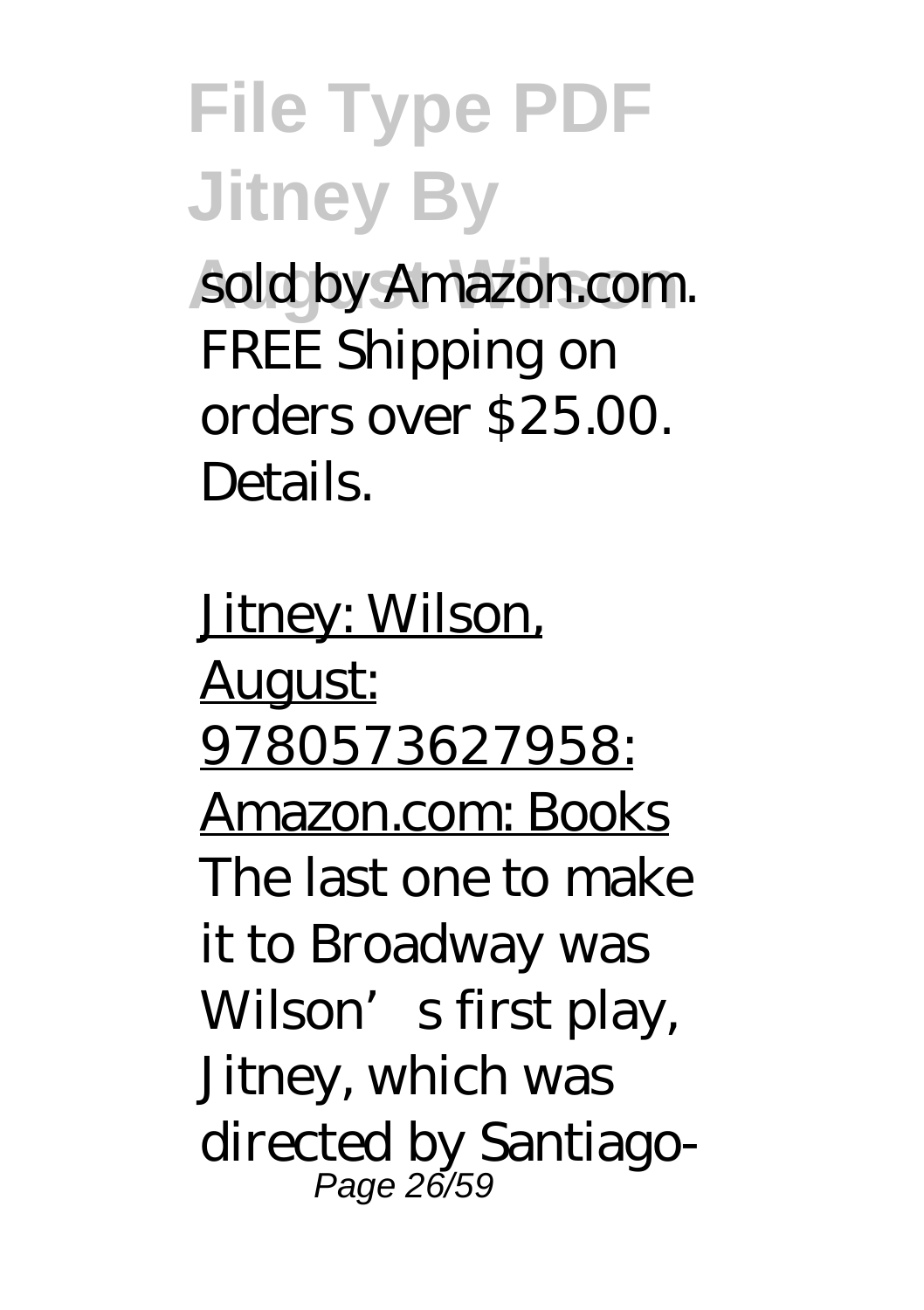**August Wilson** Hudson and starred Andre Holland among an ensemble of Black actors.

Viola Davis, Colman Domingo on Adapting August Wilson's Plays The last one to make it to Broadway was Wilson's first play, Jitney, which was directed by Santiago-Hudson and starred Page 27/59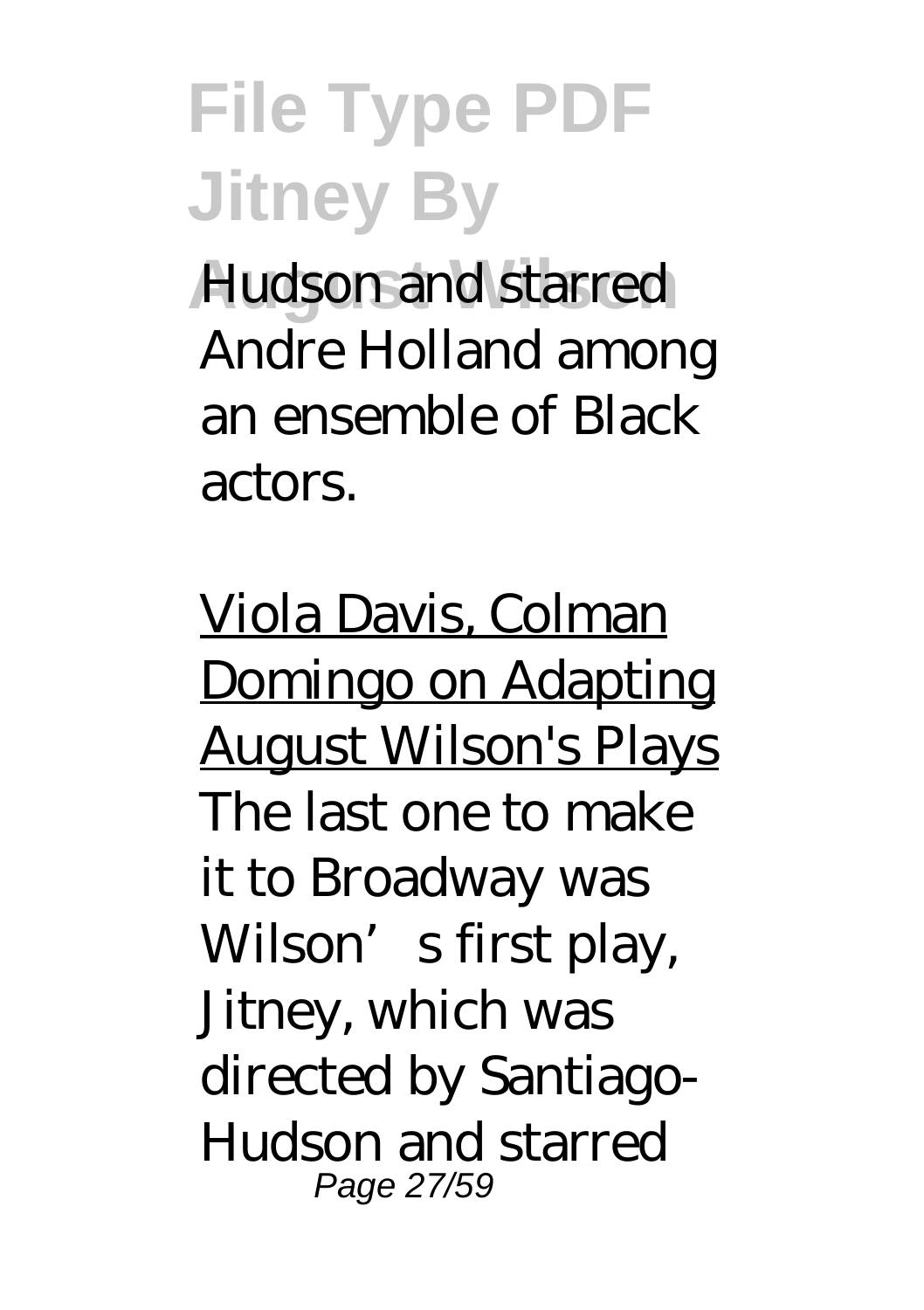**Andre Holland among** an ensemble of Black actors.It opened at the Samuel J ...

#### Viola Davis, Colman Domingo on the Importance of Telling

...

Jitney, set in 1977, is the eighth play chronologically of the ten-series major work called The Pittsburgh Page 28/59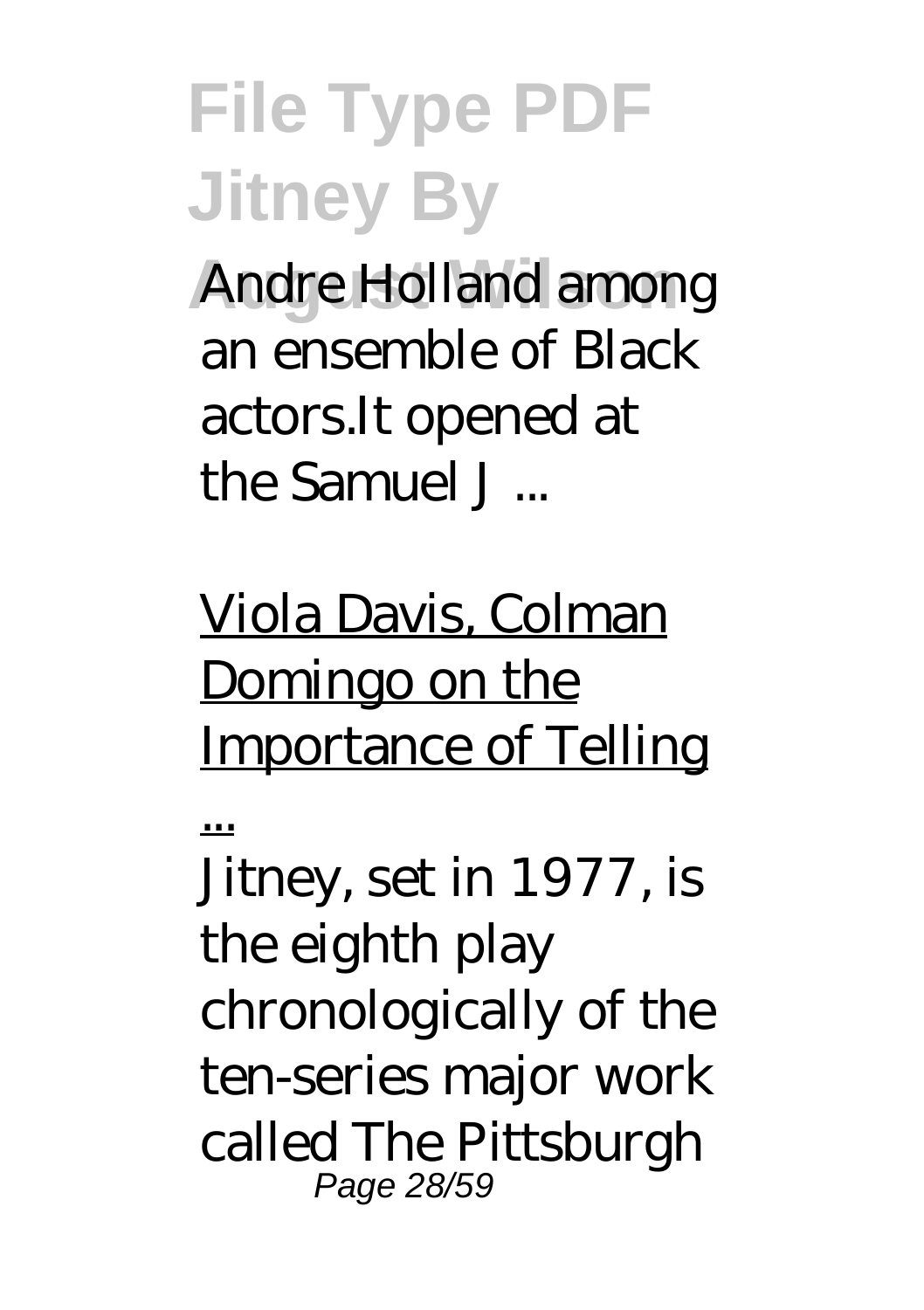**Cycle by Pulitzeron** Prize-winning playwright August Wilson. The characters in this play are...

Summary of Jitney by August Wilson | Study.com The Broadway premiere of August Wilson's Jitney Performances begin Page 29/59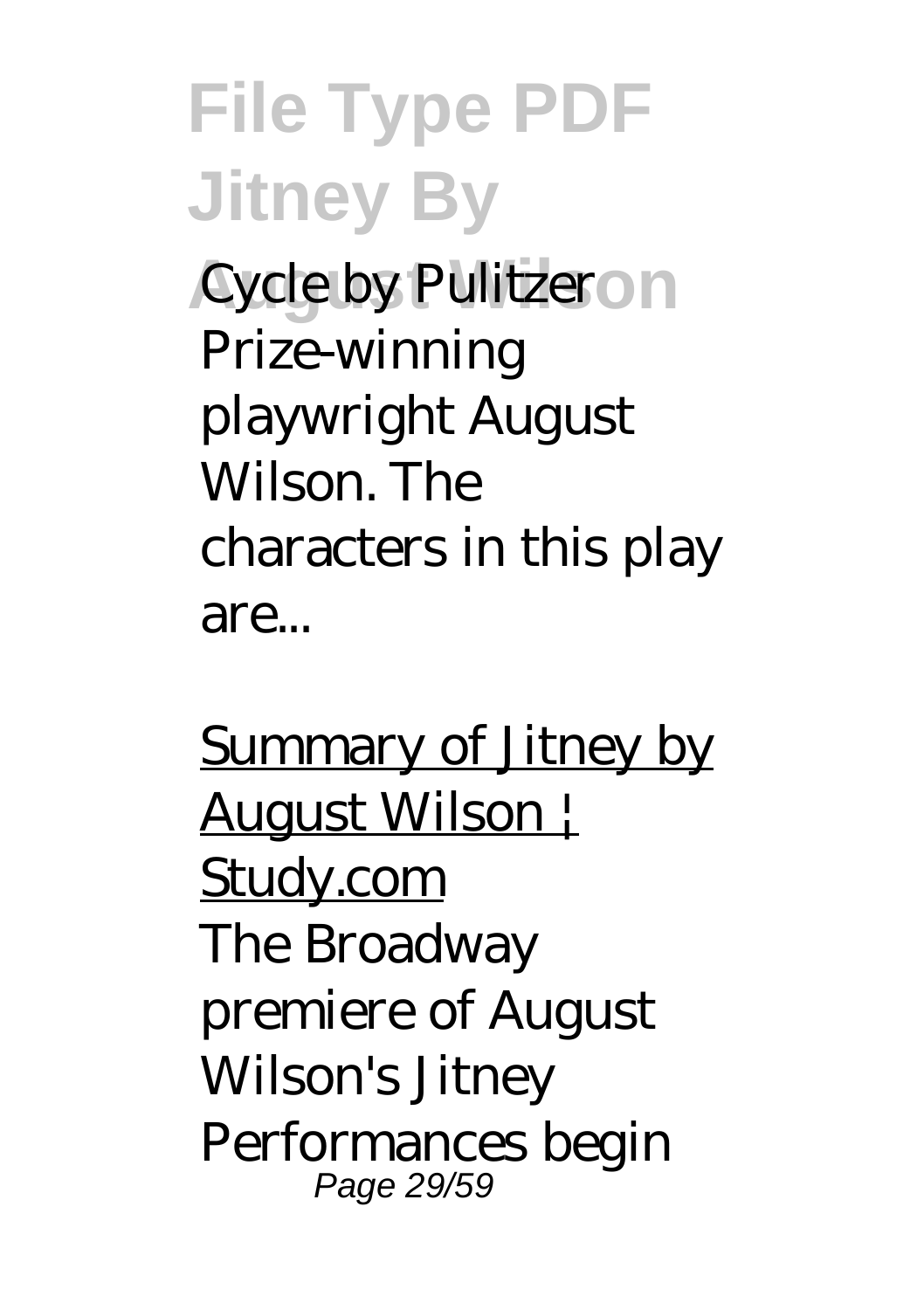**August Wilson** Dec 28, 2016 Tickets and more info at: http ://jitneybroadway.co m Directed by Ruben Santiag...

August Wilson's Jitney: "Maybe I Did Do It All Wrong ... August Wilson's Jitney. Presented by Arena Stage at the Mead Center of American Theater. Page 30/59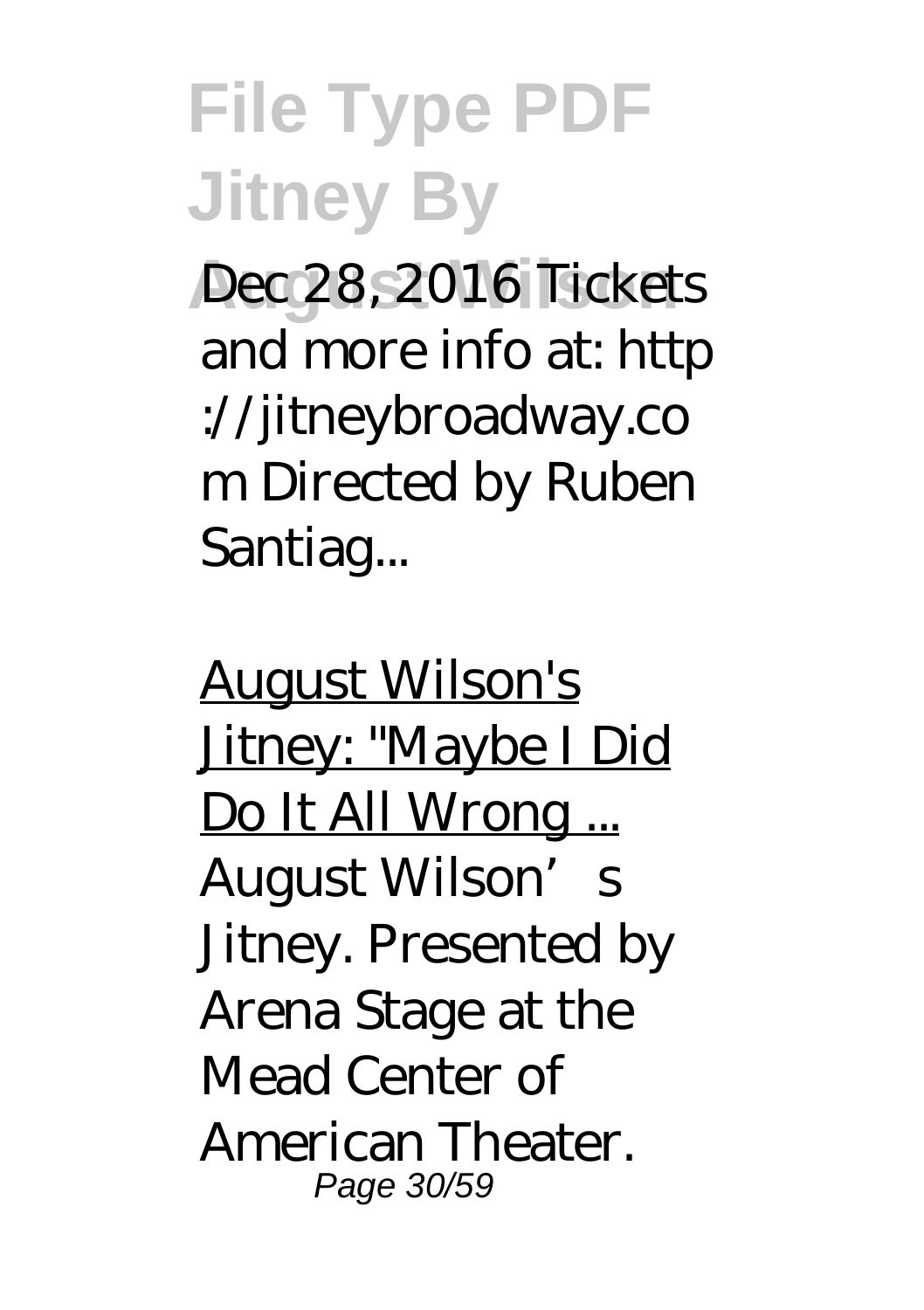**Drama. Opens SON** September 13, 2019. Closes October 27, 2019. DC Theatre Scene Review DC Theatre Scene Feature. Arena Stage - The Kreeger Theater. 1101 Sixth Street, SW. Washington, DC 20024.

August Wilson's Jitney - DC Theatre Page 31/59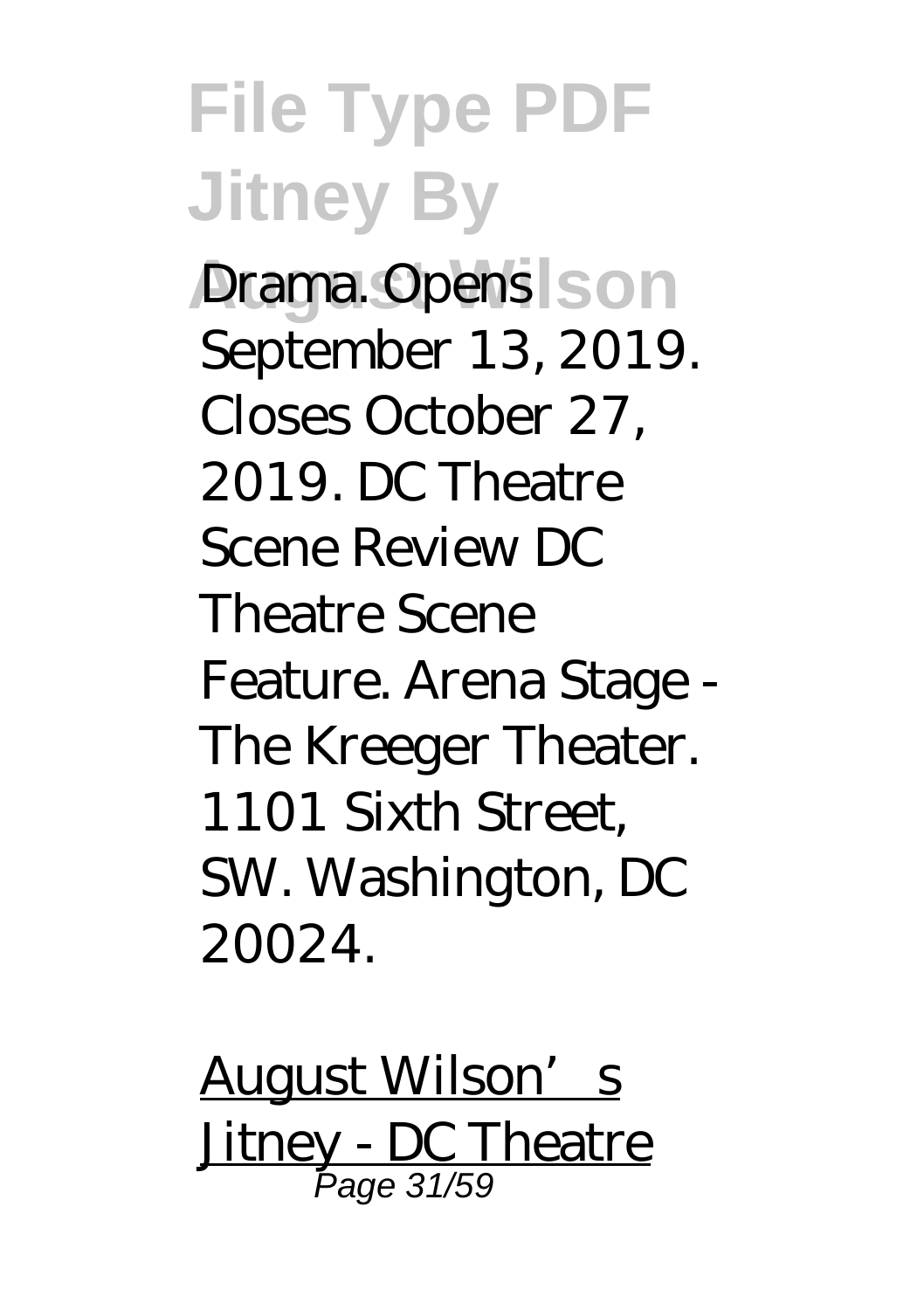**File Type PDF Jitney By Scene ist Wilson** Through the Jitney" August Wilson wanted to show the world the experiences of the African American during the 1970s. He wanted to give voice to the masses of African-Americans. (Sandra G. Shannon, College Literature 3) He wanted to be their Page 32/59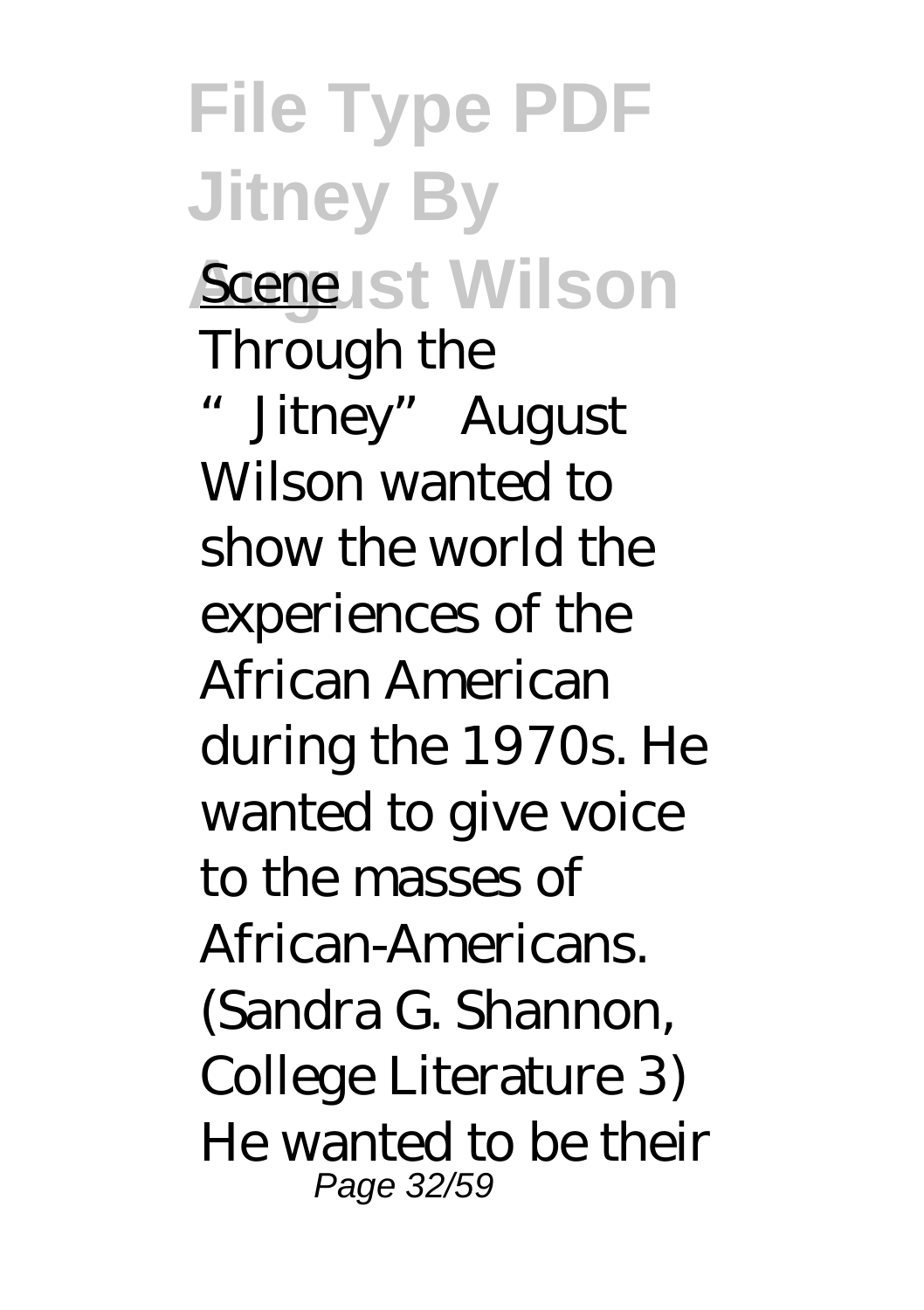**August Wilson** voice and to be the one to tell them about their untold stories.

Only one of the plays in two-time Pulitzer Prize winner August Wilson's masterful The American Century Cycle has never been seen on Page 33/59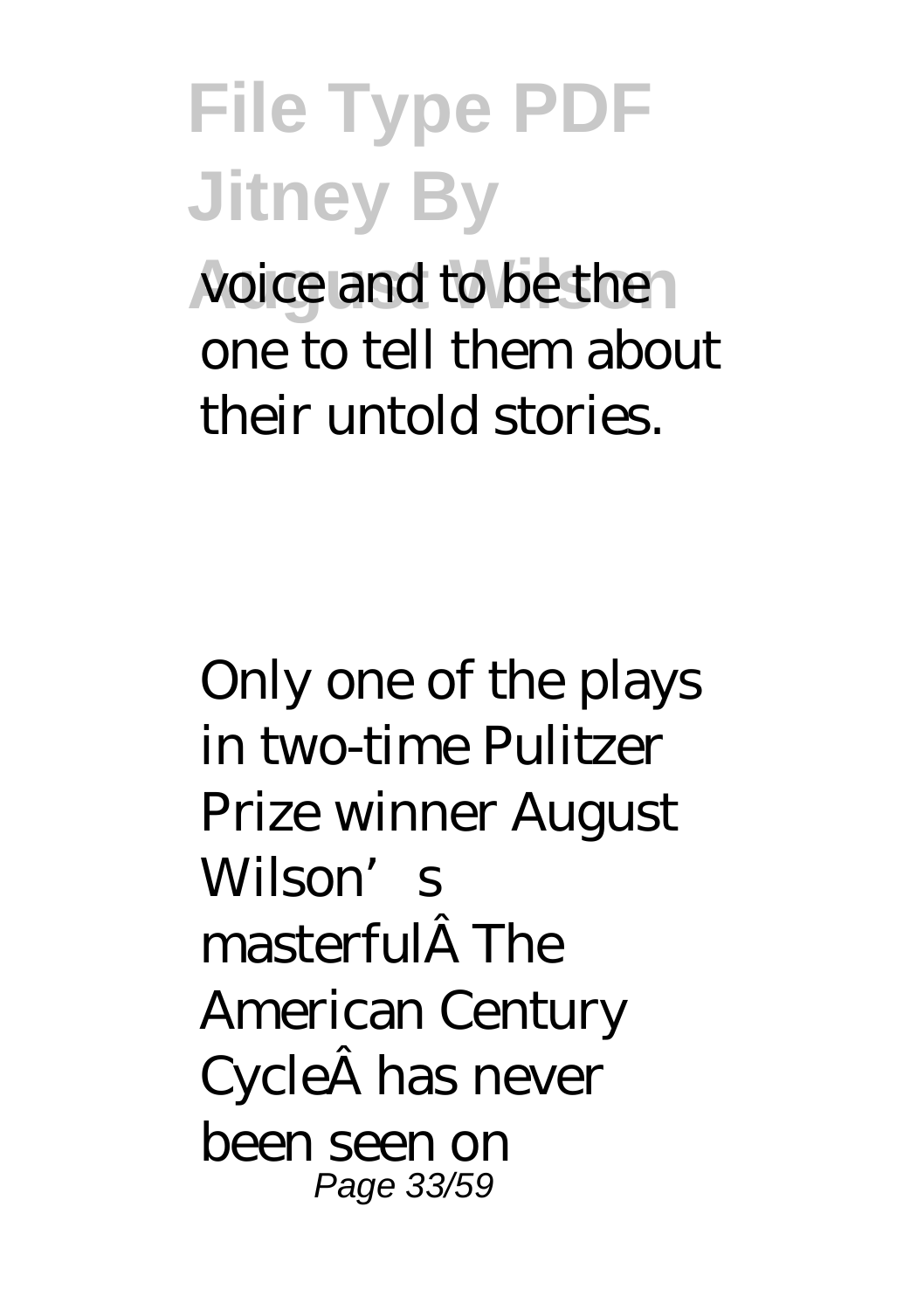**August Wilson** Broadway—until now. In his preface to this Broadway edition ofÂ Jitney, director Ruben Santiago-Hudson writes: "There had been nine jewels placed in August Wilson's formidable crown, each had changed the landscape of Broadway in their respective seasons. Page 34/59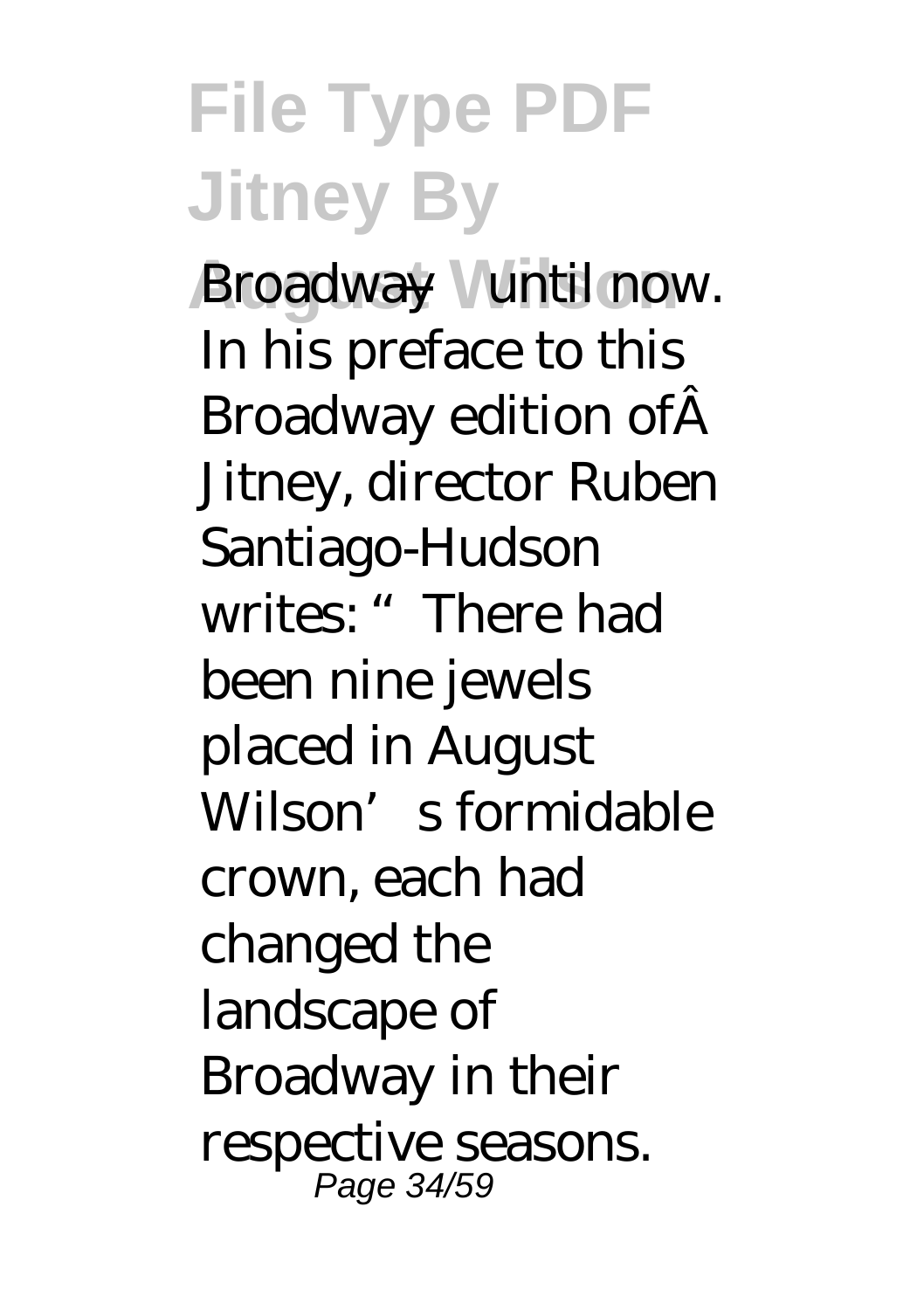**Until now, only one** gem was missing. With this production of Jitney at the Manhattan Theatre Club's Samuel J. Friedman Theatre the final gem is in place.†?Set in the 1970s, this richly textured piece follows a group of men trying to eke out a living by driving unlicensed Page 35/59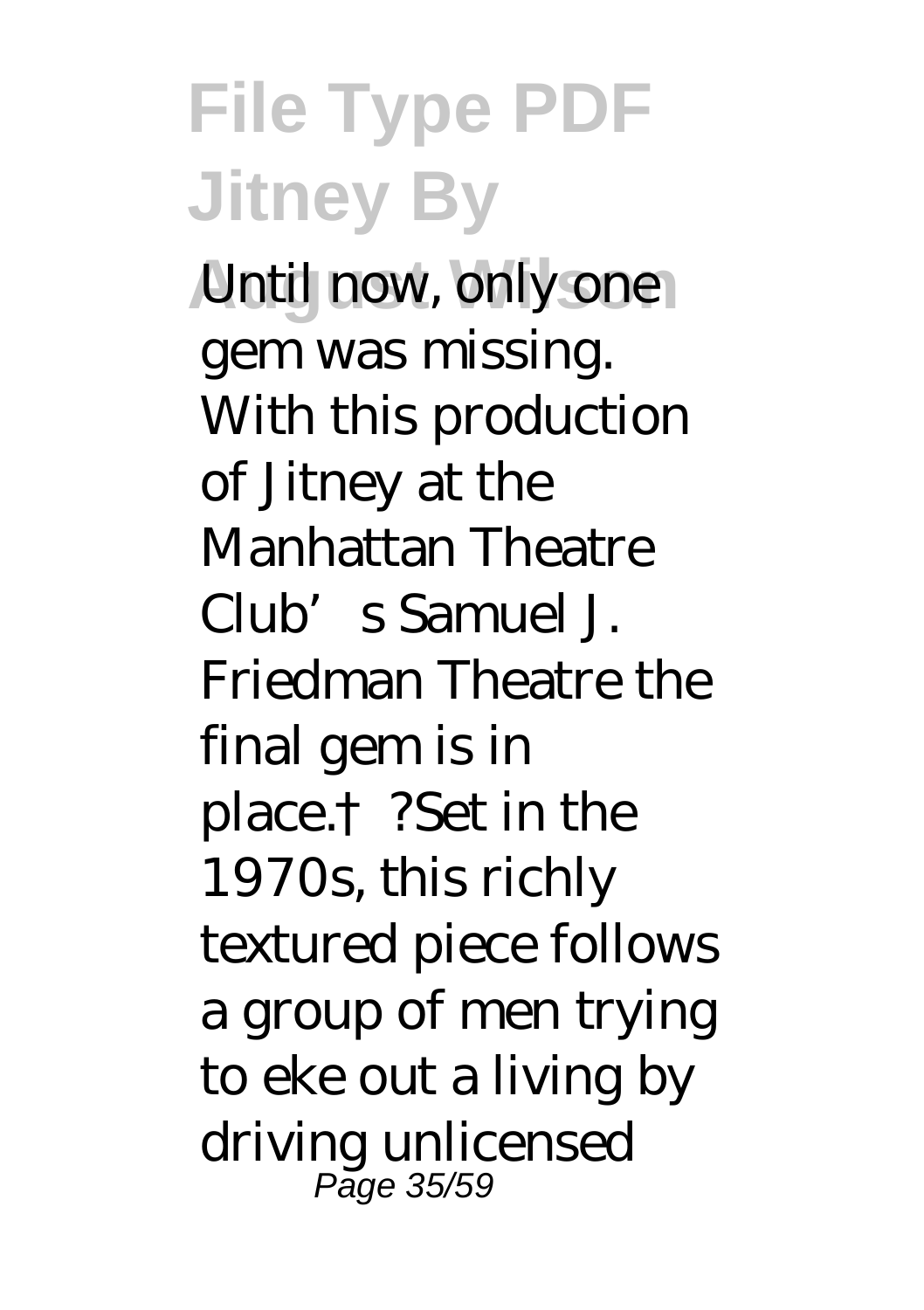cabs, or jitneys. When the city threatens to board up the business and the boss's son returns from prison, tempers flare, potent secrets are revealed and the fragile threads binding these people together may come undone at last.In addition to the essential and insightful preface by Page 36/59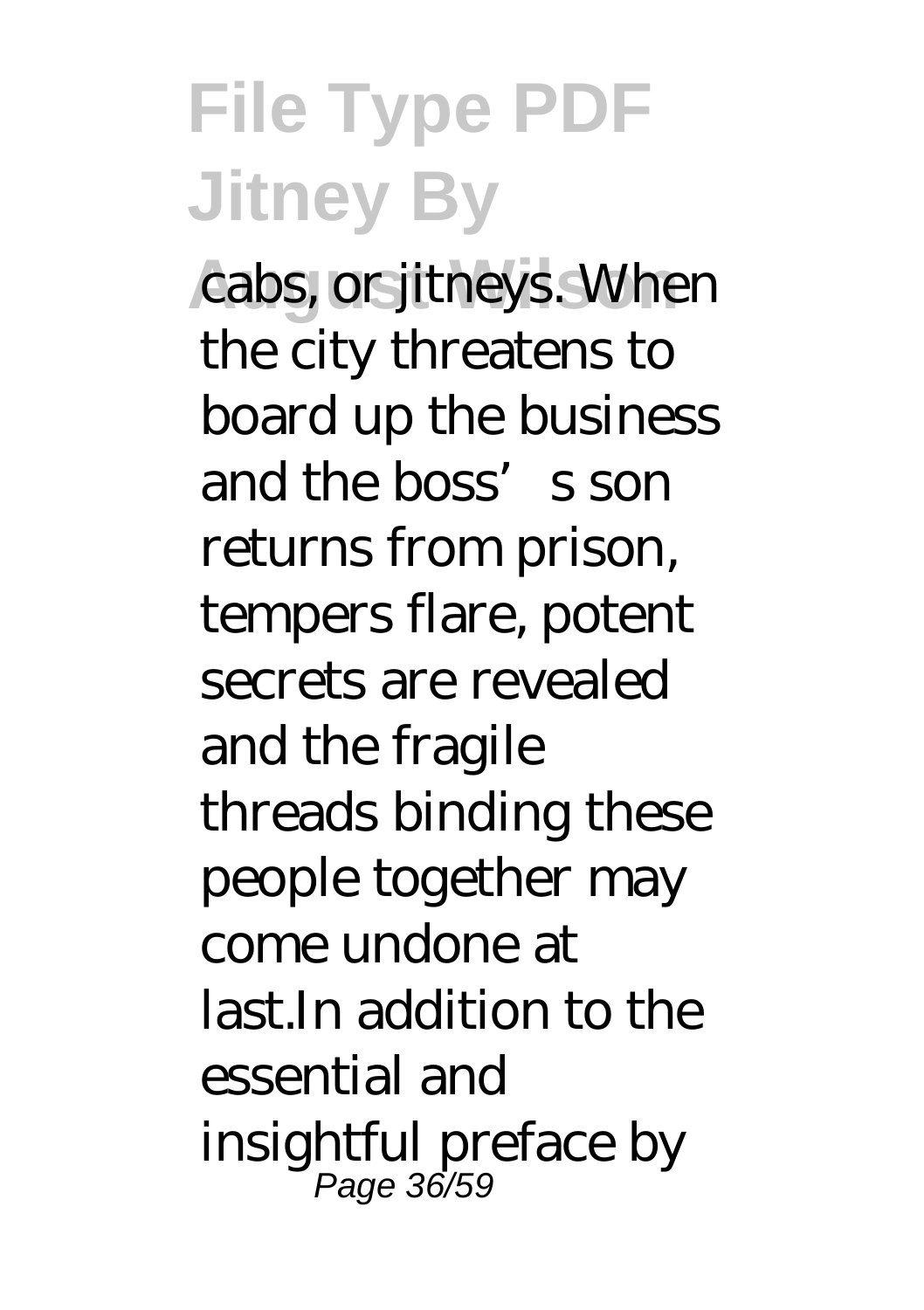**Ruben Santiago-On** Hudson, this edition boasts production stills from the Manhattan Theatre Club's Broadway production, directed by Santiago-Hudson and featuring Harvy Blanks, Anthony Chisholm, Brandon J. Dirden, André Holland, Carra Patterson, Michael Page 37/59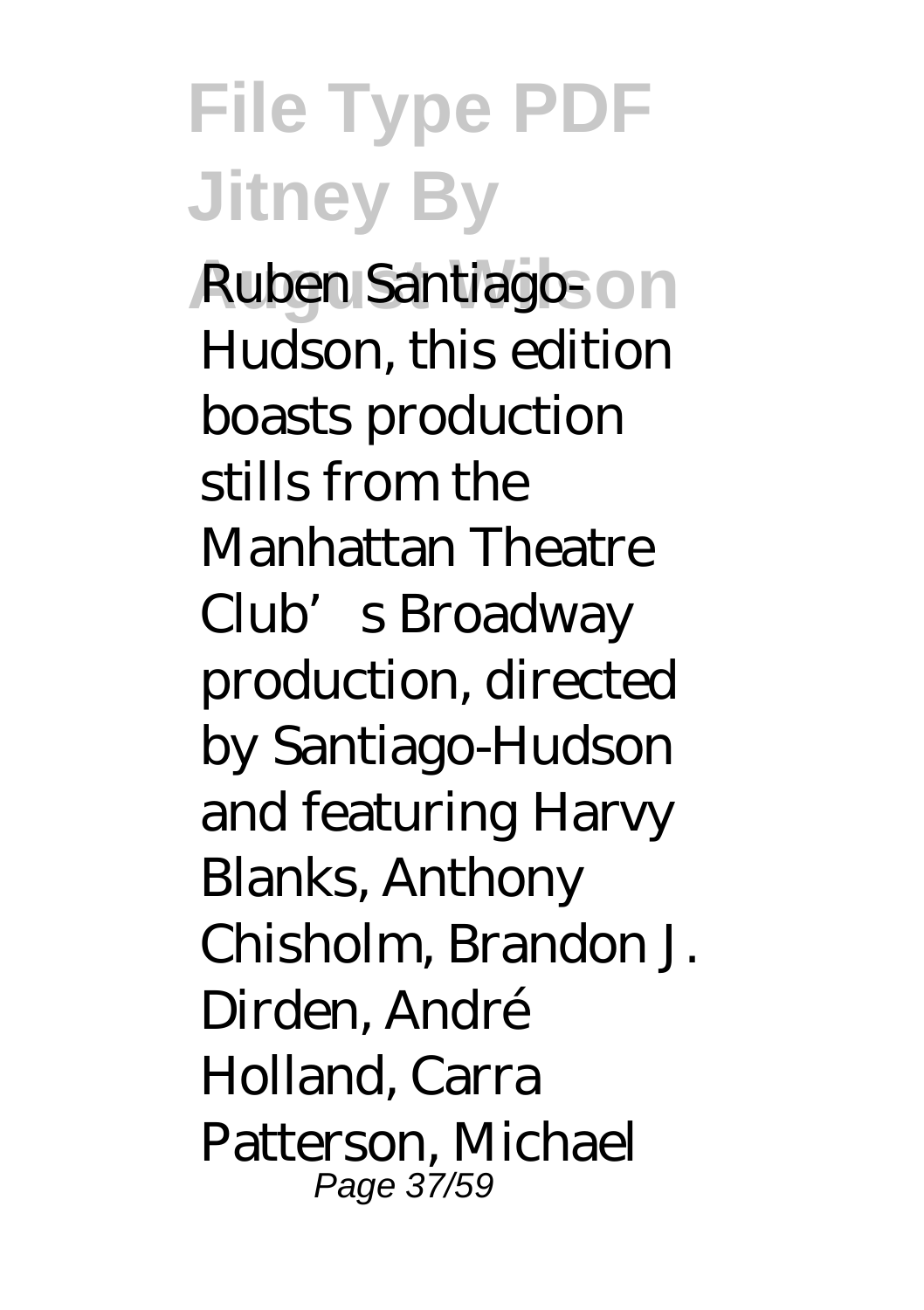Potts, Keith Randolph Smith, Ray Anthony Thomas, and John Douglas Thompson.

"Regular cabs will not travel to the Pittsburgh Hill District of the 1970s, and so the residents turn to each other. Jitney dramatizes the lives of men hustling to make a living as Page 38/59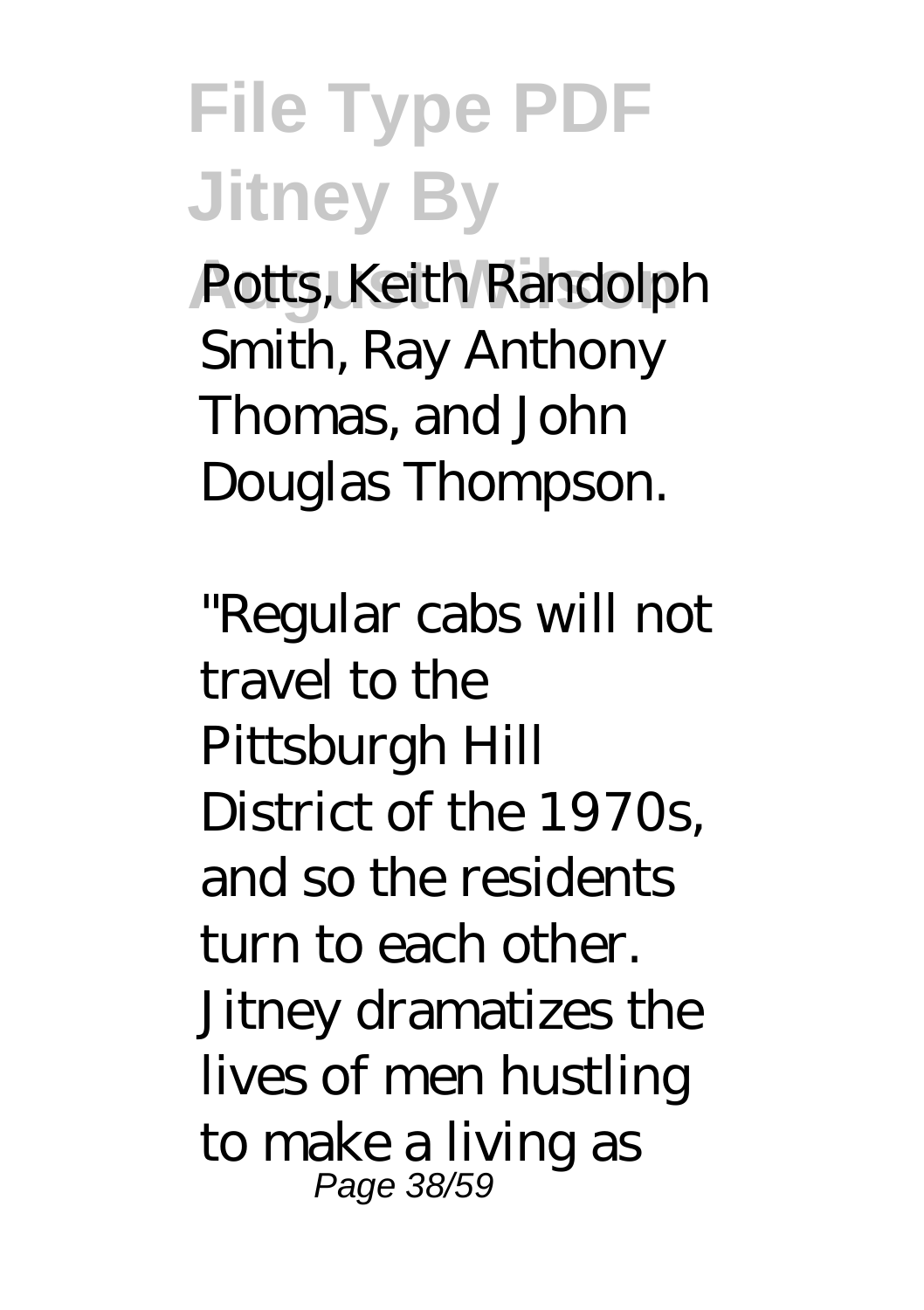**August 2015** *Mitneys-unofficial*,  $\cap$ unlicensed taxi cab drivers. When the boss Becker's son returns from prison, violence threatens to erupt. What makes this play remarkable is not the plot; Jitney is Wilson at his most real--the words these men use and the stories they tell form a true slice of Page 39/59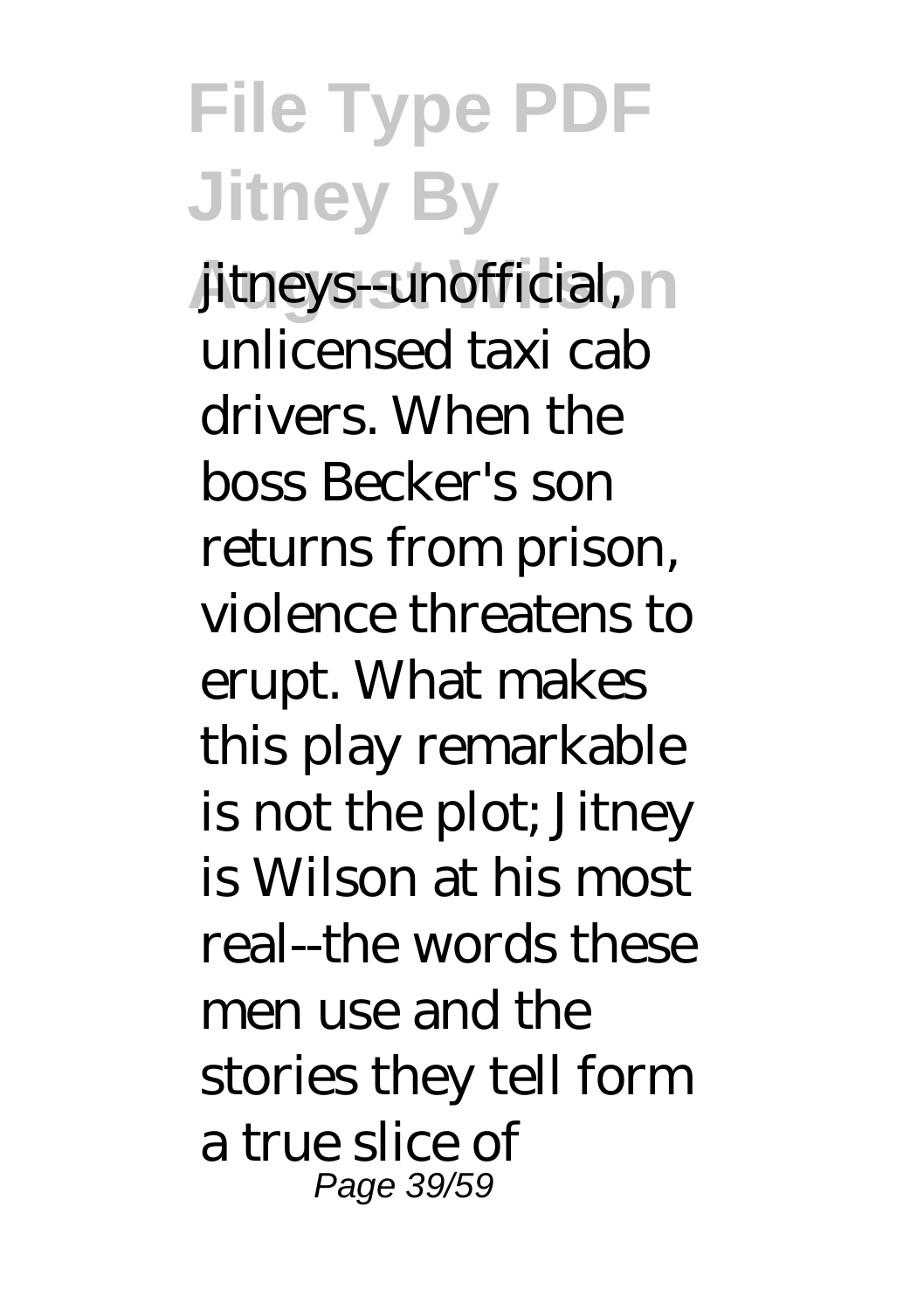**August Wilson** life."--The Wikipedia entry, accessed 5/22/2014.

Jitney is the seventh in Wilson's American Century cycle of plays on the black experience in twentieth-century America. He writes not about historical events or the pathologies of the Page 40/59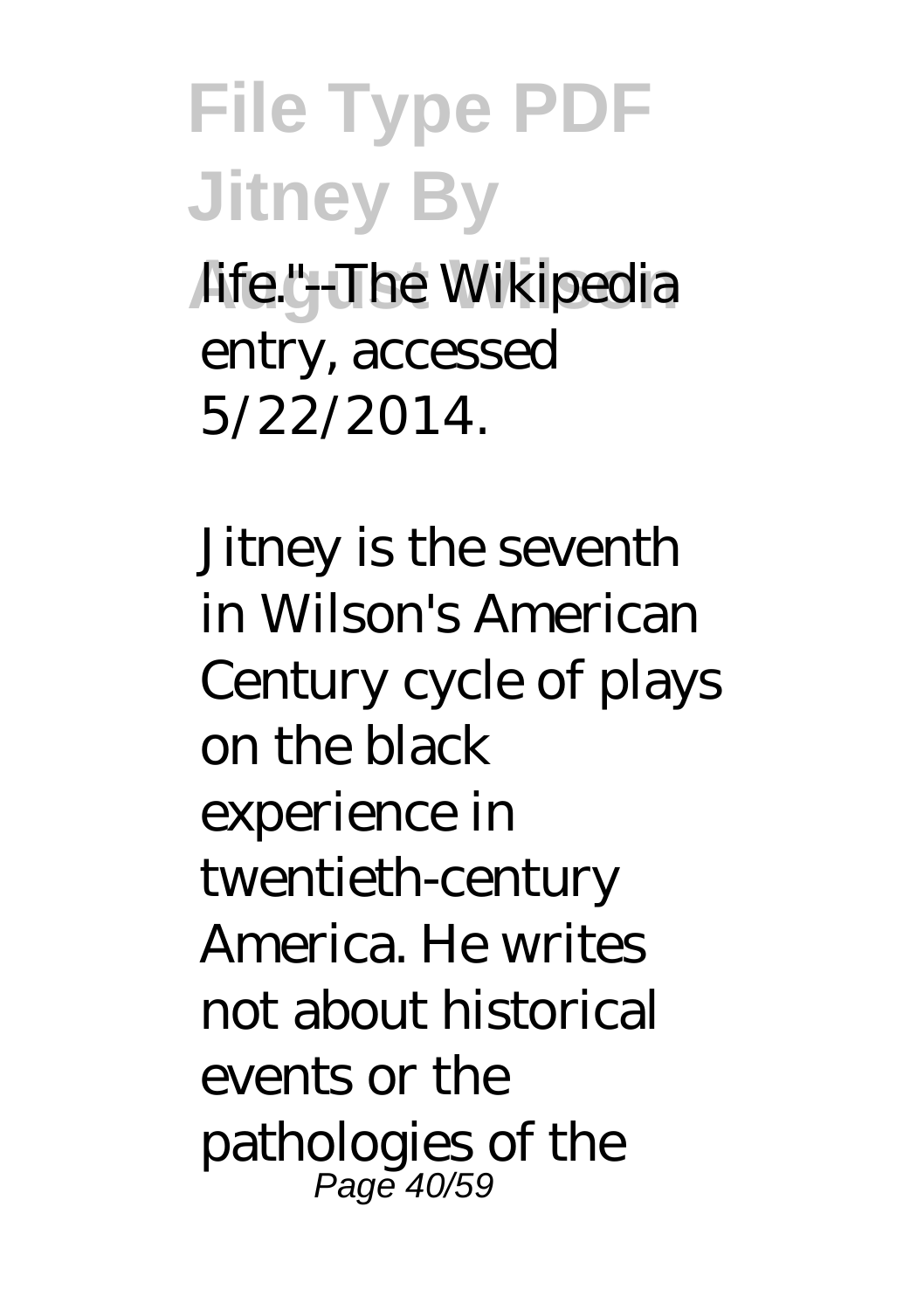**black community, but** the unique particulars of black culture. Currently on Broadway; it was first produced in New York in the spring of 2000, with a London run following in 2001, winning rave reviews and the accolade of the as the best play of the year. Set in the 1970s, this Page 41/59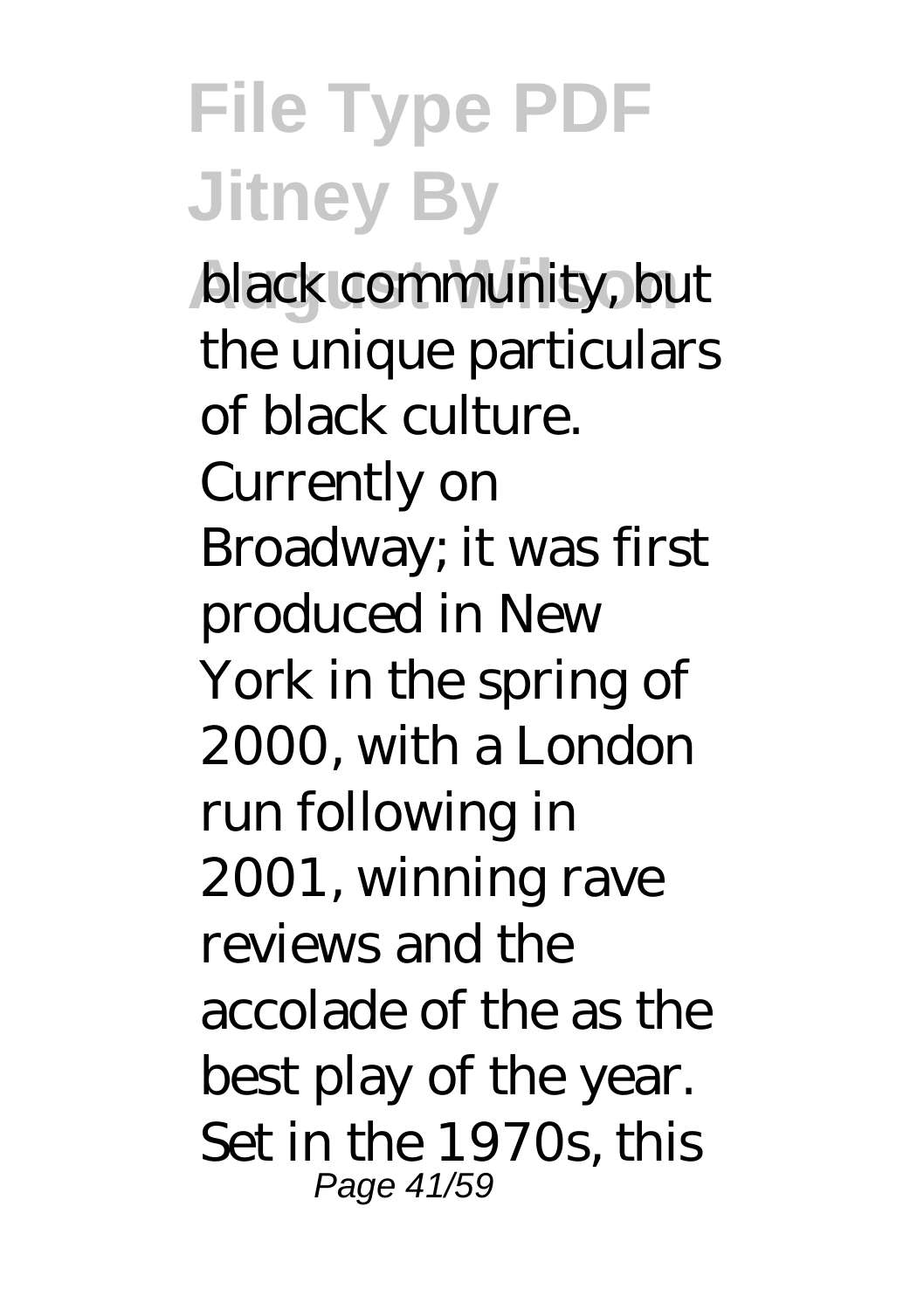richly textured piece follows a group of men trying to eke out a living by driving unlicensed cabs ('jitneys'). When the city threatens to board up the business and the boss's son returns from prison, tempers flare, potent secrets are revealed and the fragile threads binding these Page 42/59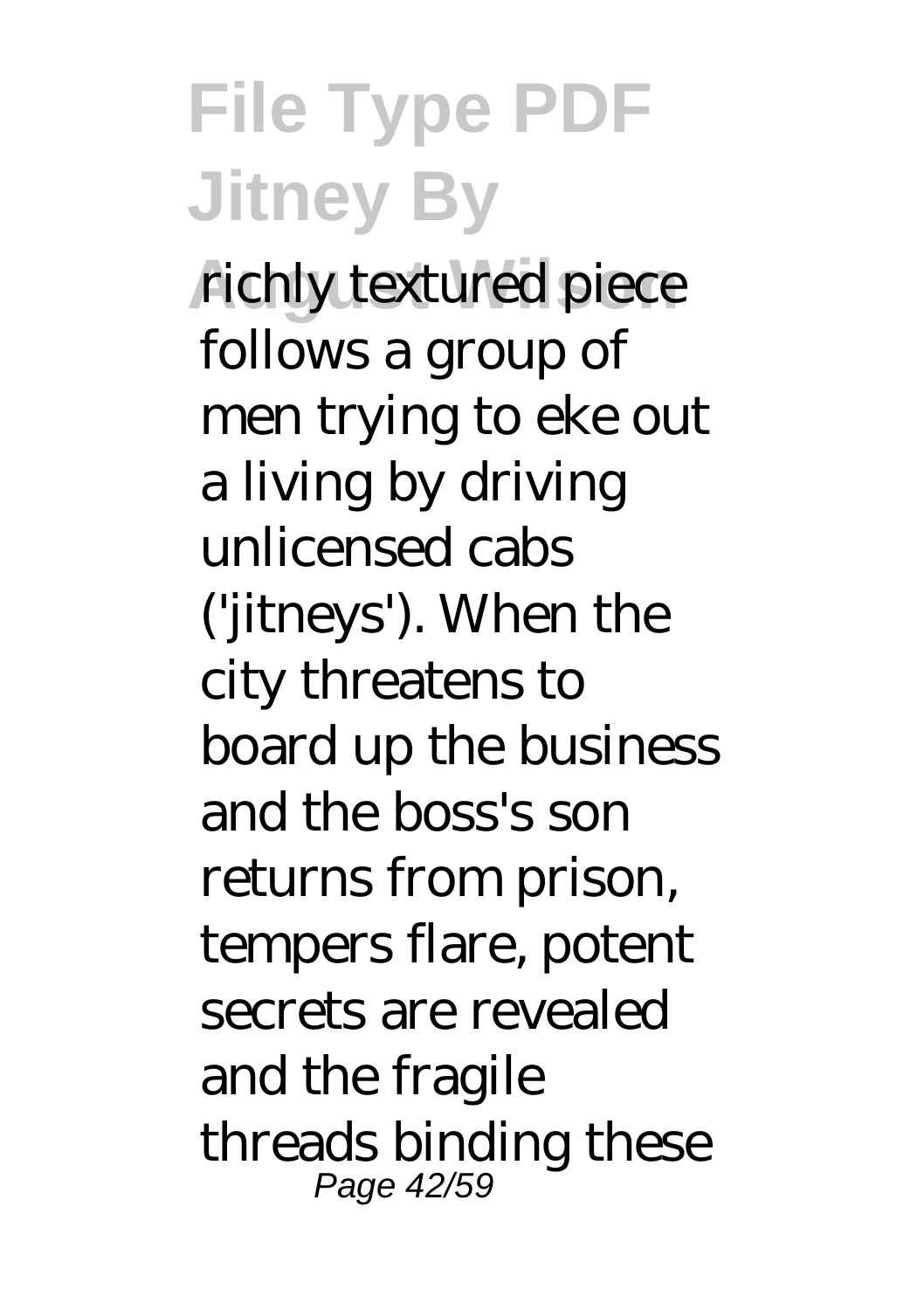people together may come undone. In addition to the essential and insightful preface by Ruben Santiago-Hudson, this edition includes production stills from the Manhattan Theatre Club's Broadway production, directed by Santiago-Hudson and featuring Harvy Page 43/59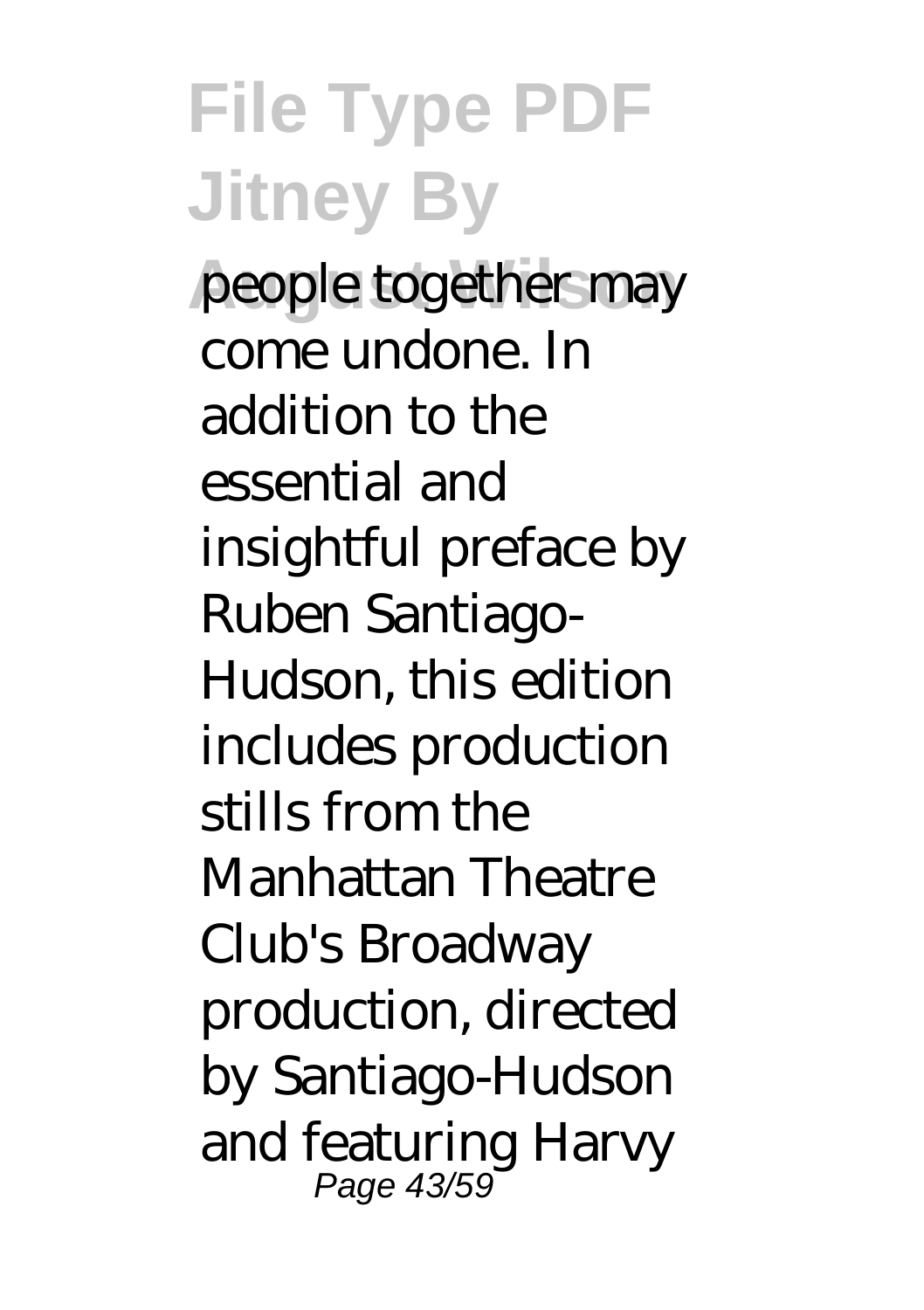**Blanks, Anthony on** Chisholm, Brandon J. Dirden, Andr� Holland (Moonlight), Carra Patterson (Straight Outta Compton), Michael Potts (The Book of Mormon), Keith Randolph Smith, Ray Anthony Thomas and John Douglas Thompson.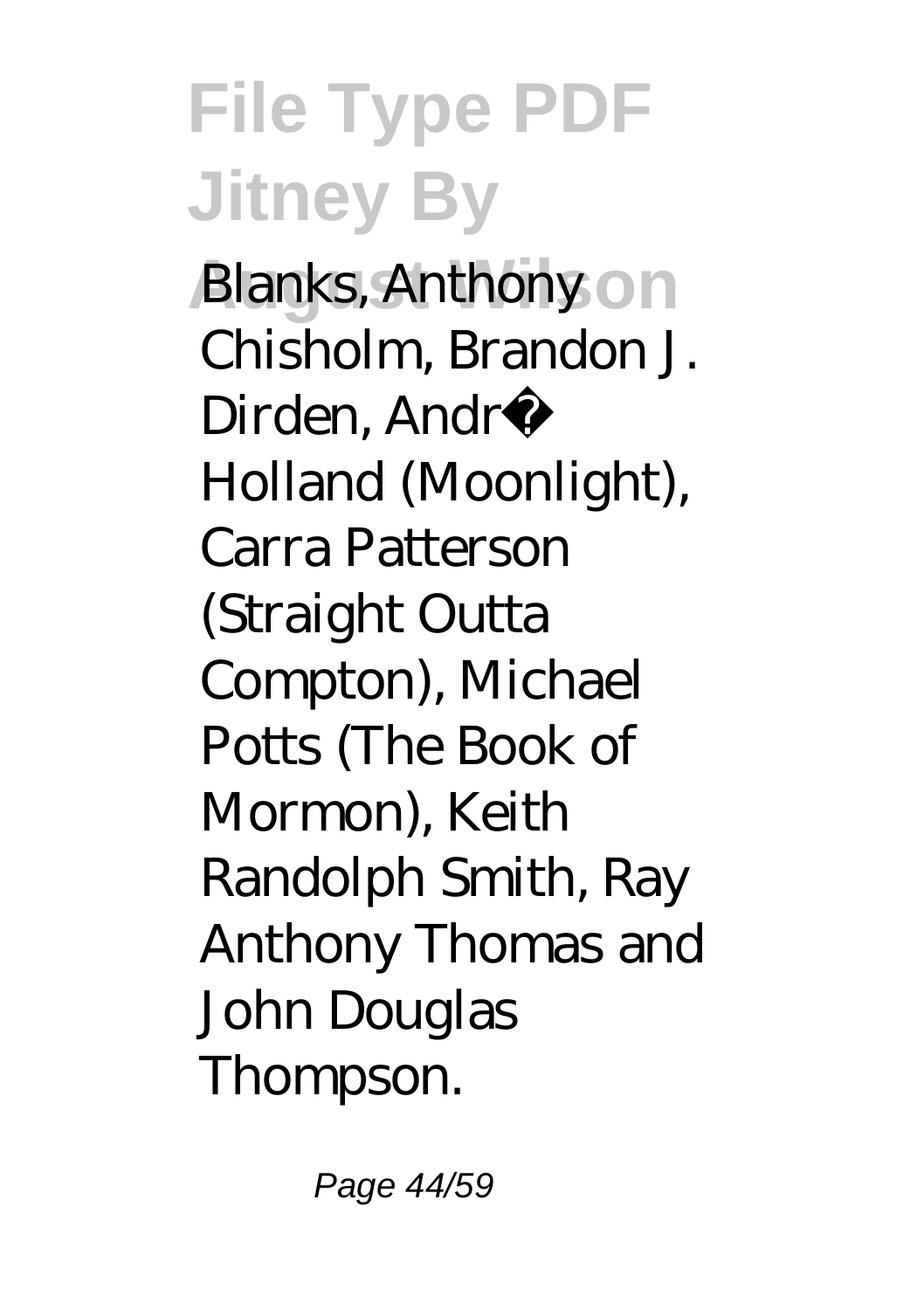# **File Type PDF Jitney By August Wilson**

From Pulitzer Prizewinning playwright August Wilson comes a one-man show that chronicles his life as a Black artist in the Hill District in Pittsburgh. From stories about his first jobs to his first loves and his experiences with racism, Wilson Page 45/59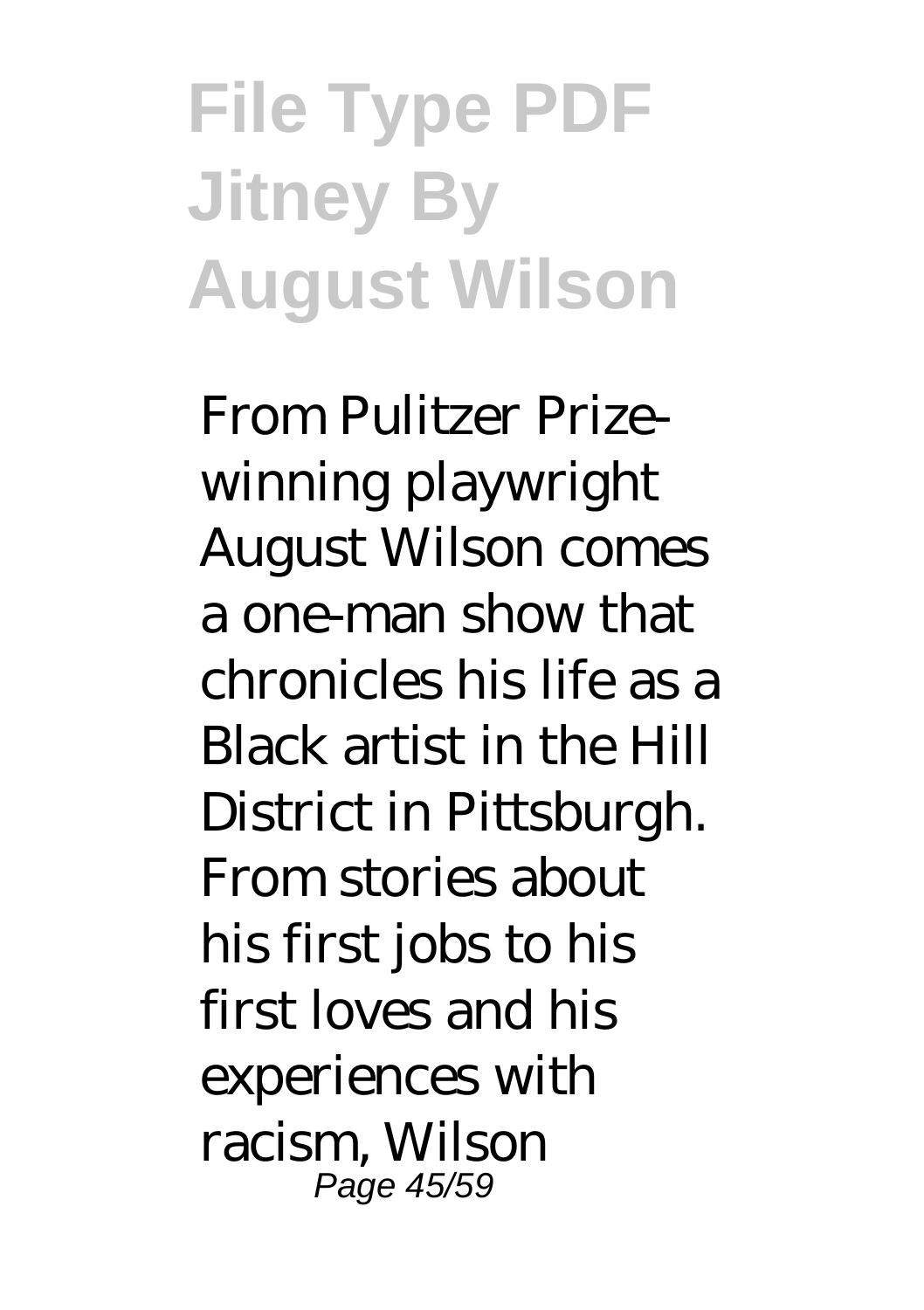**August Wilson** recounts his life from his roots to the completion of The American Century Cycle. How I Learned What I Learned gives an inside look into one of the most celebrated playwriting voices of the twentieth century.

Providing a detailed study of American Page 46/59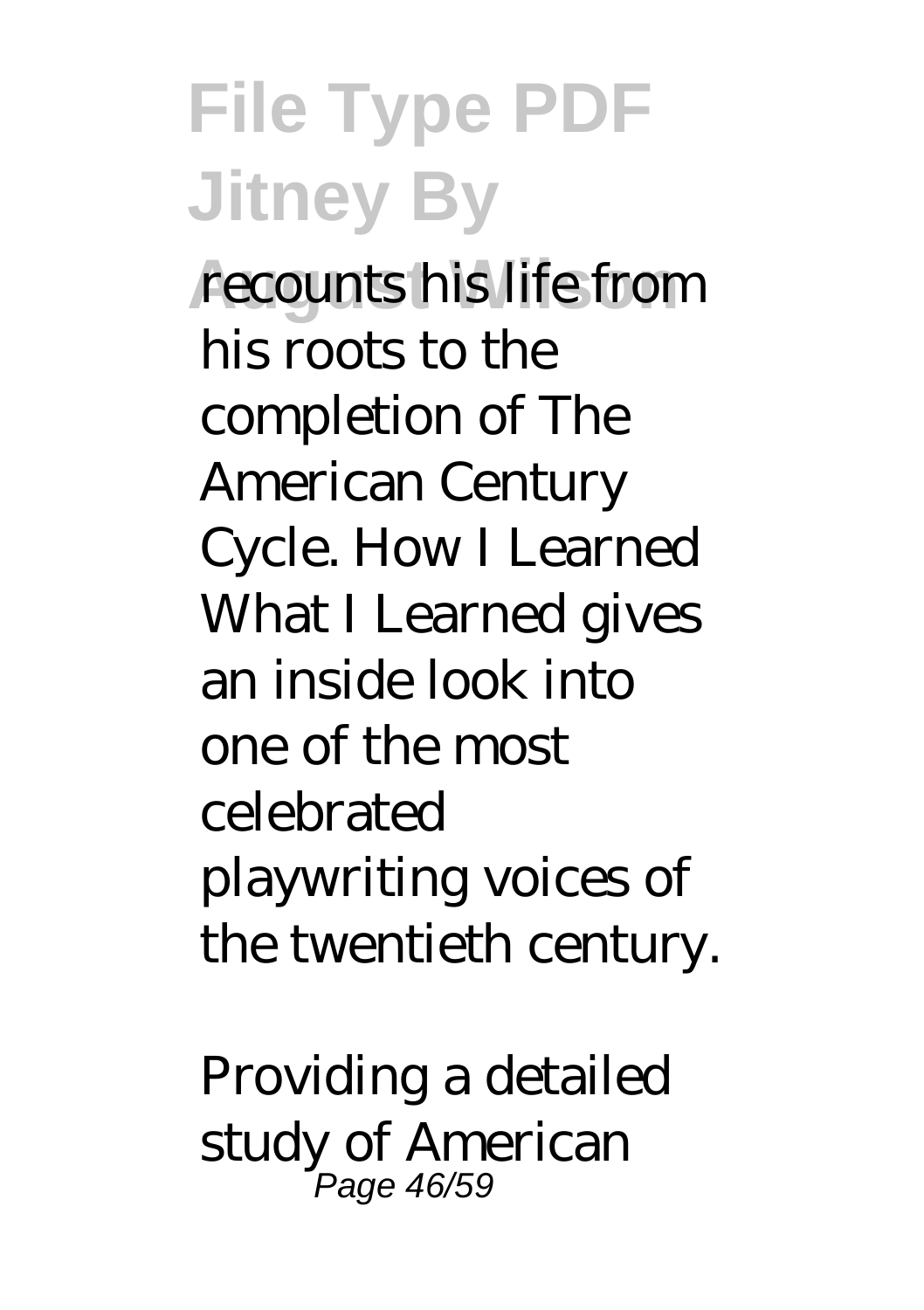**playwright August** Wilson (1945–2005), this collection of new essays explores the development of the author's ethos across his twenty-fiveyear creative career—a process that transformed his life as he retraced the lives of his fellow "Africans in Page 47/59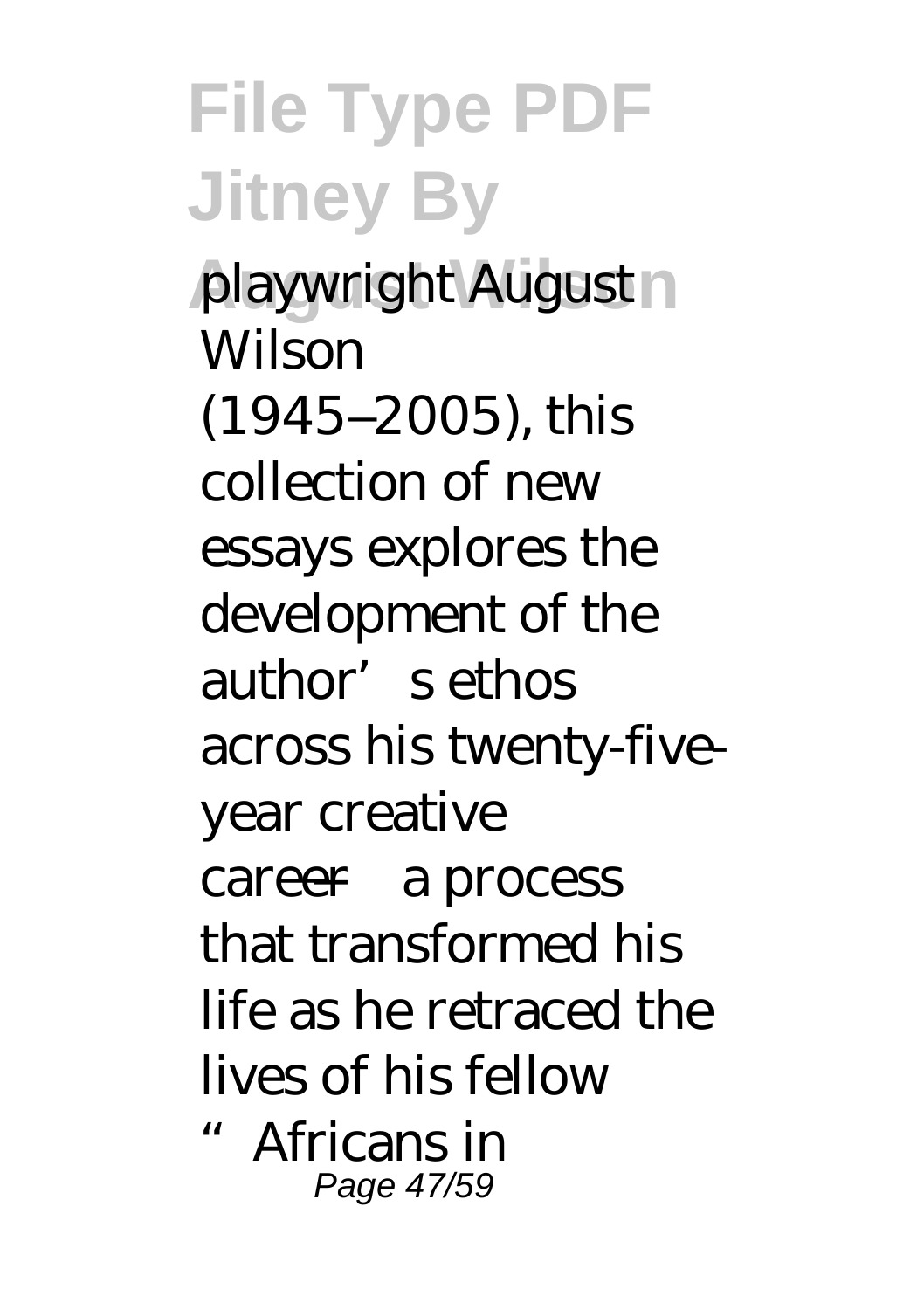America." While In Wilson's narratives of Pittsburgh and Chicago are microcosms of black life in America, they also reflect the psychological trauma of his disconnection with his biological father, his impassioned efforts to discover and reconnect with the Page 48/59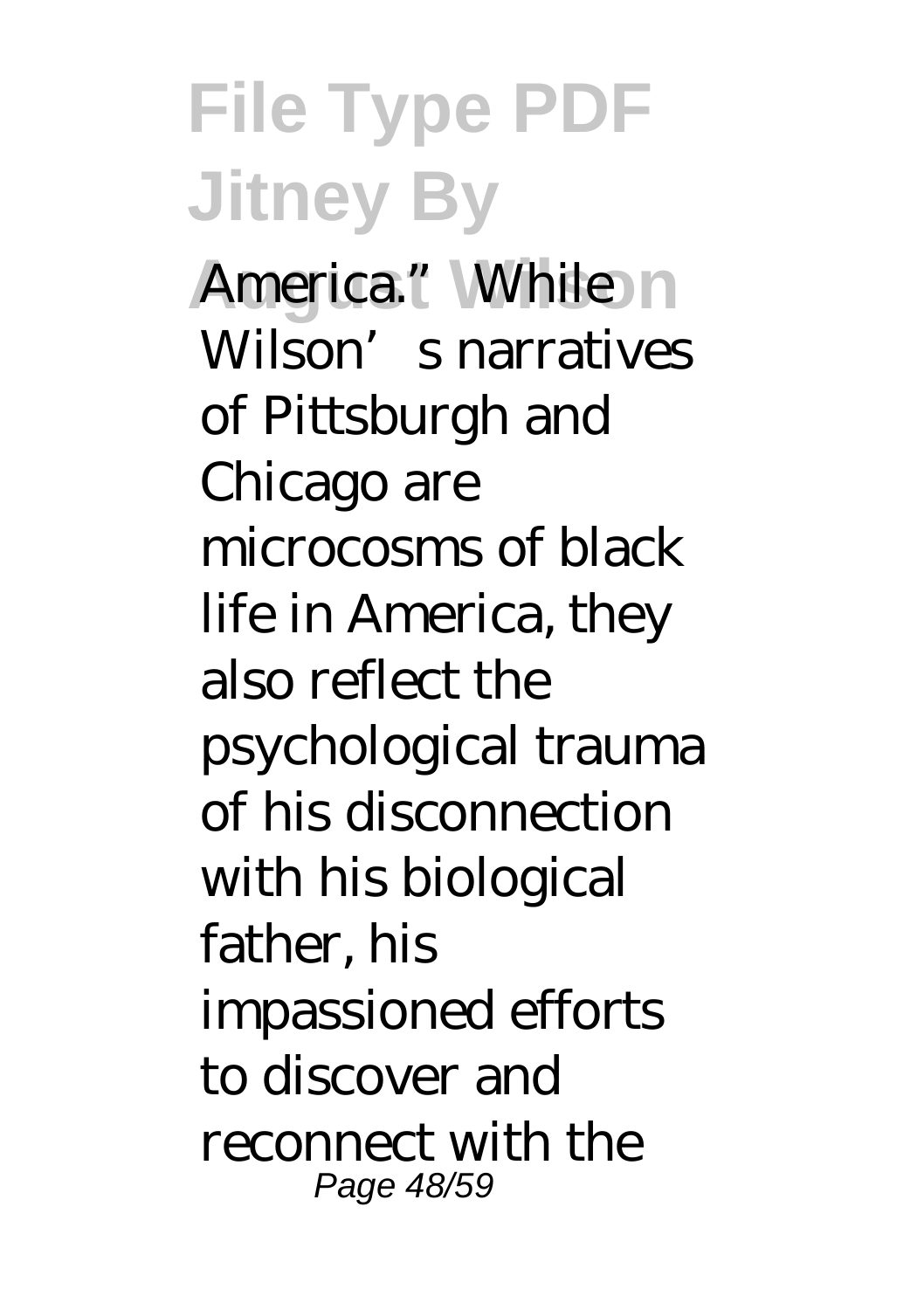**blues, with Africa and** with poet/activist Amiri Baraka, and his love for the vernacular of Pittsburgh.

August Wilson's radical and provocative call to arms.

Just prior to his death in 2005, August Page 49/59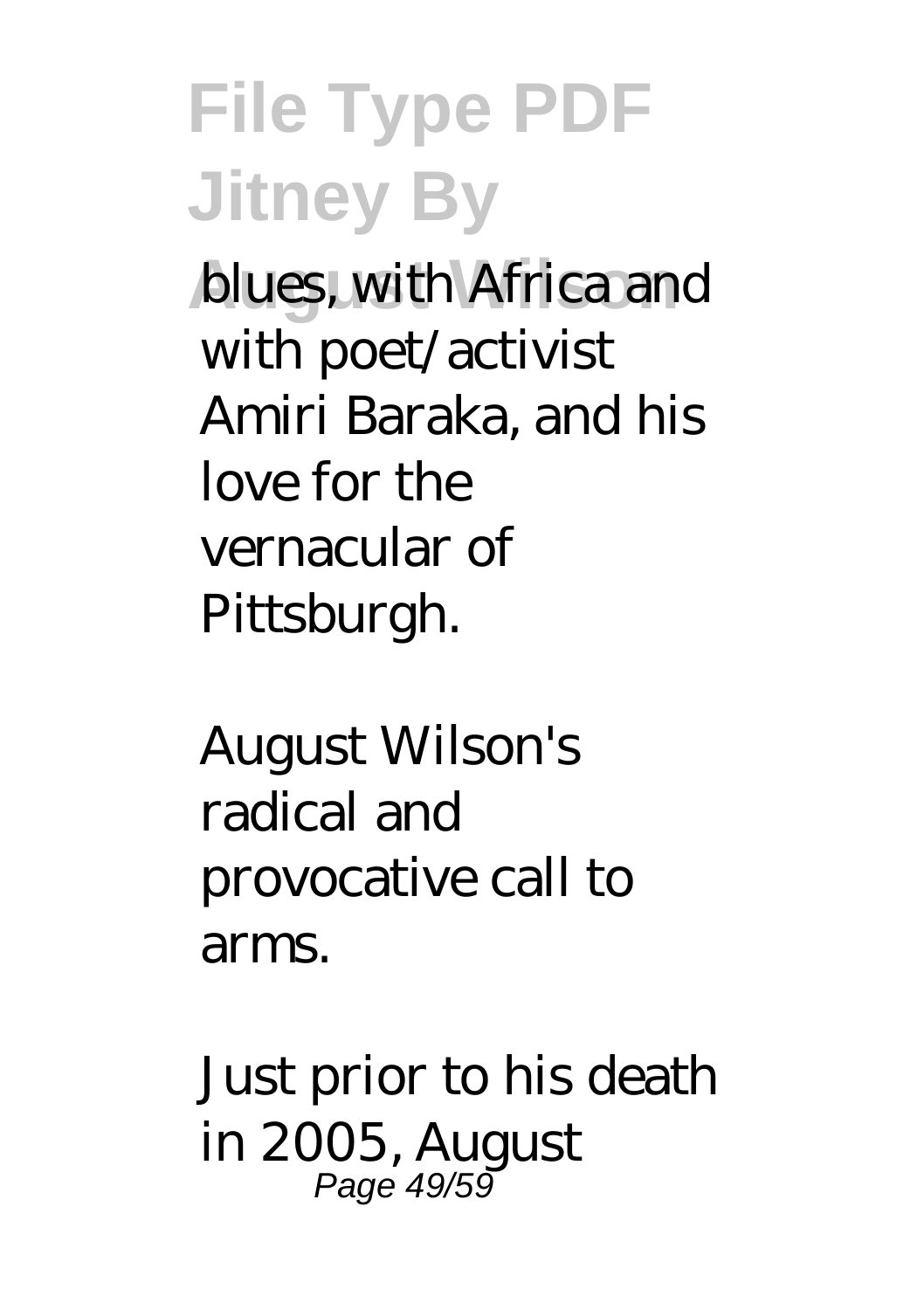**Wilson, arguably the** most important American playwright of the last quartercentury, completed an ambitious cycle of ten plays, each set in a different decade of the twentieth century. Known as the Twentieth-Century Cycle or the Pittsburgh Cycle, the plays, which Page 50/59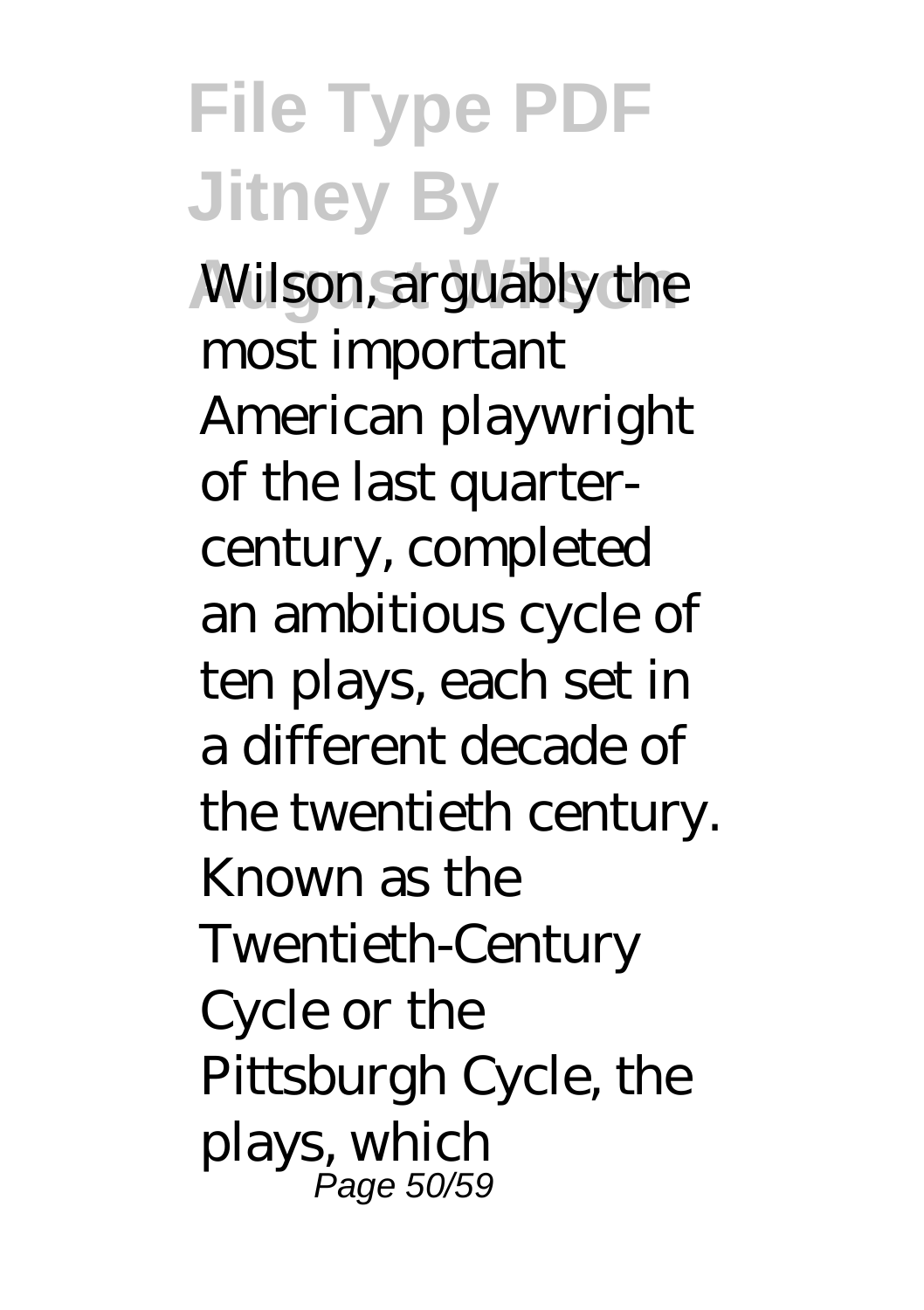**portrayed the SON** struggles of African-Americans, won two Pulitzer Prizes for Drama, a Tony Award for Best Play, and seven New York Drama Critics Circle Awards. August Wilson: Completing the Twentieth-Century Cycle is the first volume devoted to the last five plays Page 51/59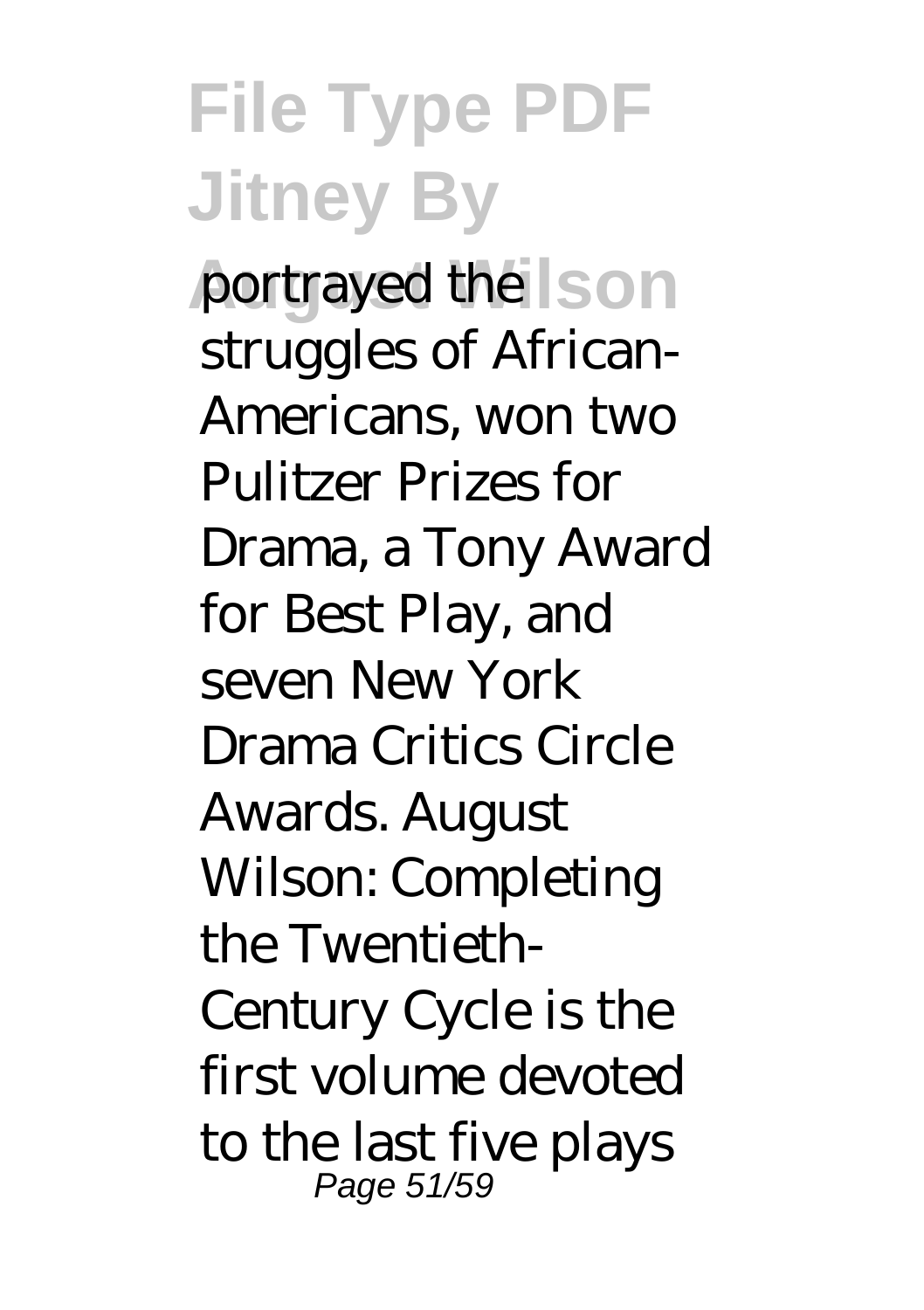of the cycle individual ly—Jitney,Seven Guitars, King Hedley II, Gem of the Ocean, and Radio Golf—and in the context of Wilson's entire body of work. Editor Alan Nadel's May All Your Fences Have Gates: Essays on the Drama of August Wilson, a work Henry Louis Gates called Page 52/59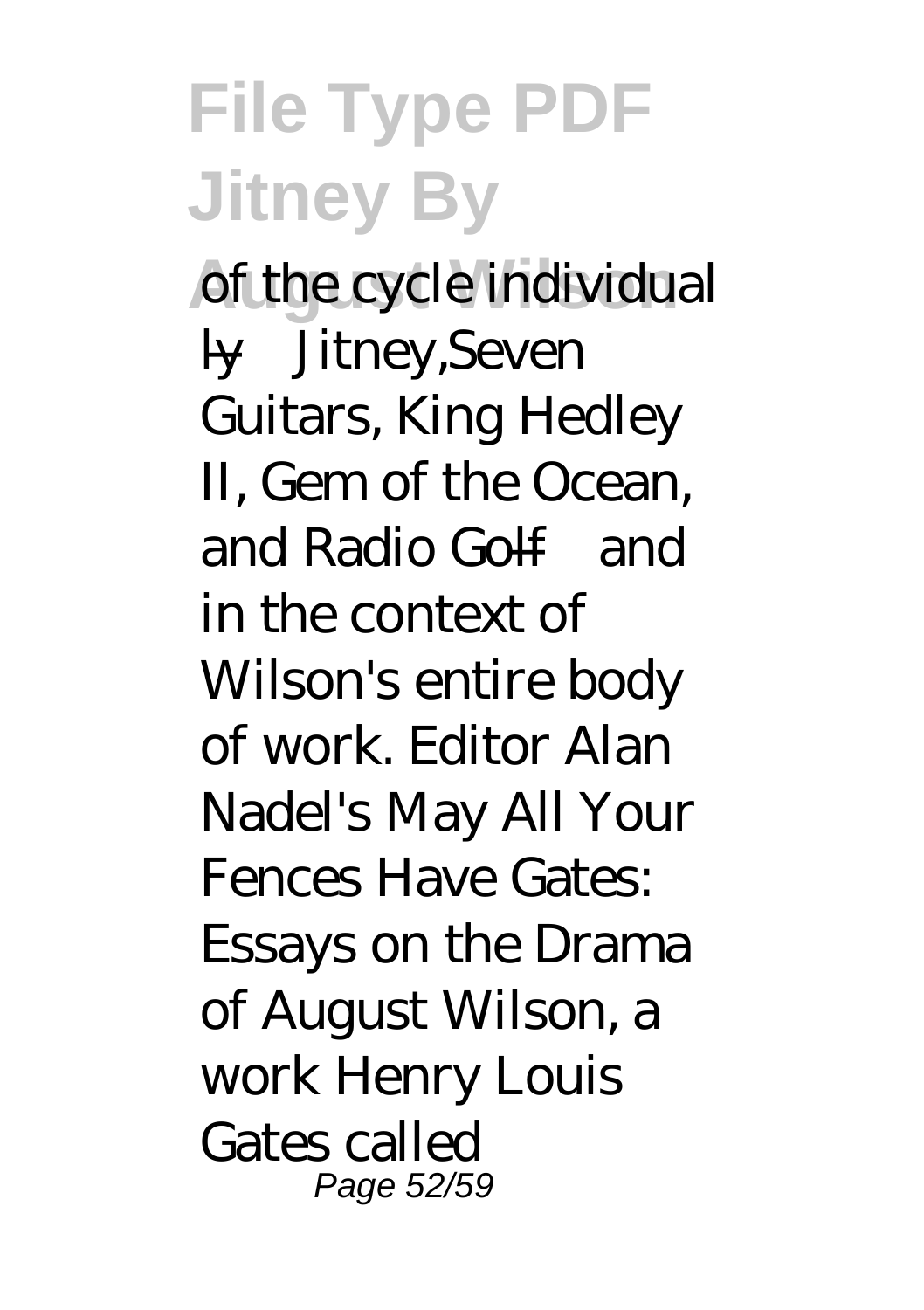**August Wilson** definitive, focused on the first five plays of Wilson's cycle. This new collection examines from myriad perspectives the way Wilson's final works give shape and focus to his complete dramatic opus. It contains an outstanding and diverse array of discussions from Page 53/59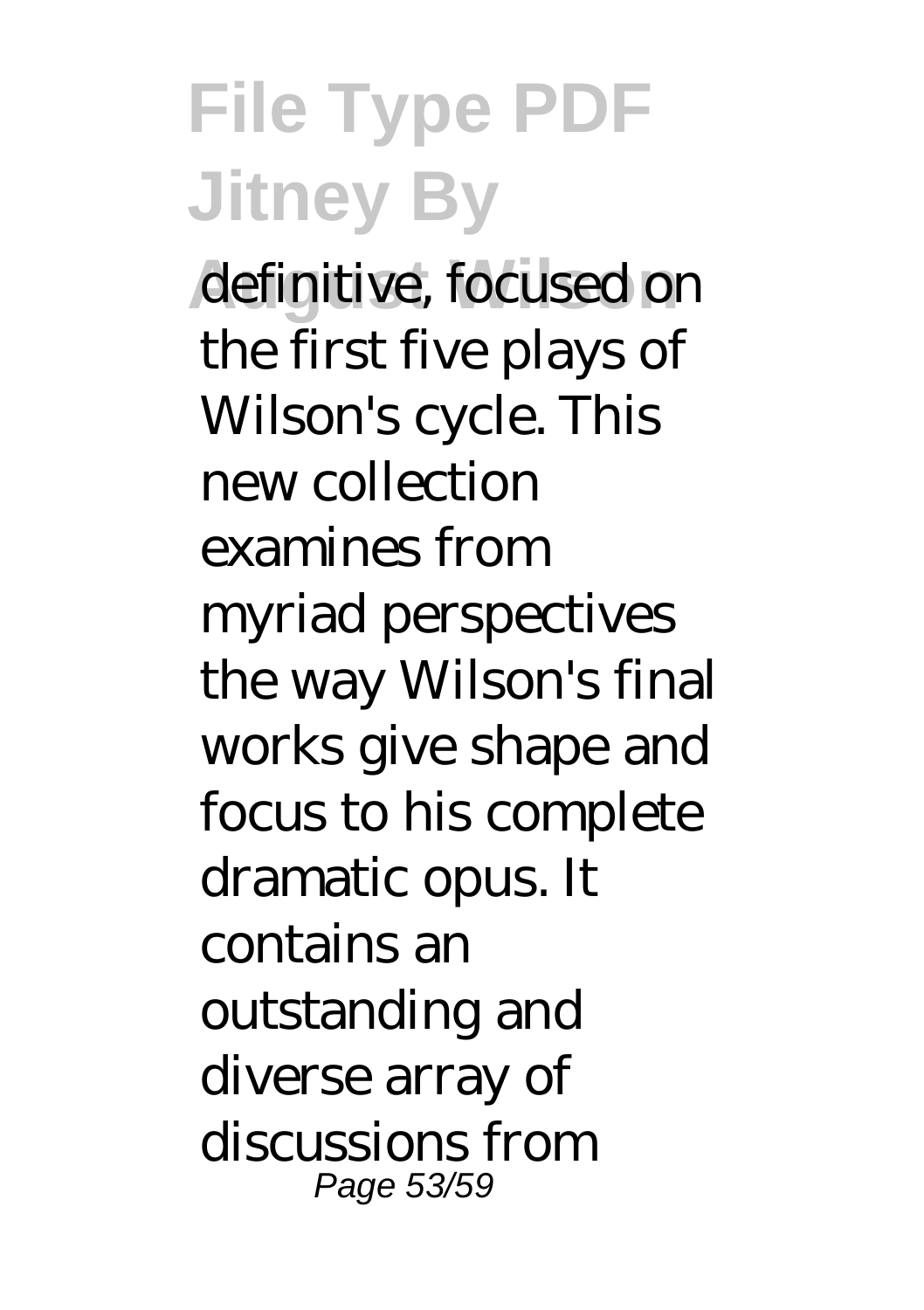*Leading Wilsons* on scholars and literary critics. Together, the essays in Nadel's two volumes give Wilson's work the breadth of analysis and understanding that this major figure of American drama merits. Contributors Herman Beavers Yvonne Chambers Soyica Diggs Colbert Page 54/59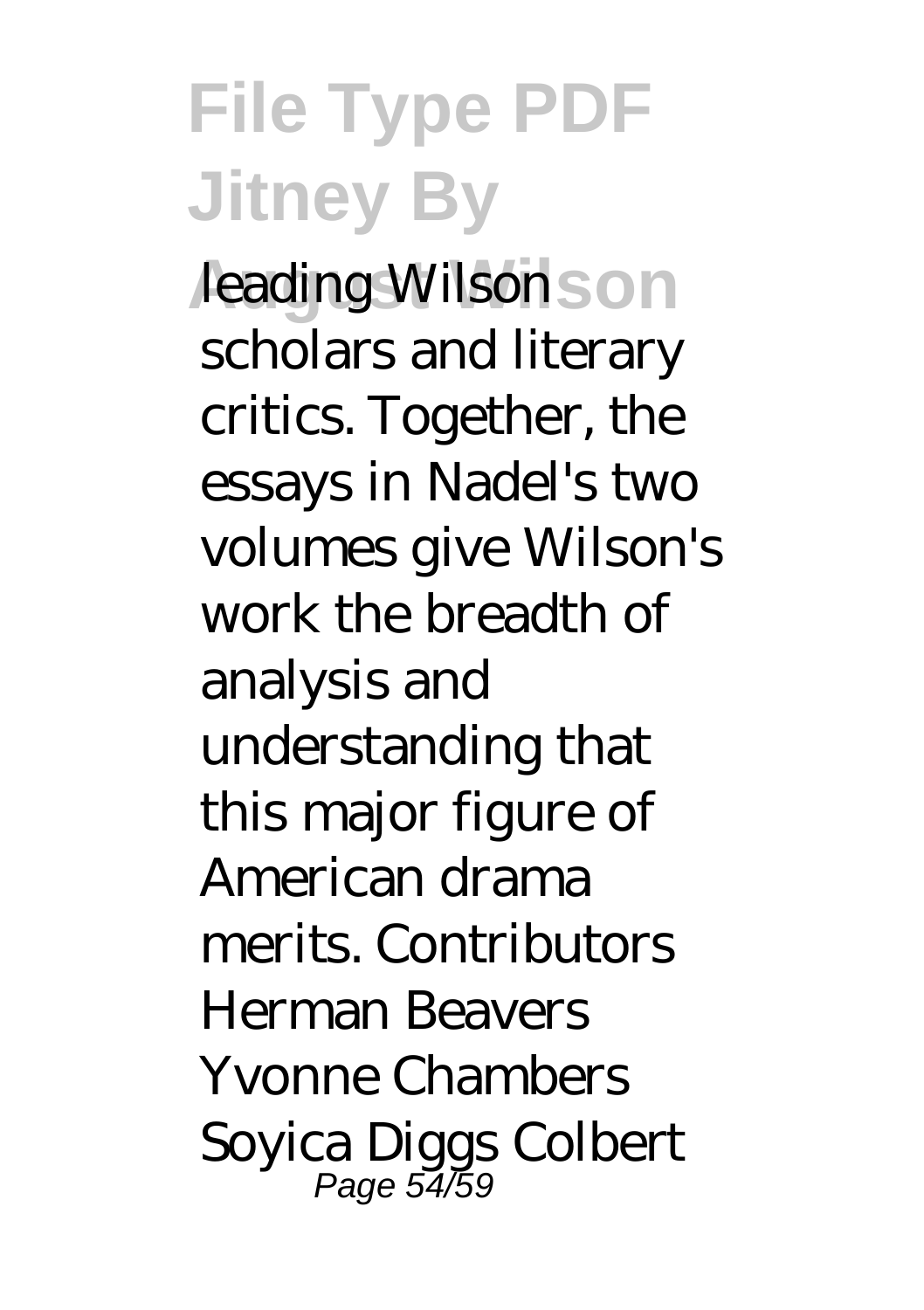**Harry J. Elam, Jr.on** Nathan Grant David LaCroix Barbara Lewis Alan Nadel Donald E. Pease Sandra Shannon Vivian Gist Spencer Anthony Stewart Steven C. Tracy Dana Williams Kimmika L. H. Williams-**Witherspoon**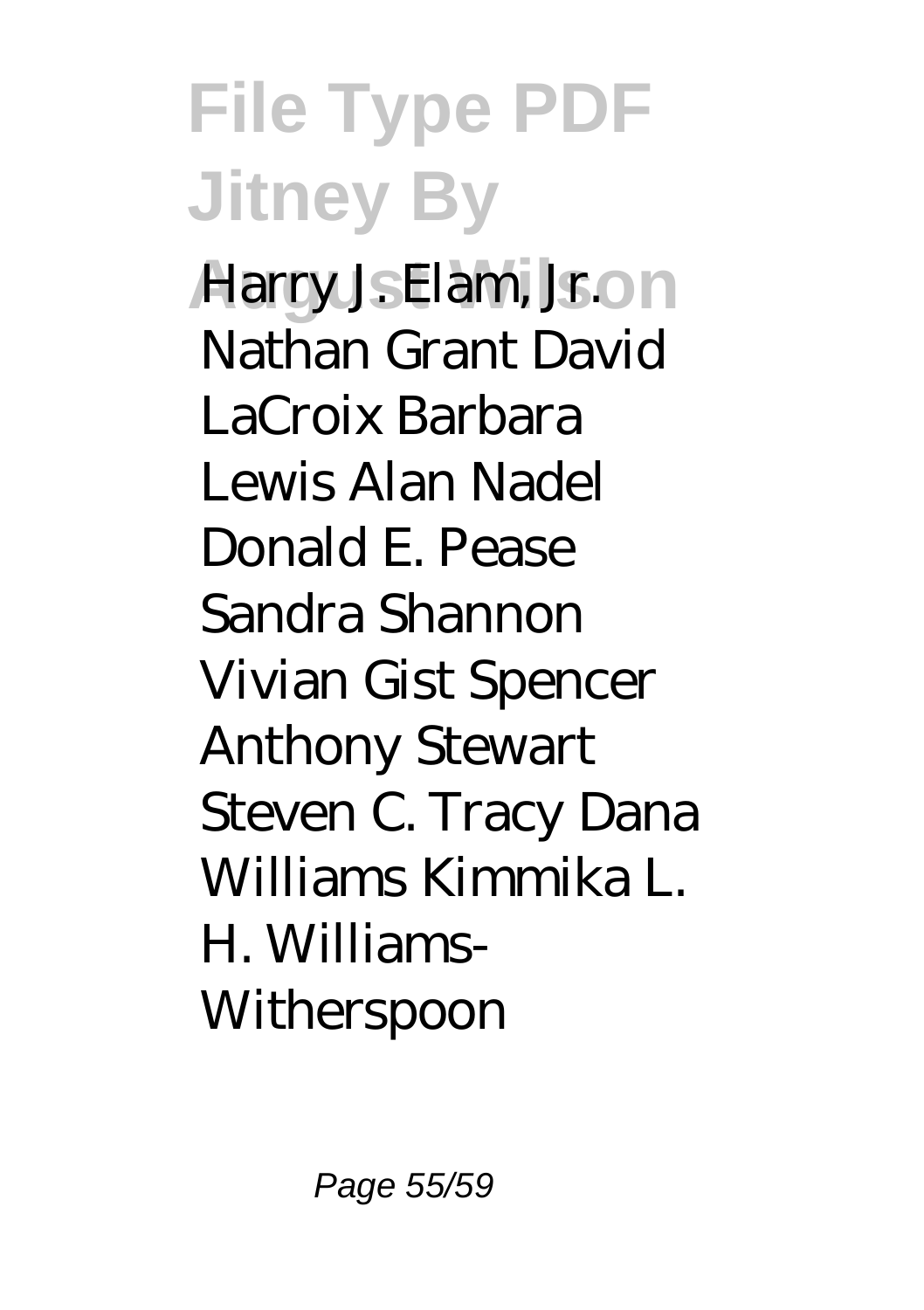**File Type PDF Jitney By August Wilson** Collects a selection of the many interviews Wilson gave from 1984 to 2004. In the interviews, the playwright covers at length and in detail his plays and his background. He comments as well on such subjects as the differences between African Americans Page 56/59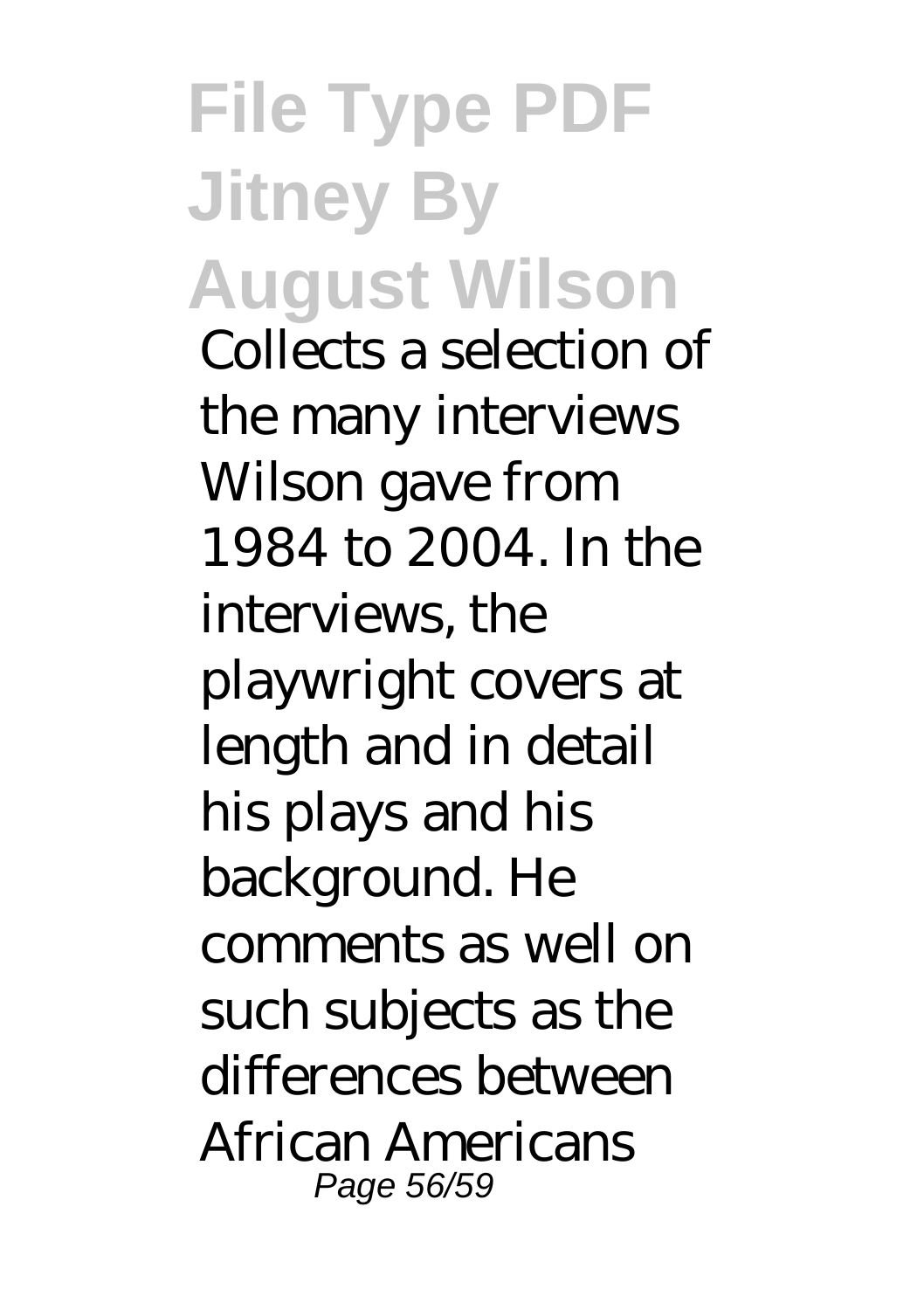and whites, his call for more black theater companies, and his belief that African Americans made a mistake in assimilating themselves into the white mainstream. He also talks about his major influences, what he calls his "four B's"-- the blues, writers James Page 57/59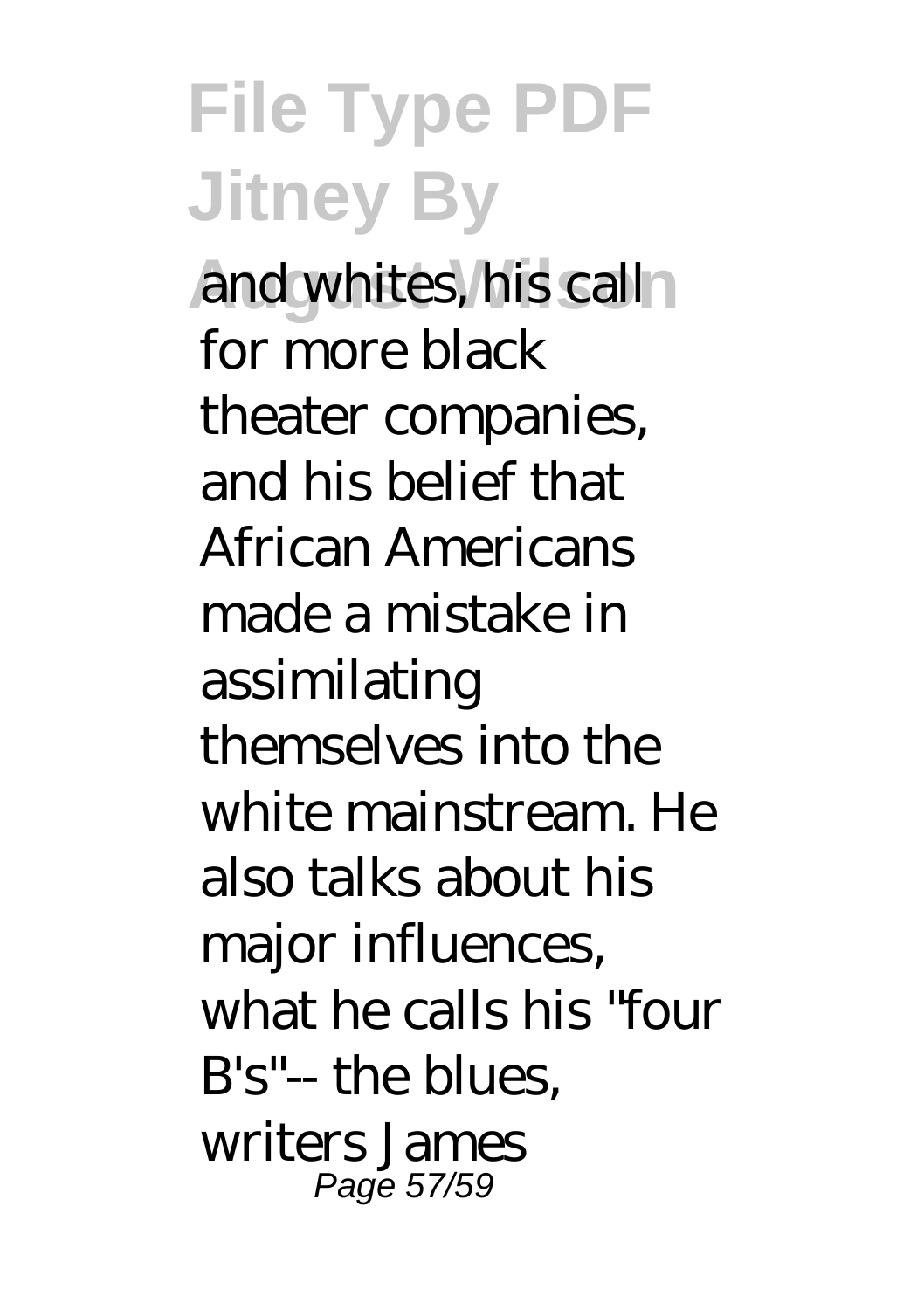**Baldwin and Amirin** Baraka, and painter Romare Bearden. Wilson also discusses his writing process and his multiple collaborations with director Lloyd Richards--Publisher description.

Copyright code : a3fd 5f73caee1ed37c0cd2 Page 58/59